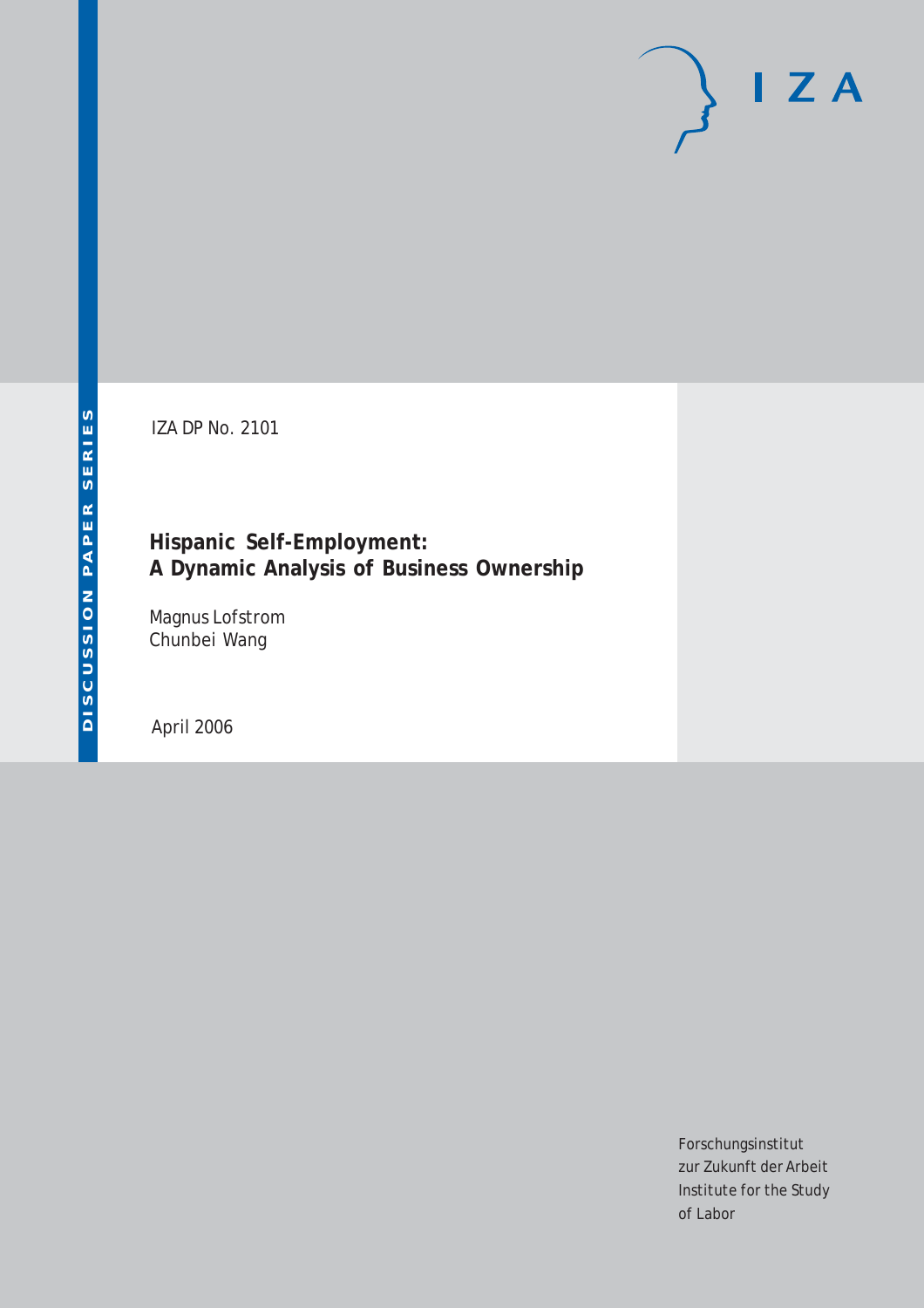# **Hispanic Self-Employment: A Dynamic Analysis of Business Ownership**

# **Magnus Lofstrom**

*University of Texas at Dallas and IZA Bonn* 

## **Chunbei Wang**

*University of Texas at Dallas* 

Discussion Paper No. 2101 April 2006

IZA

P.O. Box 7240 53072 Bonn Germany

Phone: +49-228-3894-0 Fax: +49-228-3894-180 Email: [iza@iza.org](mailto:iza@iza.org)

Any opinions expressed here are those of the author(s) and not those of the institute. Research disseminated by IZA may include views on policy, but the institute itself takes no institutional policy positions.

The Institute for the Study of Labor (IZA) in Bonn is a local and virtual international research center and a place of communication between science, politics and business. IZA is an independent nonprofit company supported by Deutsche Post World Net. The center is associated with the University of Bonn and offers a stimulating research environment through its research networks, research support, and visitors and doctoral programs. IZA engages in (i) original and internationally competitive research in all fields of labor economics, (ii) development of policy concepts, and (iii) dissemination of research results and concepts to the interested public.

IZA Discussion Papers often represent preliminary work and are circulated to encourage discussion. Citation of such a paper should account for its provisional character. A revised version may be available directly from the author.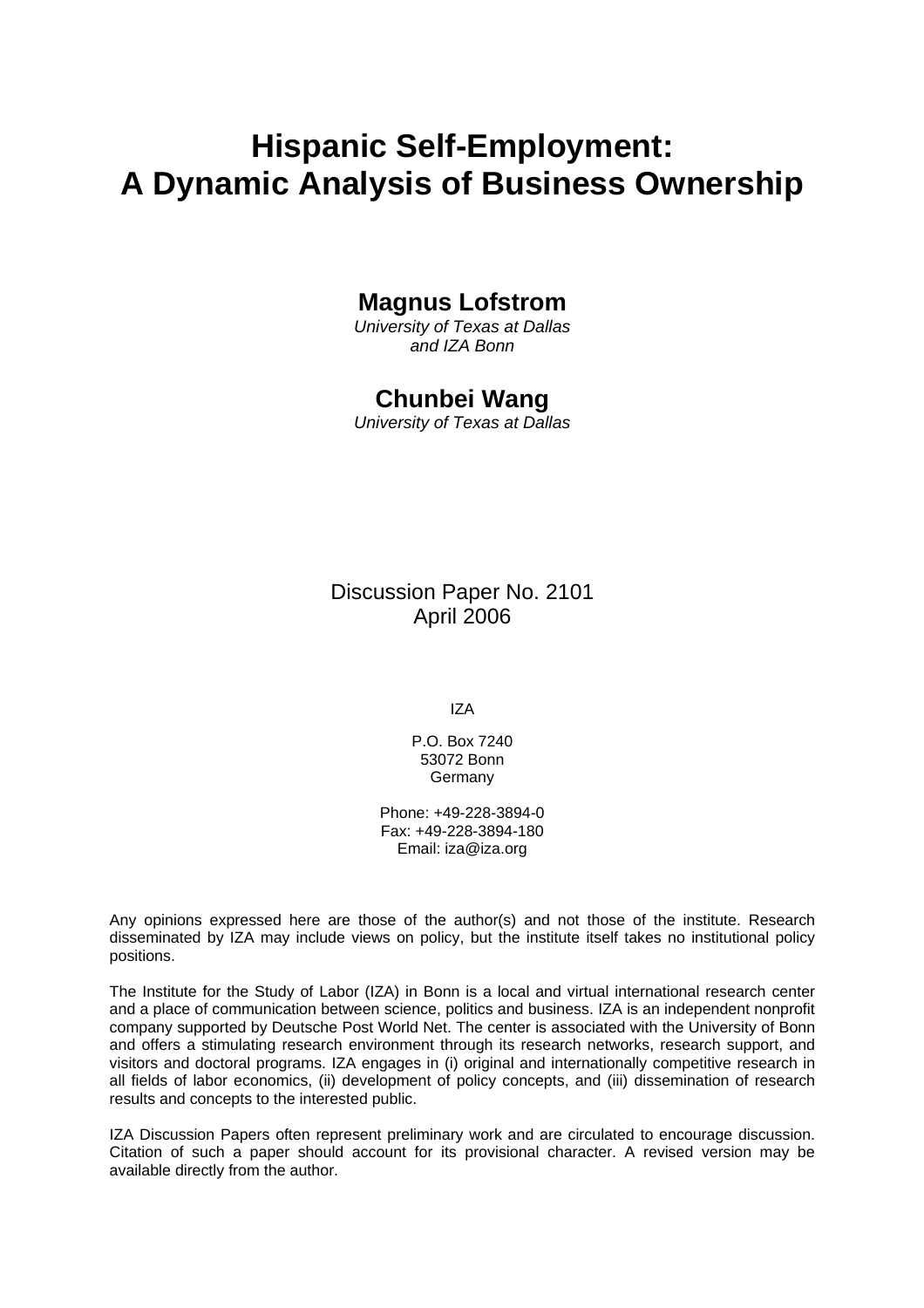IZA Discussion Paper No. 2101 April 2006

# **ABSTRACT**

# **Hispanic Self-Employment: A Dynamic Analysis of Business Ownership[\\*](#page-2-0)**

This paper analyzes causes of the low self-employment rates among Hispanics, which are nearly half of non-Hispanic white self-employment rates. Relatively little is known of the reason for the lower entrepreneurship rates among Hispanics, the fastest growing ethnic group in the U.S. The paper analyzes the self-employment gap by studying self-employment entry and exits, which determine the observed self-employment rates, utilizing nationally representative longitudinal data, the 1996 panel of the Survey of Income and Program Participation (SIPP). The data reveals differences between Mexican-Hispanics and Hispanics not of Mexican descent, referred to as Other-Hispanics. While Mexican-Hispanics are less likely to enter self-employment, relative to whites, Other-Hispanics are more likely to start a business. The differences however, are relatively small but shown to be meaningful in explaining the white-Hispanic self-employment rate gap. The data show large differences in business survival rates between Hispanics and whites. Mexican-Hispanics are almost twice as likely to exit business ownership in a year compared to whites. Our results indicate that differences in education and financial wealth are important factors in explaining differences in entrepreneurship across groups. We also show that the lower self-employment entry rates among Mexican-Hispanics is due to lower entry rates into business ownership of firms in relatively high barrier industries. In fact, Hispanics are more likely to start-up a business in a low barrier industry than whites. Differences in the industry composition across groups is also discussed and analyzed as a determinant of differences in business survival rates.

JEL Classification: J15, J23

Keywords: self-employment, entrepreneurship, Hispanic

Corresponding author:

 $\overline{a}$ 

Magnus Lofstrom University of Texas at Dallas School of Social Sciences P.O. Box 830688 GR 31 Richardson, TX 75083-0688 USA Email: [lofstrom@utdallas.edu](mailto:lofstrom@utdallas.edu) 

<span id="page-2-0"></span><sup>\*</sup> We thank participants at the first Entrepreneurship Boot Camp, particularly Tim Bates, and seminar participants at Concordia University, Montreal for helpful comments as well as Rob Fairlie for providing SAS programming code for the nonlinear decomposition. Funding from the Ewing M. Kauffman foundation is greatly appreciated.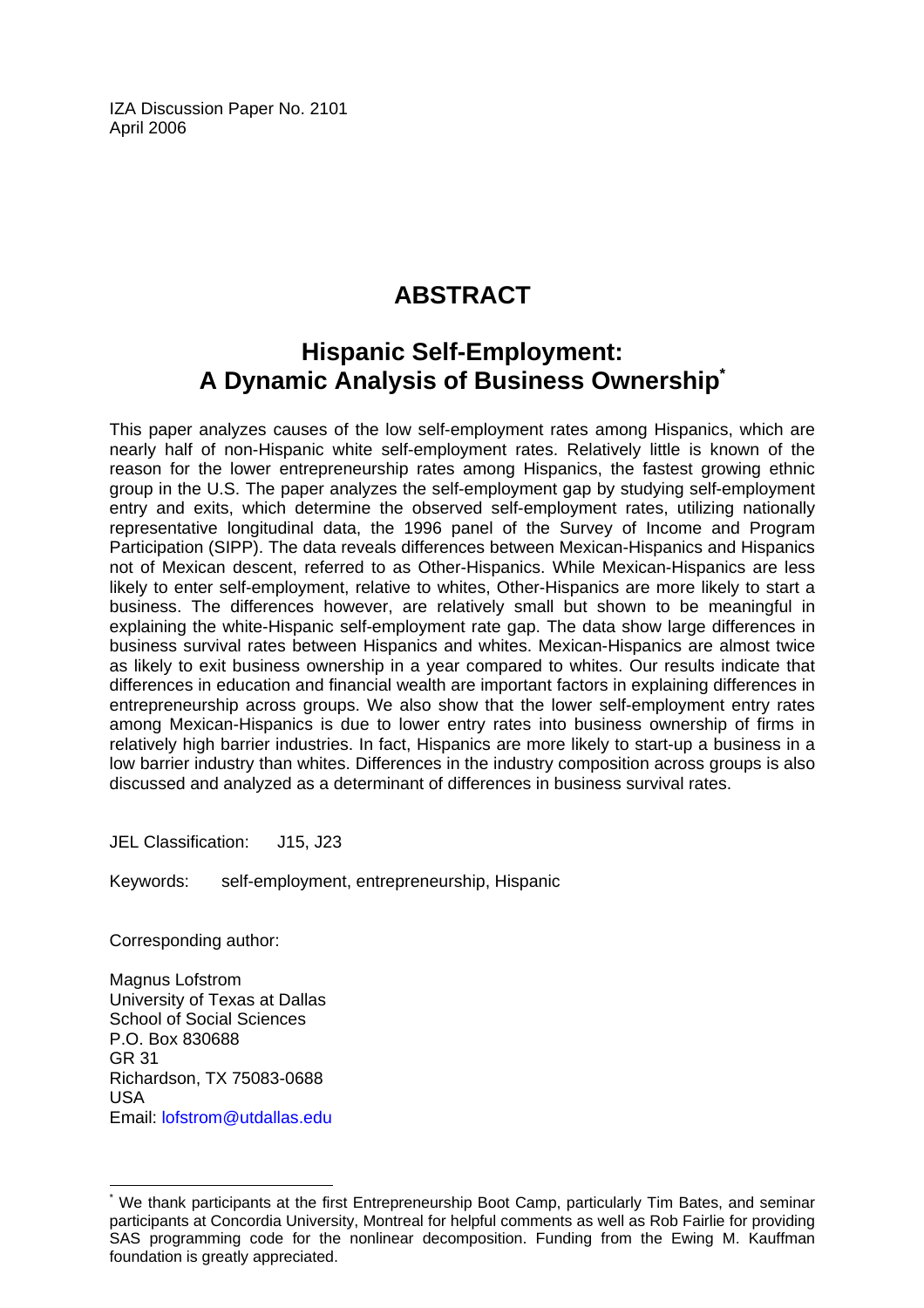#### **1. Introduction**

A major concern to U.S. policy makers is the relative lack of success of African-Americans and Hispanics in the U.S. labor market. Evidence of this can be seen in recent data, such as the 2002 March CPS, which indicate that average annual earnings among working age male Hispanics is roughly equal to the earnings of African-Americans, both slightly above \$25,000 and substantially below average earnings of whites and Asians, who on average earn approximately \$45,000 per year. These two minority groups also have substantially lower self-employment rates. The above data also show that for both African-Americans and Hispanics, the self-employment rate is around one-half of the self-employment rates of whites and Asians. If self-employment is an important tool to facilitate upward economic mobility, which is commonly believed (see for example Glazer and Moynihan, 1970 and Cummings, 1980), it is important to understand why certain minority groups, such as Hispanics, have relatively low self-employment rates and how well they do as entrepreneurs. Support of self-employment acting as an avenue to economic improvement for Hispanics is found by Fairlie (2004) who reports that earnings among self-employed Hispanics males grow faster than earnings among their wage/salary counterpart. Also of importance, given the large proportion of Hispanics who are foreign born, is Lofstrom's (2002) finding that self-employed immigrants do significantly better in the U.S. labor market than wage/salary immigrants.

Up to now, research on Hispanic self-employment has not received the same attention as African-American entrepreneurship. Hispanics are of particular interest given the fact that this is the fastest growing ethnic group in the U.S., primarily fueled by immigration, and now represents almost 14 percent of the U.S. population, slightly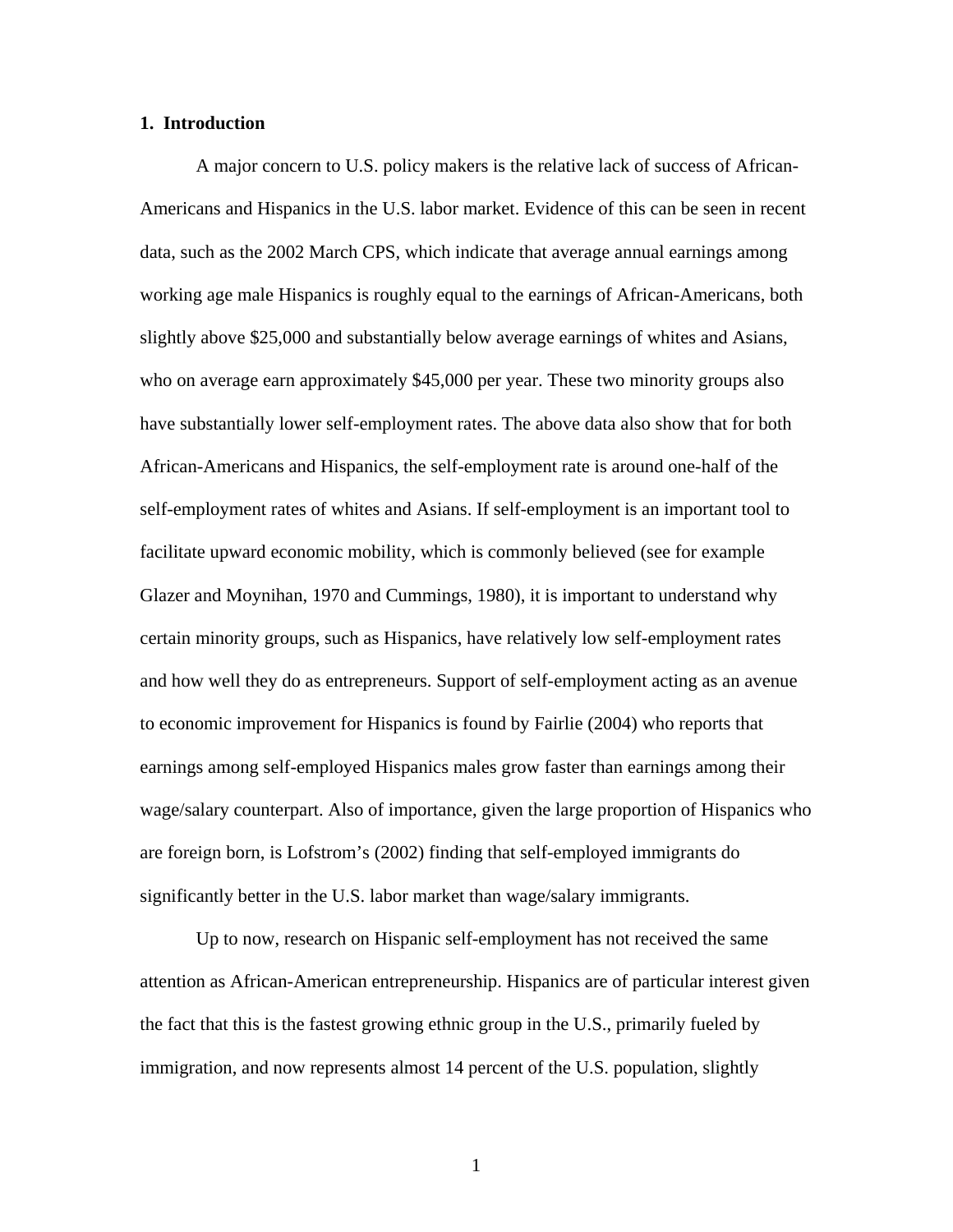greater than the proportion of non-Hispanics blacks (Statistical Abstracts of the U.S., 2006).

An unresolved question in the entrepreneurship literature is *why* Hispanics are less likely to be self-employed than other ethnic groups, such as whites. This paper extends and contributes to the existing entrepreneurship literature by analyzing the observed Hispanic self-employment gap, relative to non-Hispanic whites. Since the selfemployment rate is a function of the number of individuals who enter and exit selfemployment, it suggests that to adequately understand differences in business ownership, as well as entrepreneurial success or failure, research needs to also address the dynamic dimension of self-employment.

The paper is organized in the following way. In section 2 we review relevant entrepreneurship literature. Section 3 describes the data and variables while in Section 4 we present descriptive statistics and discuss differences, between Hispanics and non-Hispanic whites. In Section 5 we present a business ownership entry/exit model while in Section 6 we present the empirical results as well as a decomposition of the effect of observable characteristics on the minority-white self-employment gap. Lastly, we conclude in Section 7.

#### **2. Previous Research**

In order to address the issue of the low Hispanic self-employment rate and to identify possible determinants, we build on the large entrepreneurship literature addressing the business ownership choice as well as research addressing minority-white self-employment gaps, particularly the black-white gap.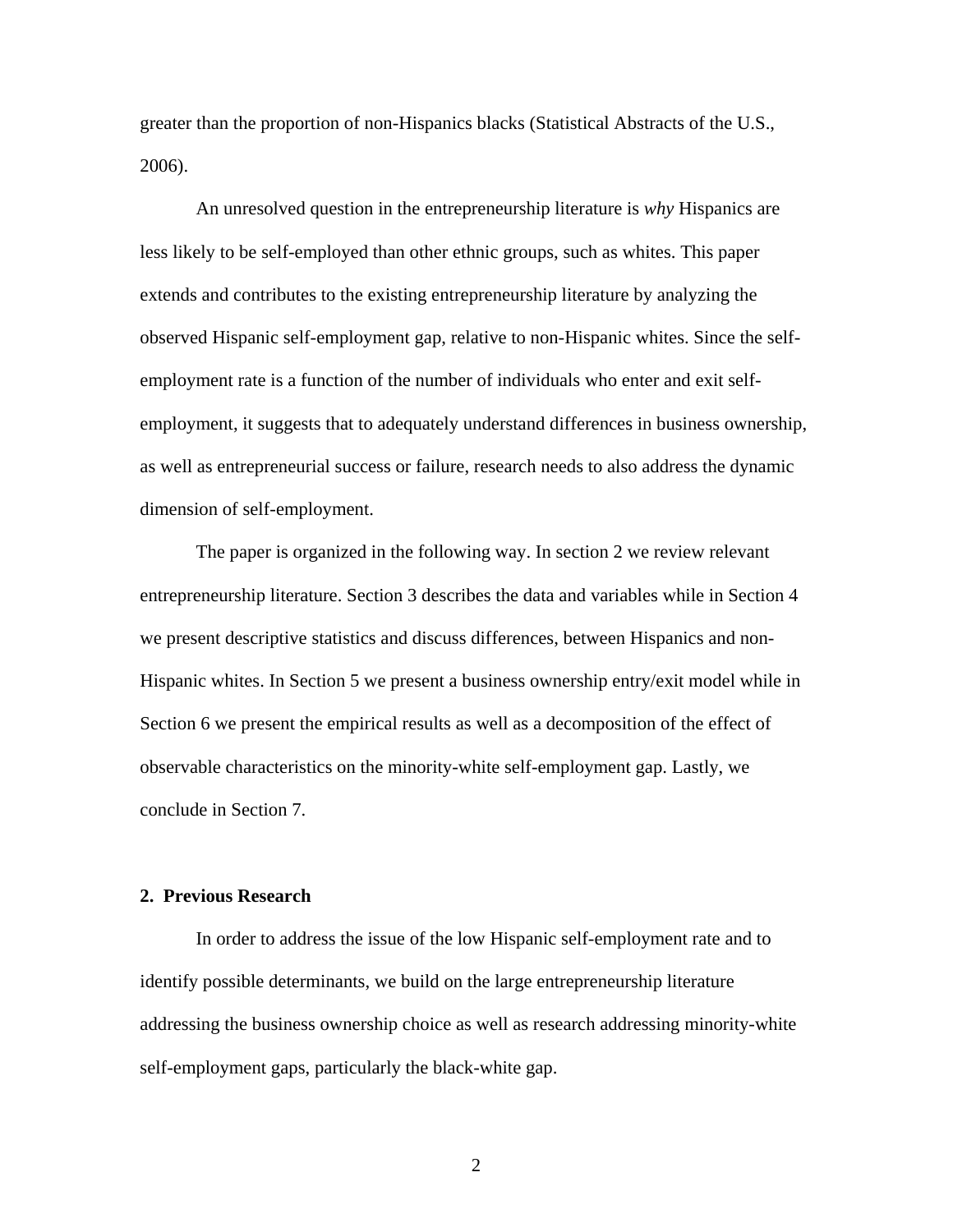The focus of a considerable body of the literature is the role of access to financial capital in business creation and whether liquidity constraints are binding. This is typically assessed by investigating whether own financial wealth impacts the decision to become a business owner, holding constant all other relevant factors. The majority of these studies do find evidence of binding liquidity constraints in business start-ups (e.g. Evans and Leighton, 1989; Evans and Jovanovic, 1989; Lindh and Ohlsson, 1996). A rare exception is Hurst and Lusardi (2004). Furthermore, Holtz-Eakin, Joulfaian and Rosen (1994a) find that greater assets, measured as inheritances, leads to higher probability of business survival, also suggesting that liquidity constraints are binding and not only affects business start-ups. Furthermore, Bates (1990) finds that owner educational background is a major determinant in business survival and financial capital structure of small business start-ups. Other factors linked to the business ownership decision are managerial ability (e.g. Jovanovic, 1982) risk aversion (e.g. Kihlstrom and Laffont, 1979), non-pecuniary benefits (e.g. Blanchflower and Oswald, 1998) and intergenerational links, such as parental wealth and entrepreneurship (Dunn and Holtz-Eakin, 2000).

Nor surprisingly, the above factors have also been linked to explaining the low self-employment rates among some minority groups such as African-Americans and Hispanics, or Latinos. Although differences in wealth, education and family structure across groups have been found to partly explain differences in self-employment rates (Fairlie, 1999 and Hout and Rosen, 2000) differences in parental entrepreneurship appears to explain a significant proportion of the gap. (Fairlie, 1999 and Hout and Rosen, 2000). Unfortunately, it is not clear what the policy recommendations are based on the findings of strong intergenerational links. Although it points towards returns to policies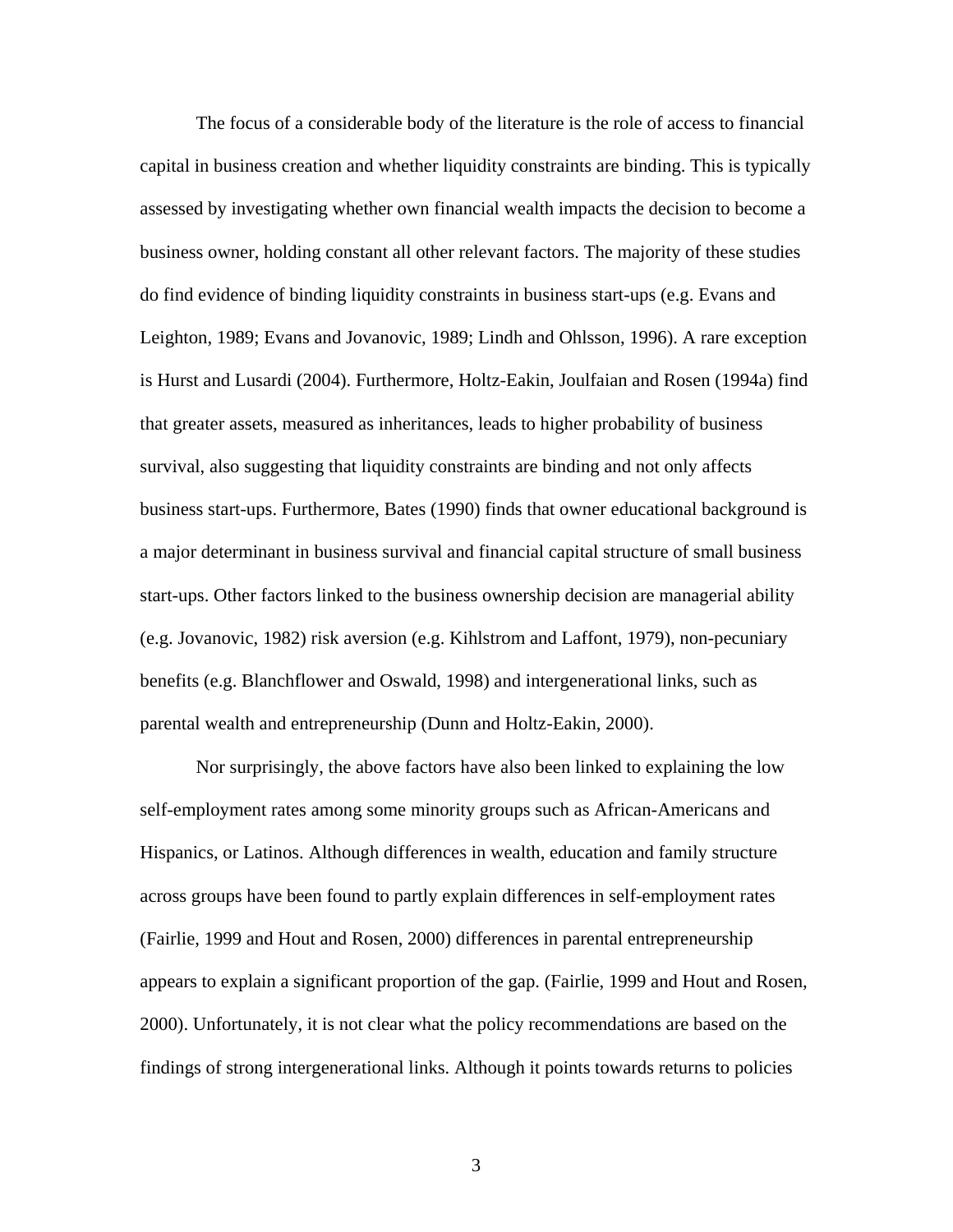that do decrease the gap across generations. The fact that a substantial proportion of Hispanics are immigrants, and have not yet accumulated sufficient financial and human capital, as well as information, is also a contributor to the self-employment gap (Fairlie and Meyer, 1996).

Another potential factor explaining differences in business ownership is differential treatment in the credit market. Blanchflower, Levine and Zimmerman (2003) find that black-owned small businesses are about twice as likely to be denied credit and if approved pay a one percentage point higher interest rate than whites even after controlling for differences in creditworthiness and other factors and conclude that differences in credit availability is likely caused by discrimination. The credit constraints faced by certain minority groups are likely to impact the types of industry, and hence the industry composition, and the structure of the business, as maintained by Bates (1995).

The only existing research, to our knowledge, directly addressing the lower selfemployment rates among Hispanics by studying business entry and exits is a working paper by Fairlie and Woodruff (2005), who utilizes matched CPS data, and finds that differences in education and wealth are key factors in explaining the low selfemployment rates among Mexican-Americans.<sup>1</sup> Our study addresses the heterogeneity among Hispanics, an issue raised by Bates (1990), by disaggregating Hispanics into two groups, Mexican-Hispanics and Other-Hispanics, as well as controlling for immigration status. Our nationally representative longitudinal data, the Survey of Income and Program Participation (SIPP), also has the advantage of following individuals over a four year period, as opposed to only one year possible utilizing CPS data, as well as more detailed

<sup>&</sup>lt;sup>1</sup> Taniguchi (2002) analyzes women's entry into self-employment but does not decompose ethnic or racial differences in self-employment rates. The study utilizes NLSY data and includes Hispanic women younger than 41.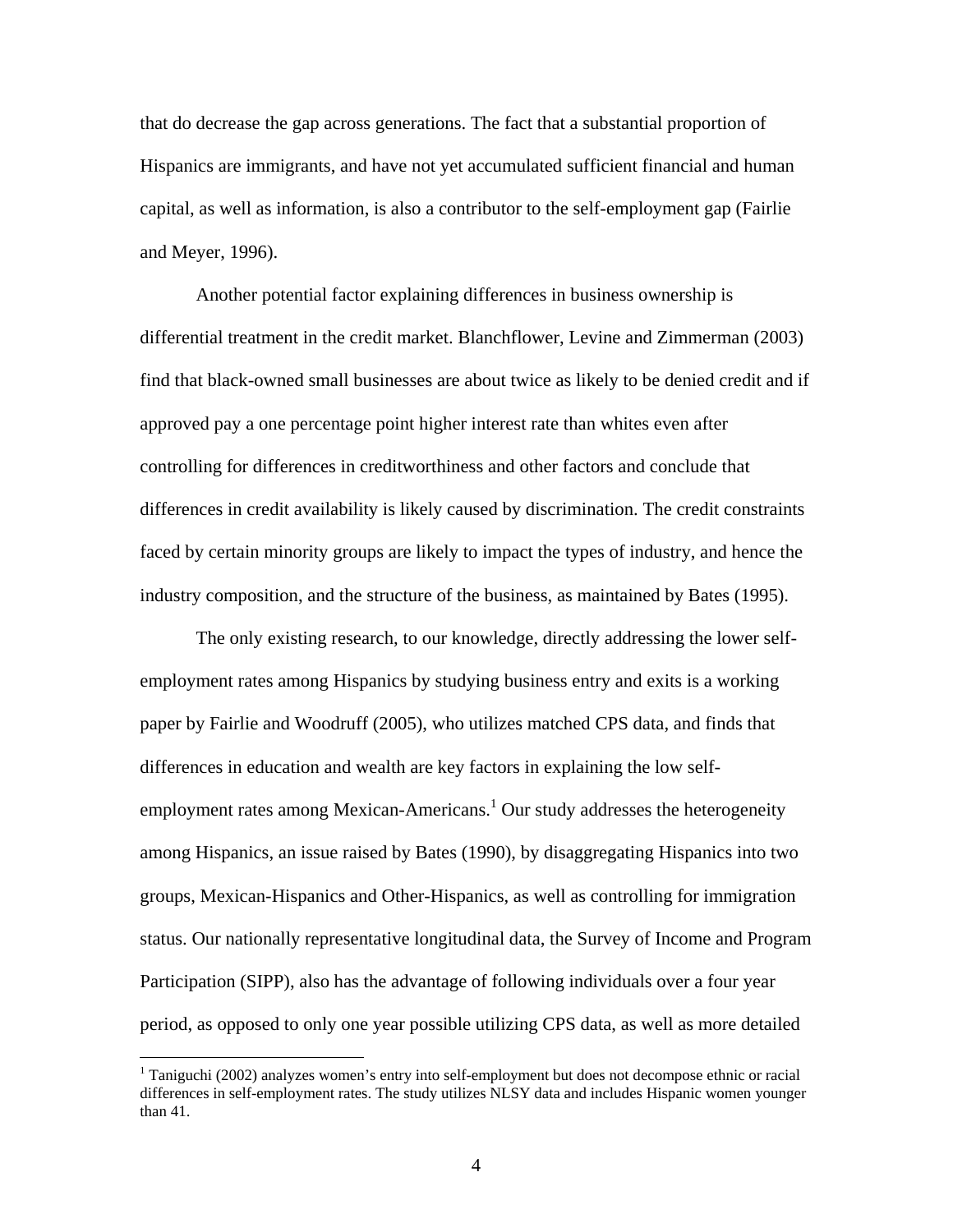information regarding assets and business ownership. We also address the role of industry the entrepreneur chooses and operates within in explaining the Hispanic-white self-employment gap. The paper also evaluates the impact of differences in entry and exit rates on the observed business ownership gap between Hispanics and whites.

#### **3. Data**

The data utilized in this paper is derived from the 1996 panel of the Survey of Income and Program Participation (SIPP), covering a four year period from 1996 to 1999. The data is nationally representative, when appropriate weights are utilized, and includes information on socio-economic characteristics, geographic location, country of origin, year of arrival in the U.S., assets, asset income, industry, as well as business ownership.

The 1996 SIPP survey is a rotating panel made up of waves of data collected every four months for approximately 36,700 U.S. households. The 1996 panel over sampled low-income households and hence sampling weights will be used throughout our analysis. As with previous SIPP panels, each wave contains both core questions, common to each wave, and topical questions that are not updated in each wave. In addition to the key variables found in the core modules, we use information from two topical modules; immigration (which includes information on country of origin as well as year of arrival collected in the  $2<sup>nd</sup>$  of the12 waves) and assets and liabilities (containing wealth and asset data, collected each year in waves 3, 6, 9 and 12).

The sample utilized is restricted to Hispanic and non-Hispanic white males between the ages of 20 and 64 in the survey period. We divide Hispanics into two groups;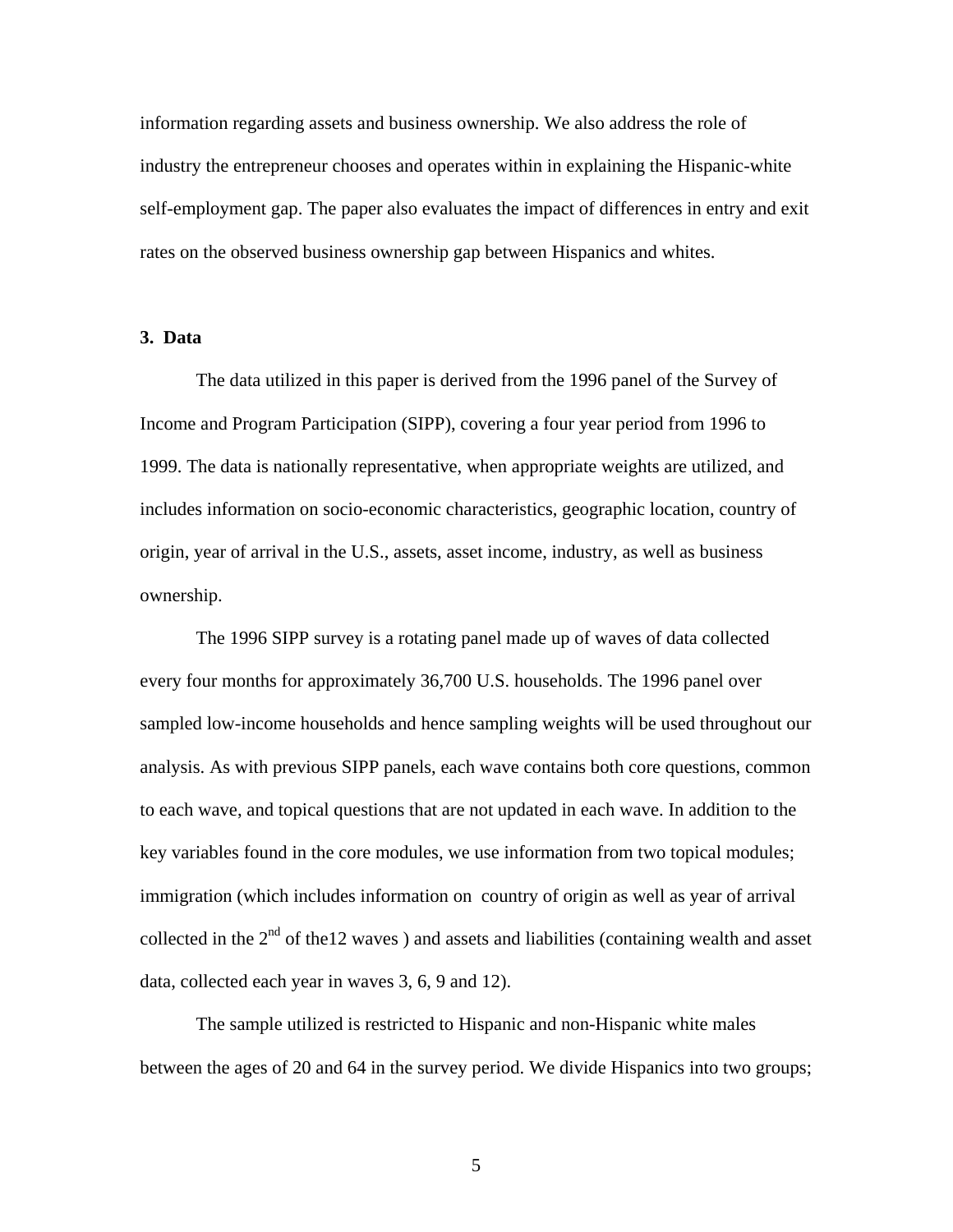Mexican-Hispanics and Other-Hispanics (the latter groups consistsing largely of Hispanics of Puerto Rican and Cuban descent). We do not restrict our sample to containing only full-time working individuals since a significant proportion of business entries and exits are from or to non-employment, which includes both unemployment as well as not in the labor force. Concentrating this specific research on males simplifies the analysis somewhat since male labor supply issues are arguably less complicated. Furthermore, we restrict our sample to males for whom immigration status and wealth information is available, as well as to individuals who are observed in at least two consecutive years. The latter restriction is necessary for our analysis of transitions in and out of self-employment, which is based on changes in year-over-year labor market state by panel wave. Furthermore, an individual is defined to be self-employed if he reported owning a business in the sample wave. The sample restrictions yield a sample of 140,734 observations, or 19,271 individuals.

#### **4. Descriptive Statistics**

Table 1 shows sample means by the above defined groups. The data shows, as previous research also indicates, that Hispanics have substantially lower annual earnings relative to whites. This does not appear to be largely due to fewer hours worked or lower employment rates among Hispanics since there seems to be no substantial differences in these across the groups. However, educational attainment among Hispanics is considerably lower, partially explaining the lower earnings. Among Mexican-Hispanics males, 42% have less than a high school diploma and only about 6% are college graduates. The respective proportions among Other-Hispanics and whites are 26% and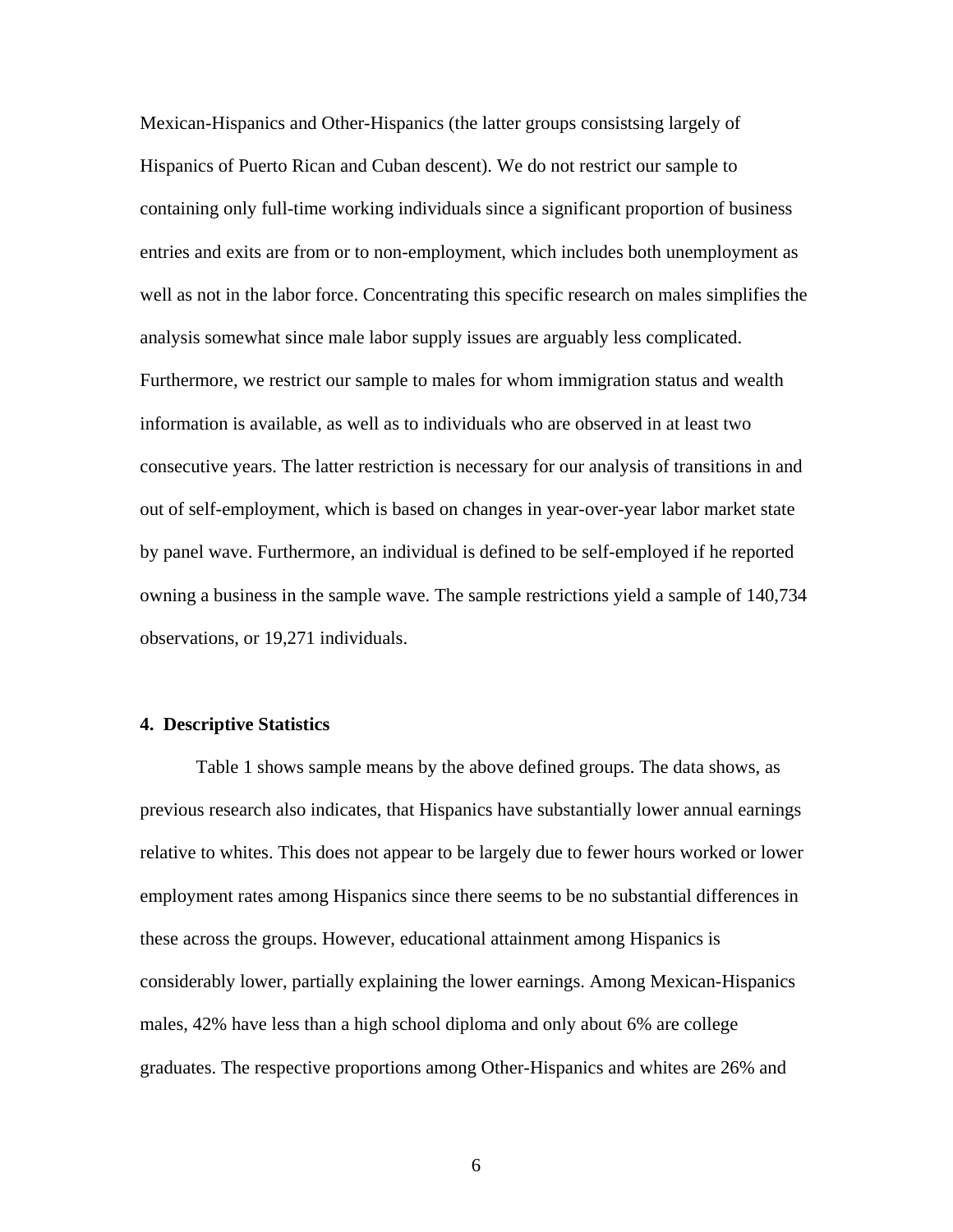9% dropouts and 17% and 30% college graduates. Not surprisingly given the above observations, wealth and asset incomes are also lower among Hispanics, particularly among Mexican-Hispanics. Table 1 also shows that Hispanics are substantially less likely to be business owners compared to white. Approximately 8.5% of Hispanics of Mexican origin in our sample report owning their own business, while 11.7% of Hispanics of non-Mexican origin are business owners, and slightly more than 16% of whites are selfemployed.

 We show sample statistics by ethnic group and whether the person owns a business or works in the wage/salary sector in Table 2. Note that we have restricted the non-business owners in the sample used for Table 2 to wage/salary workers, i.e. it is conditional on employment. This is done since a motivation for the information provided in the table is to address observable differences, and differences in economic well-being, between wage/salary workers and entrepreneurs. Interestingly, the table shows that mean total annual earnings among both Hispanic groups are not dramatically different between wage/salary workers and business owners, and in fact somewhat lower for Mexican-Hispanics. Mean earnings of white entrepreneurs are on the other hand substantially higher than among white wage/salary workers. If however the success story among entrepreneurs is one of relatively few very successful business owners, comparison of mean outcomes creates a skewed picture, suggesting that a preferred summary statistics is the median. Table 2 reveals lower median earnings among the self-employed compared to wage/salary workers for all three groups.

Another issue in comparing earnings of wage/salary workers and the selfemployed as a measure of success, or economic well being, is that business owners may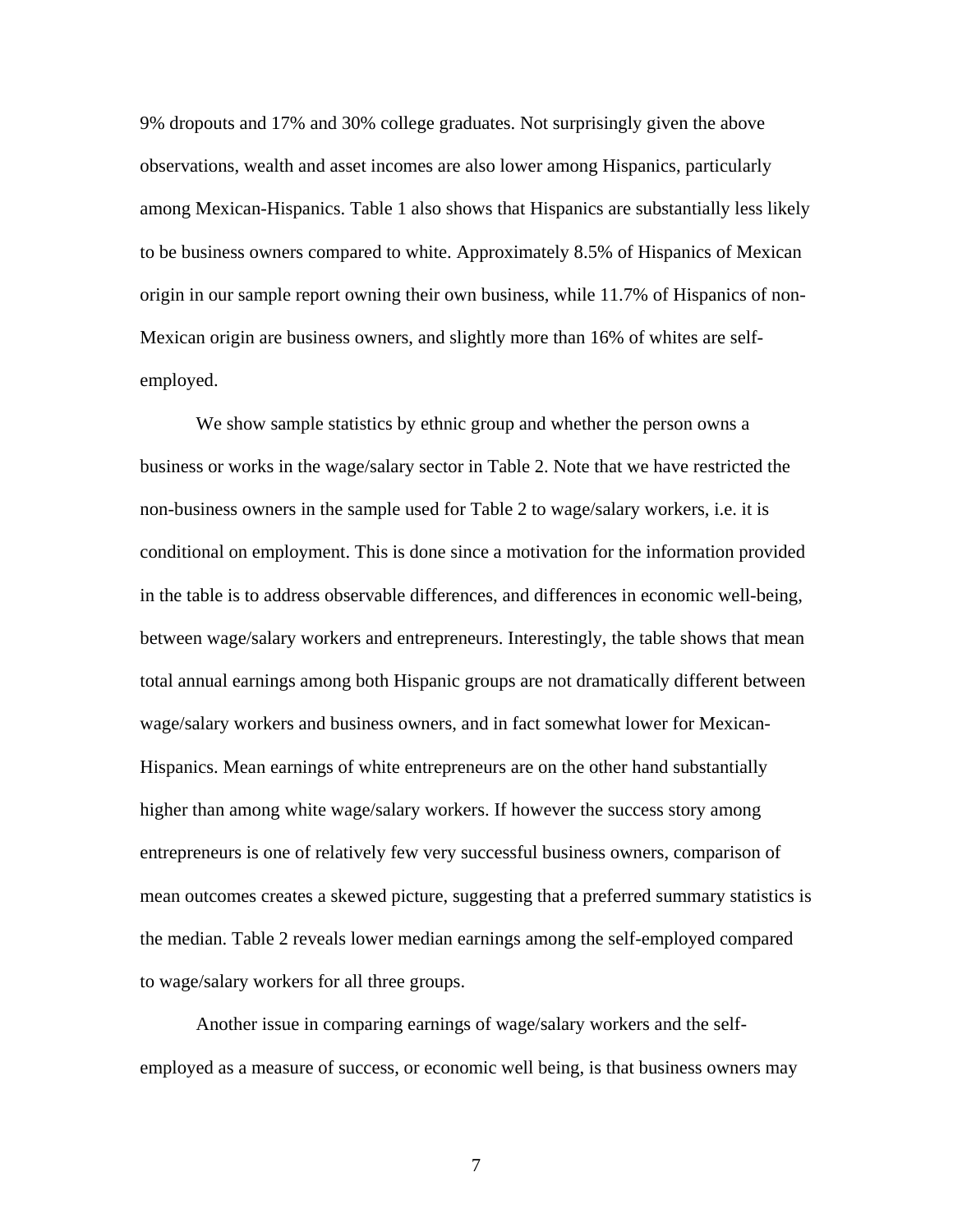opt to re-invest portions of profits/earnings in their business instead of taking it out as salary, leading to, not necessarily higher earnings, but higher wealth. This suggests that financial wealth is also a relevant measure of the relative labor market success of entrepreneurs and wage/salary workers. Our data indicates that this may be of importance, since when we compare household wealth between business owners and workers, both mean and median wealth is significantly higher among the self-employed for both Hispanics and whites. ${}^{2}$  Lastly, it should be noted that whether we compare mean or median earnings and wealth, both Hispanic groups earn less than whites and possess less wealth than whites.

#### *Self-employment Entry and Exit*

 $\overline{a}$ 

 The lower business ownership rates among both Mexican-Hispanics and Other-Hispanics relative to whites, 8.5, 11.7 and 16.1 percent respectively, is determined by differences in self-employment entry and exit rates across the groups. Table 3 shows the self-employment ratio (defined as the number of self-employed divided by the sample population) as well as the probability of entering self-employment at time t, conditional on non-business ownership at time t-1, where time t is measured in years. Similarly selfemployment exit rates are conditional movements from business ownership at time t-1 to non-business ownership at time  $t<sup>3</sup>$ .

 $2$  Wealth is defined as the sum of financial assets and equity in home, vehicle and owned business.  $3$  The transition rates shown in Table 3 appear to be consistent with previous research on self-employment entry and exits. For example, Holtz-Eakin, Joulfaian and Rosen (1994a and 1994b) report four-year entry and exit transition rates, 1981-1985, based on administrative data of 6.8 percent and 28 percent respectively. These are quite similar to the sample period transition rates obtained with our definition of self-employment using the SIPP data with the above specified sample; about 8 percent and 32 percent respectively. Some of the differences are likely to be due to changes in self-employment since the 1980's and our sample selection.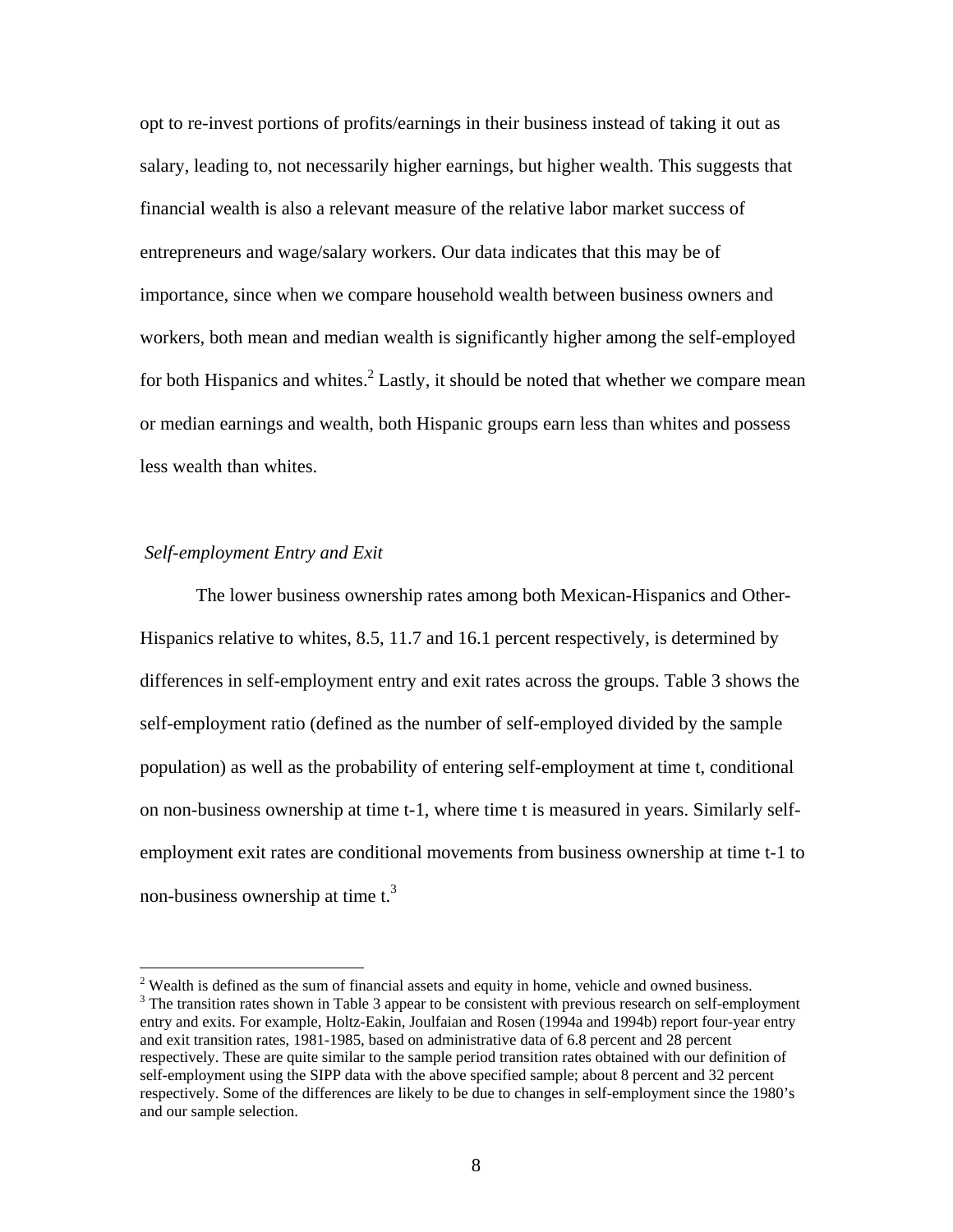Table 3 shows that Mexican-Hispanics have both the lowest entry and the highest exit rates, 2.4 percent and 20.5 percent annual transition rates, suggesting that both contribute to the observed lower business ownership rates. Other-Hispanics are almost 1 percentage point more likely to enter self-employment each year than Mexican-Hispanics, while the self-employment entry rates among non-Hispanic whites are approximately 0.3 percentage points greater than the ones of Mexican-Hispanics. The differences between Hispanics and whites are however substantially greater in the selfemployment exit rates. Among Mexican-Hispanics entrepreneurs, 20.5 percent exit selfemployment annually while only slightly more than 11 percent of white business owners exit self-employment. The year-over-year exit rate for Other-Hispanics is 18.6 percent. Overall, these transition rates suggest that higher Hispanic business failure rates, or exits, are the main cause for the lower Hispanic business ownership rates. The table also shows that for all three groups, roughly 85 percent of the individuals who enter self-employment do so by leaving a wage/salary job. Furthermore, of the individuals who exit selfemployment, a substantial portion do so by either leaving the labor force or to enter unemployment in the subsequent year. This suggests that it is of some importance to not restrict the sample to individuals working full-time. It also suggests that entries and exits may be gradual movements in and out of business ownership.

 It should be pointed out that even if the differences in business entry rates are relatively small, this does not imply that they are unimportant and/or that minorities do not face additional business start-up constraints. Firstly, small differences in entry rates may lead to substantial differences in the observed rates of business ownership, as discussed and demonstrated in the results section. Secondly, the relatively low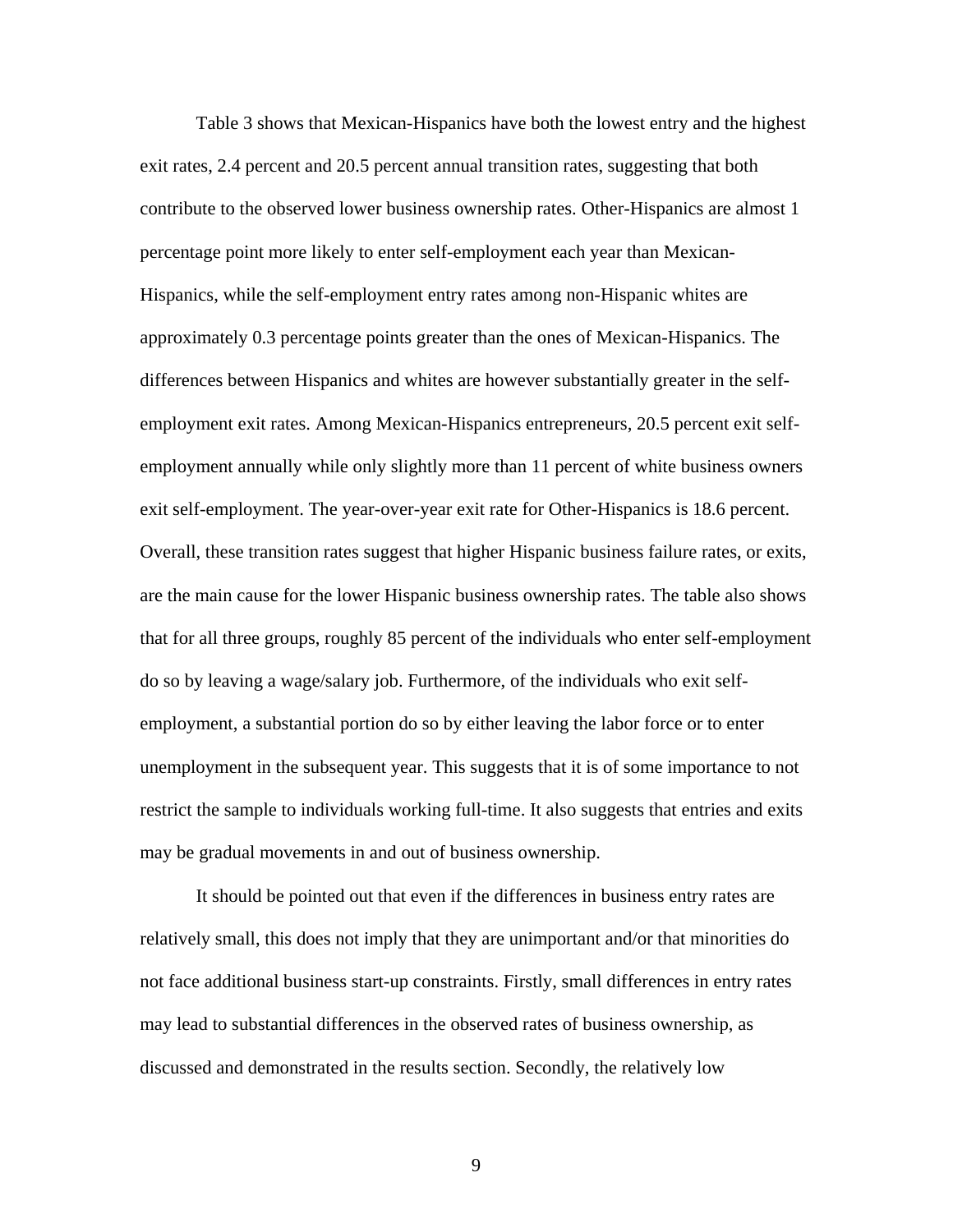educational attainment level of Hispanics is likely to restrict access to certain industries (such as professional services which includes physicians, dentists and lawyers) and may "push" Hispanic entrepreneurs into less selective, educationally speaking, industries. If industries that require relatively high schooling levels to enter also have relatively high business survival rates, we may not observe large differences in business start-up rates but average exit rates will be higher for Hispanics. Thirdly, If Hispanics enters certain types of less well funded businesses, or industries, because they face limited access to capital, we may expect this to reveal itself in higher business failure rates, even though the self-employment entry rates are not dramatically different. Clearly, it is quite challenging to address the latter issue, but the above discussion suggests that a closer look at industries is important in order to understand why Hispanics are less likely to be business owners than non-Hispanic whites.

The type of business ownership is also of interest and related to potential barriers to enter self-employment. The SIPP data contains information on what type of business the individual owns, as well as business equity. These characteristics are shown in Table 4, together with how long the business has been owned by the individual and business equity. The table shows that self-employed Mexican-Hispanics are substantially less likely to own an incorporated business than either of the other two groups. Furthermore, business equity is found to be lower among Hispanic owned businesses than white owned businesses. It is particularly low among Mexican-Hispanics, about \$25,000, compared to \$54,000 and close to \$90,000 for the Other-Hispanic group and whites respectively. Although, these observed characteristics may be the outcome of different selection into business ownership between minorities and whites (see e.g. Kawaguchi, 2005), they are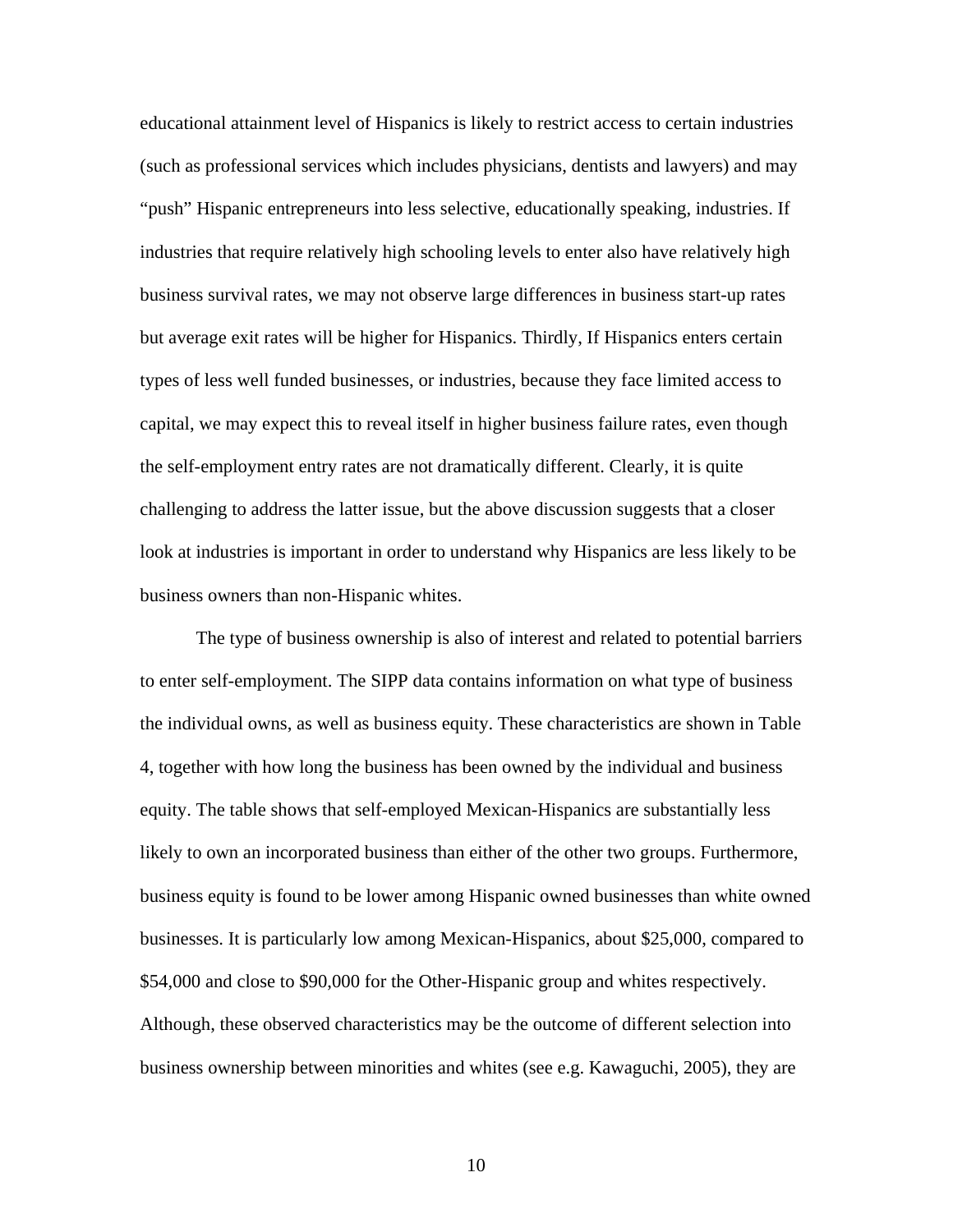also consistent with Hispanics facing additional capital constraints, relatives to whites, as well as group differences in educational attainment.

 The distribution of industries entrepreneurs operate in also varies across the three groups. Table 5 shows the industry distribution for business owners, as well as mean years of schooling and business equity by these industries. The table shows that Mexican-Hispanics business owners are most likely to own a business in the construction industry, which is also an industry with relatively low educational attainment and business equity. The construction industry is also the most common industry to own a business among the other two groups, but by roughly 13 percentage points fewer business owners, about 33 percent among Mexican-Hispanics and approximately 20 percent of entrepreneurs in the other two groups. A large proportion of Non-Hispanic whites own a business in the professional services industry, slightly more than 16 percent. Only about 4 percent of Mexican-Hispanics own a business in this industry of the most highly educated entrepreneurs, where business owners have close to 18 years of schooling on average. Overall, it appears that Hispanics may be over-represented, relative to whites, in industries with lower educational attainment levels and business equity.

What causes the differences in business ownership industry distributions is not clear, but the data in the table suggests incorporating and analyzing the role of industries in the business transition models. Of course, we would expect that entrepreneurs belonging to a group with lower educational attainment would be more likely to operate in industries with lower schooling levels. Nonetheless, we address the issue in our analysis below.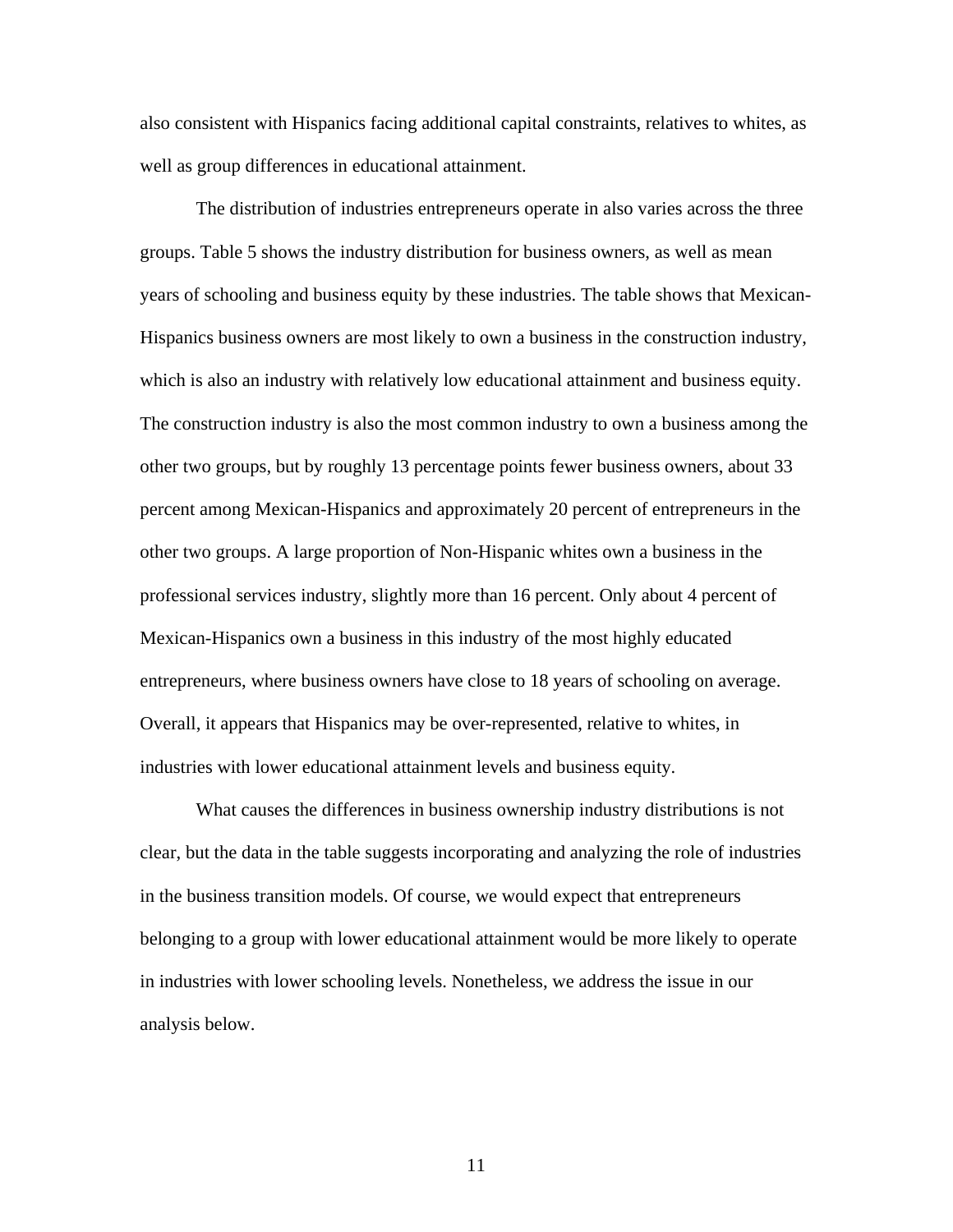#### **5. Self-Employment Entry and Exit Model**

The objective of our study is to investigate the determinants of the low Hispanic self-employment rates by analyzing entry and/or exits into self-employment. To analyze differences in self-employment rates, it is useful to model the decision to enter and exit a business venture. One possibility is to assume that individuals choose to enter, or exit, self-employment based on expected utility in each state (e.g. self-employment, wage/salary work, unemployment or to not participate in the labor force), as well as constraints faced by the individual.

Let us assume that the utility function is a function of expected income, or earnings if working,  $y_{it}^{s-e}$  for self-employment work and  $y_{it}^J$  for participating in state J (defined here as wage/salary work, unemployment or to not participate in the labor force and where *i* and *t* are indices for individual *i* at time *t*), and that the function also indicates preferences for the characteristics of participation or work in the state, denoted  $\mathbf{z}_i$ . Furthermore, earnings, or income, in each state will depend on a vector of observable characteristics,  $\mathbf{X}_i$ , possible constraints faced by the individual,  $\mathbf{v}_i$ , and unobserved characteristics  $\varepsilon_{it}$ , which may represent random shocks to earnings or income opportunities. It also possible to allow **z***i* to include time invariant unobserved individual heterogeneity that affects earnings, such as ability and motivation. Assuming that individuals maximize expected utility, a person will choose self-employment if the expected utility from self-employment, denoted  $E(u_i^{s-e})$ , is greater than the expected utility in any of the other J states, represented here by  $E(u_{it}^J)$ . Expected utility in the J+1 states can be defined as: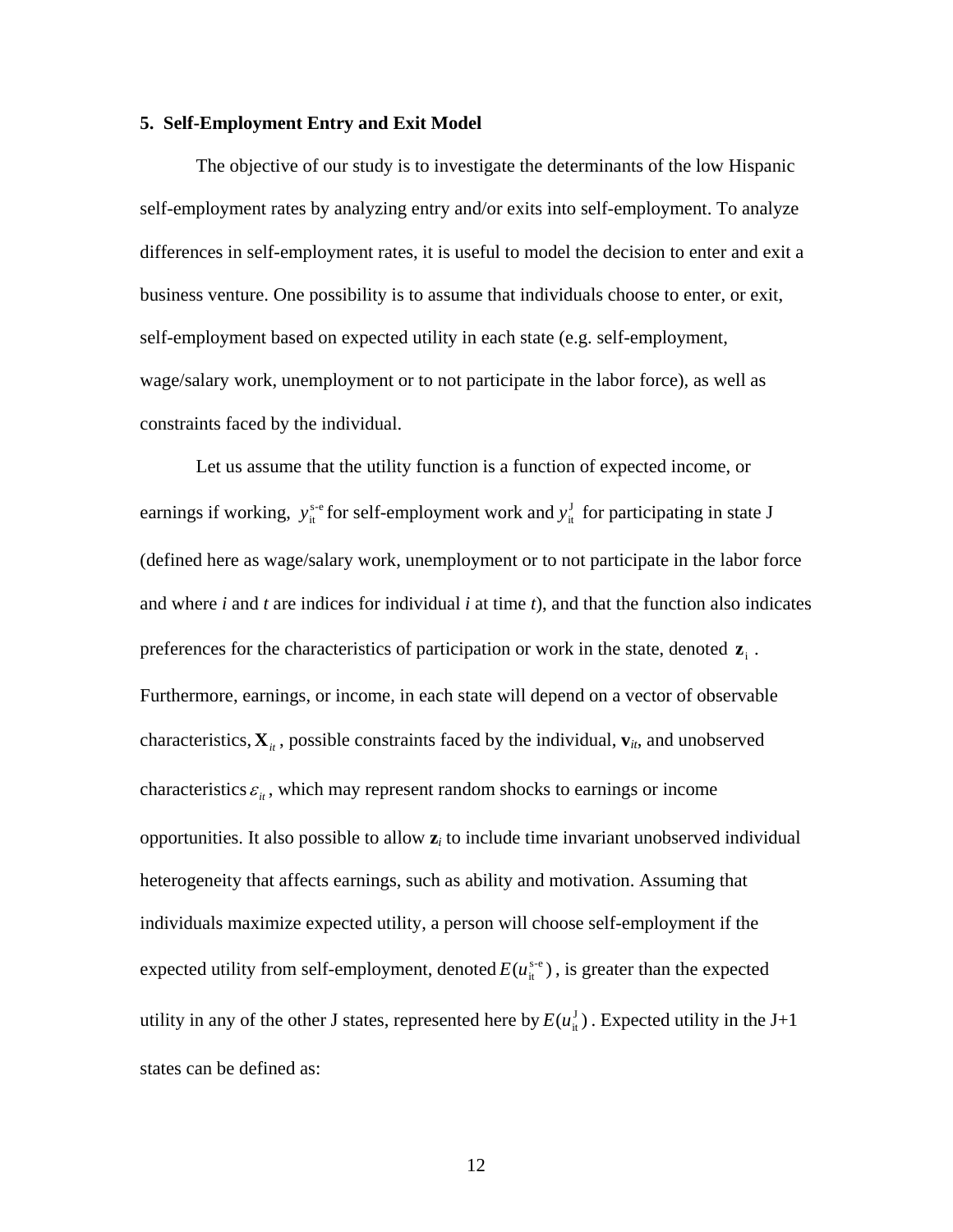$$
E(u_{it}^J) = y_{it}^J + \mathbf{z}_{it}^J \lambda^J = \mathbf{X}_{it} \beta^J + \mathbf{v}_{it}^J \delta^J + \mathbf{z}_{it}^J \lambda^J + \varepsilon_{it}^J
$$
 (1)

$$
E(u_{it}^{s-e}) = y_{it}^{s-e} + \mathbf{z}_{i}^{s-e} \lambda^{s-e} = \mathbf{X}_{it} \beta^{s-e} + \mathbf{v}_{it}^{s-e} \delta^{s-e} + \mathbf{z}_{i}^{s-e} \lambda^{s-e} + \varepsilon_{it}^{s-e}
$$
(2)

where  $\epsilon^j$  and  $\epsilon^{s-e}$  may be assumed to be jointly normally distributed with mean zero and variances  $\sigma_j^2$  and  $\sigma_{s-e}^2$ . Alternatively, as is done in our analysis, the disturbances may be assumed to follow a logistics distribution. An individual chooses self-employment at time *t* if:

$$
I_{it}^{*} = E(u_{it}^{s-e}) - E(u_{it}^{J}) > 0, \text{ for any state J}
$$
 (3)

Clearly the index function  $I_{\text{in}}^*$  is unobservable. However, from equations (1), (2) and (3)  $I_{it}^*$  can be defined as:

$$
I_{it}^{*} = E(u_{it}^{s-e}) - E(u_{it}^{J})
$$
  
\n
$$
= \mathbf{X}_{it} \beta^{s-e} - \mathbf{X}_{it} \beta^{J} + \mathbf{v}_{it}^{s-e} \delta^{s-e} - \mathbf{v}_{it}^{J} \delta^{J}
$$
  
\n
$$
+ \mathbf{z}_{i}^{s-e} \lambda^{s-e} - \mathbf{z}_{i}^{J} \lambda^{J} + \varepsilon_{it}^{s-e} - \varepsilon_{it}^{J}
$$
  
\n
$$
= W_{it} \pi + e_{it}
$$
\n(4)

If we set *I*=1 if  $I_{ii}^* > 0$ , if the individual is observed to have entered self-employment at time *t*, and *I*=0 if  $I_{it}^{*} \le 0$ , if the person decides not to start up a new business, then equation (4) can simply be seen as a probability model of entry into self-employment. In other words, the model can be seen as a conditional probability model where the person is observed to not be self-employed in the previous time period, i.e. at *t*-1. Similarly, conditioning on observing the person to be in self-employment at time *t*-1, the model can represent the business ownership exit decision.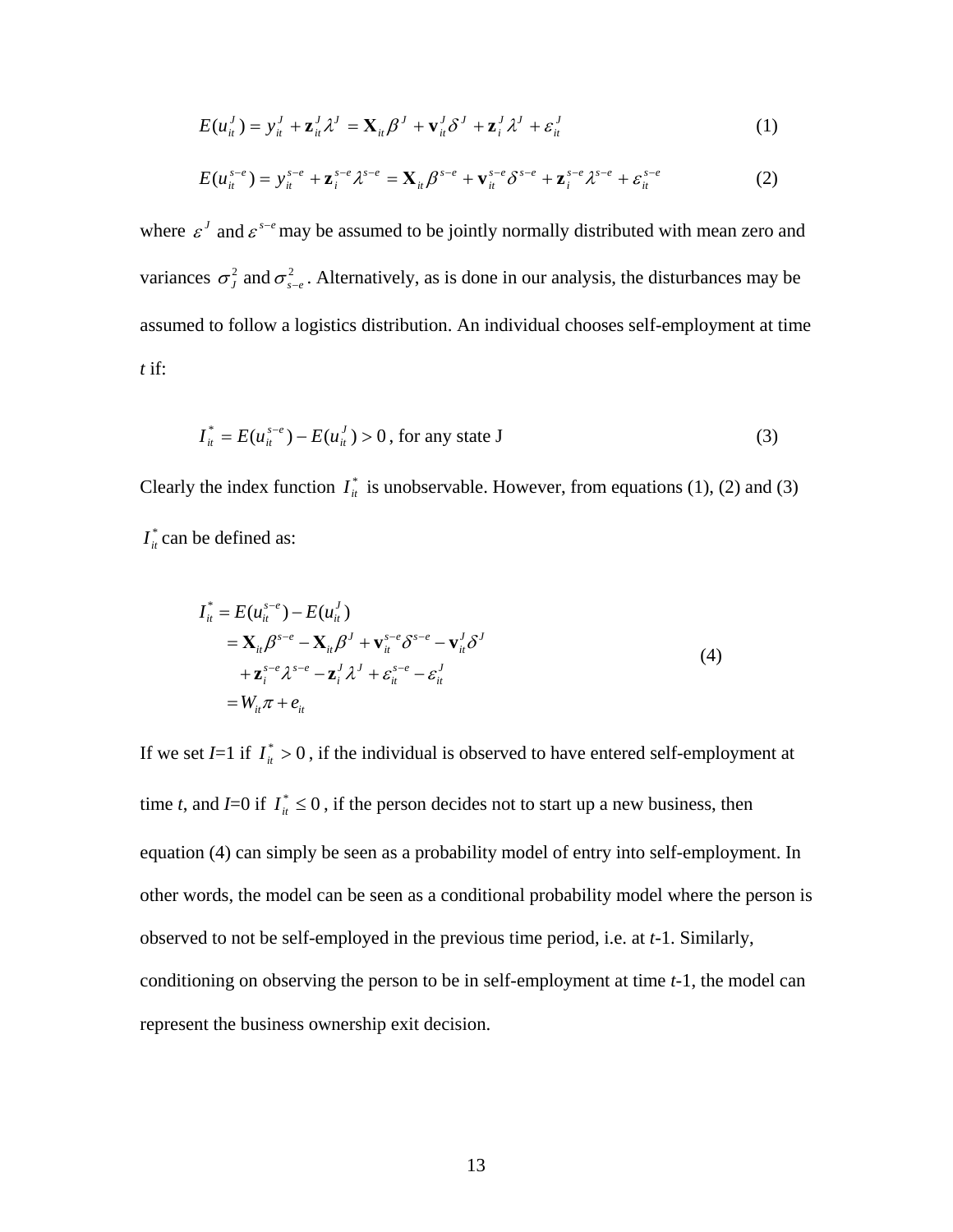Of interest here are the determinants and particularly their role in explaining the observed relatively low Hispanic self-employment rates. For example, differences in human capital and financial capital are likely to be determinants of the Hispanic-white self-employment gap. To address the endogeneity issue of wealth levels on selfemployment, in the sense that higher wealth levels may be the results of entrepreneurship and not the cause, we utilize one year lagged wealth and asset income in the estimated models. Differences in marital status, family composition, geographic location and the composition of U.S. born and foreign born individuals are also likely to have an impact on the observed rates of self-employment.

 The entry and exit models estimated can be represented by the following, where  $I_{it}$ =1 represents an observed transition, i.e. a decision to enter or exit self-employment:

$$
Prob[I_{it} = 1] = \mathbf{X}_{it} \boldsymbol{\beta} + \mathbf{v}_{it} \boldsymbol{\delta} + e_{it}
$$
 (5)

where

| $\mathbf{X}_{n}$  | Matrix containing observable characteristics such as age,                                                                                |
|-------------------|------------------------------------------------------------------------------------------------------------------------------------------|
|                   | educational attainment, marital status, number of<br>children, immigrant status, years in residence in the U.S.,<br>geographic location. |
| $\mathbf{V}_{it}$ | Matrix containing controls for potential business ownership<br>constraints, or barriers, such as financial assets.                       |

To assess the role of the above controls and characteristics in explaining the ethnic/racial self-employment gap the self-employment models will also be estimated separately by the three groups, Mexican-Hispanics, Other-Hispanics and whites. The estimates and the values of the observed characteristics are then utilized in a nonlinear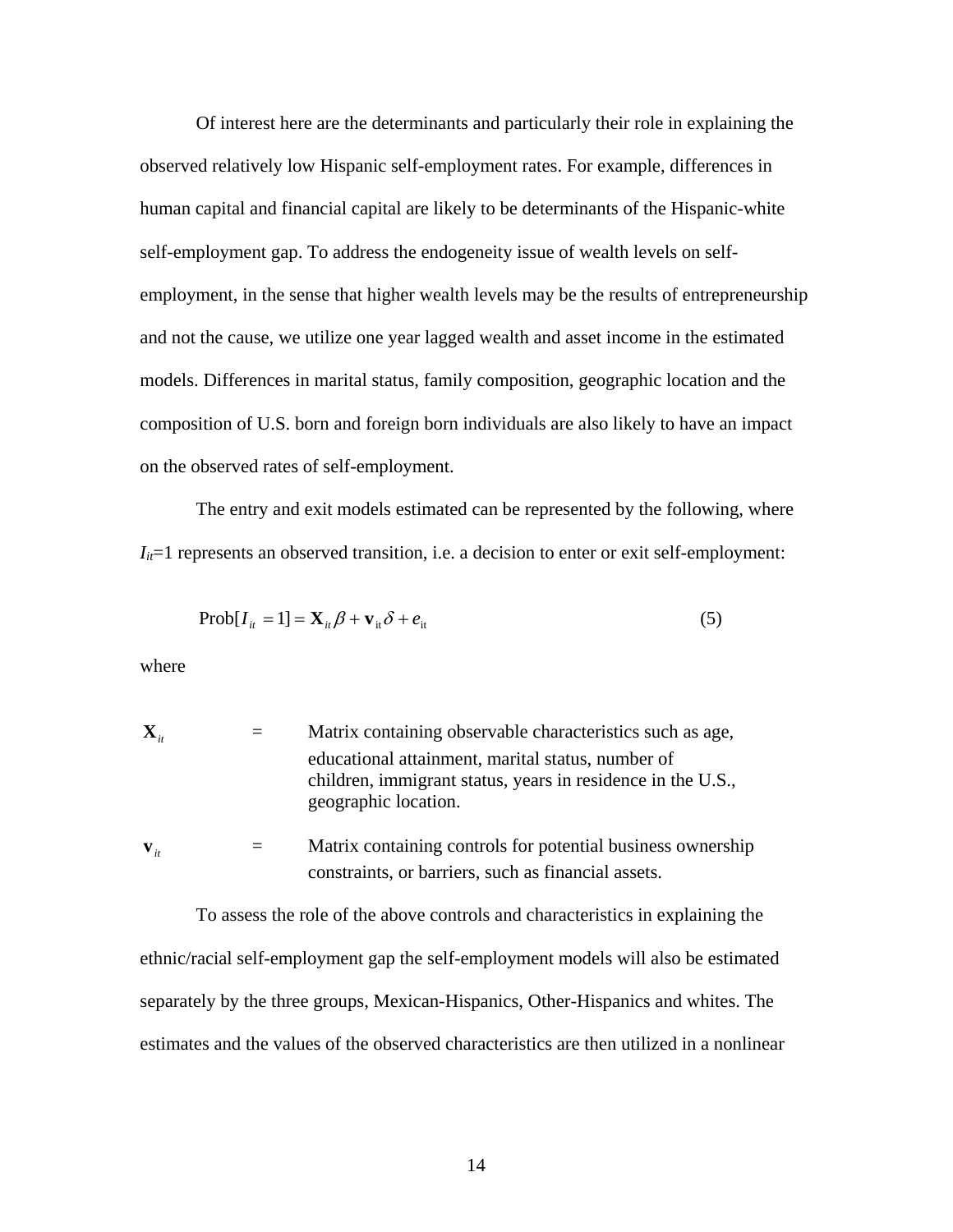Blinder-Oaxaca decomposition (such as Fairlie, 1999) to determine their contributions of each type of characteristic on the observed differences in self-employment entry or exit.

Clearly, potential business ownership constraints faced by minorities are typically not directly observable. However, they may manifest themselves in the choice of industry, or types of business, as discussed above. For example, if there are additional lending constraints faced by minorities, as suggested by Blanchflower, Levine and Zimmerman (2003), we would expect to see fewer minorities in financial capital intensive industries. As discussed above, however, some barriers to self-employment are observable. For example, given the substantial observed differences in educational attainment between Hispanics and whites, many Hispanics effectively do not have access to certain human capital intensive industries. This can, at least partially, be addressed by simply controlling for schooling levels. However, Hispanics' stock of human capital may be valued and/or perceived differently from non-Hispanics, suggesting that education may play different roles across ethnic/racial groups. Evidence of different roles of education in the U.S. labor market, in terms of schooling's impact on earnings, between immigrants and natives is found in Betts and Lofstrom (2000). Given the large proportion of immigrants among Hispanics, this is relevant to the self-employment decision, which is partially based on expected earnings. The above reasoning suggests that it is important to address the role of industries, which vary in the human and financial capital requirements, as argued by Bates (1995).

In the analysis below we attempt to tackle these issues by estimating multinomial logit models of self-employment entry. In this setting, we view the self-employment and industry choices as simultaneous.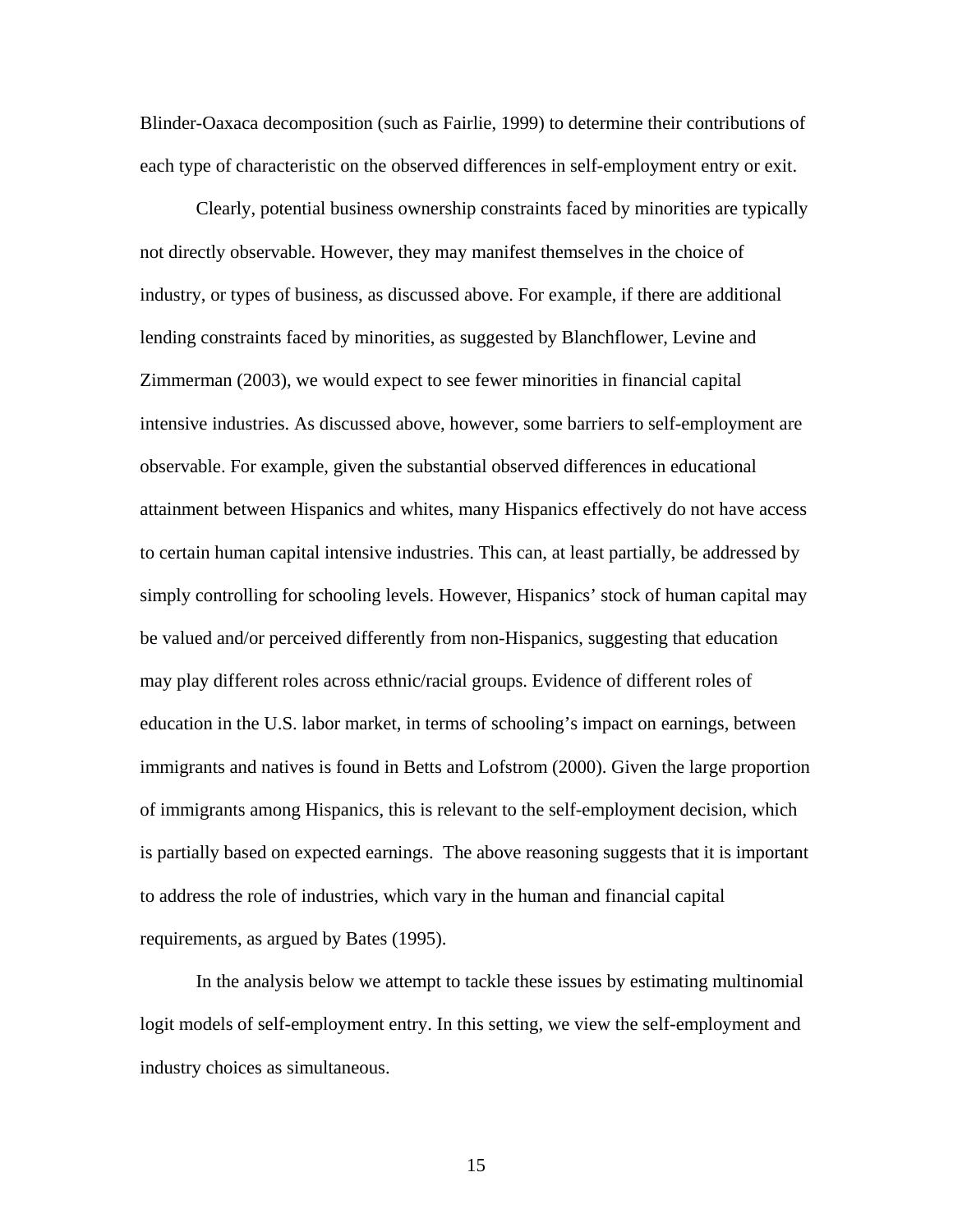A practical restriction we face is that the number of individuals in the industries defined in Table 5 are in some cases small, particularly by race/ethnicity, making relatively precise estimation difficult. Instead, we define three industry categories based on human and financial capital requirements, or barriers, to enter the industry. Clearly, any classification into industry categories of entry difficulty, or barriers, is somewhat arbitrary. Nonetheless, to determine whether an industry is a low, medium or high barrier industry, we utilize the 1997 Annual Capital Expenditure Survey (ACES) to determine average fixed private capital by the 14 industries defined in Table 5 and the 2000 Census to determine entrepreneurs' educational attainment by industry. Based on the above data, we categorize Gardening/Landscaping, Construction, Retail trade and Repair services as low barrier industries since all these industries display relatively low average educational attainment levels (roughly around high school graduate or below) and average capital expenditures rank among the lowest. The medium barrier category consists of firms in Agriculture, Manufacturing, Transportation/Communications, Wholesale trade, Business services, Personal services and Entertainment/Recreation services. These are industries in which entrepreneurs typically have at least some college education and/or average capital expenditures are in the mid-range amongst our industries. The high barrier industry category consists of firms in the Finance/Insurance/Real estate, Professional/Related services or "Other" industries. According to the 2000 Census, more than 85 percent of entrepreneurs in the Finance/Insurance/Real estate and Professional/Related industries have some college education while the 1997 ACES data show that businesses in the Finance/Insurance/Real estate and Other industries have the highest average capital expenditures.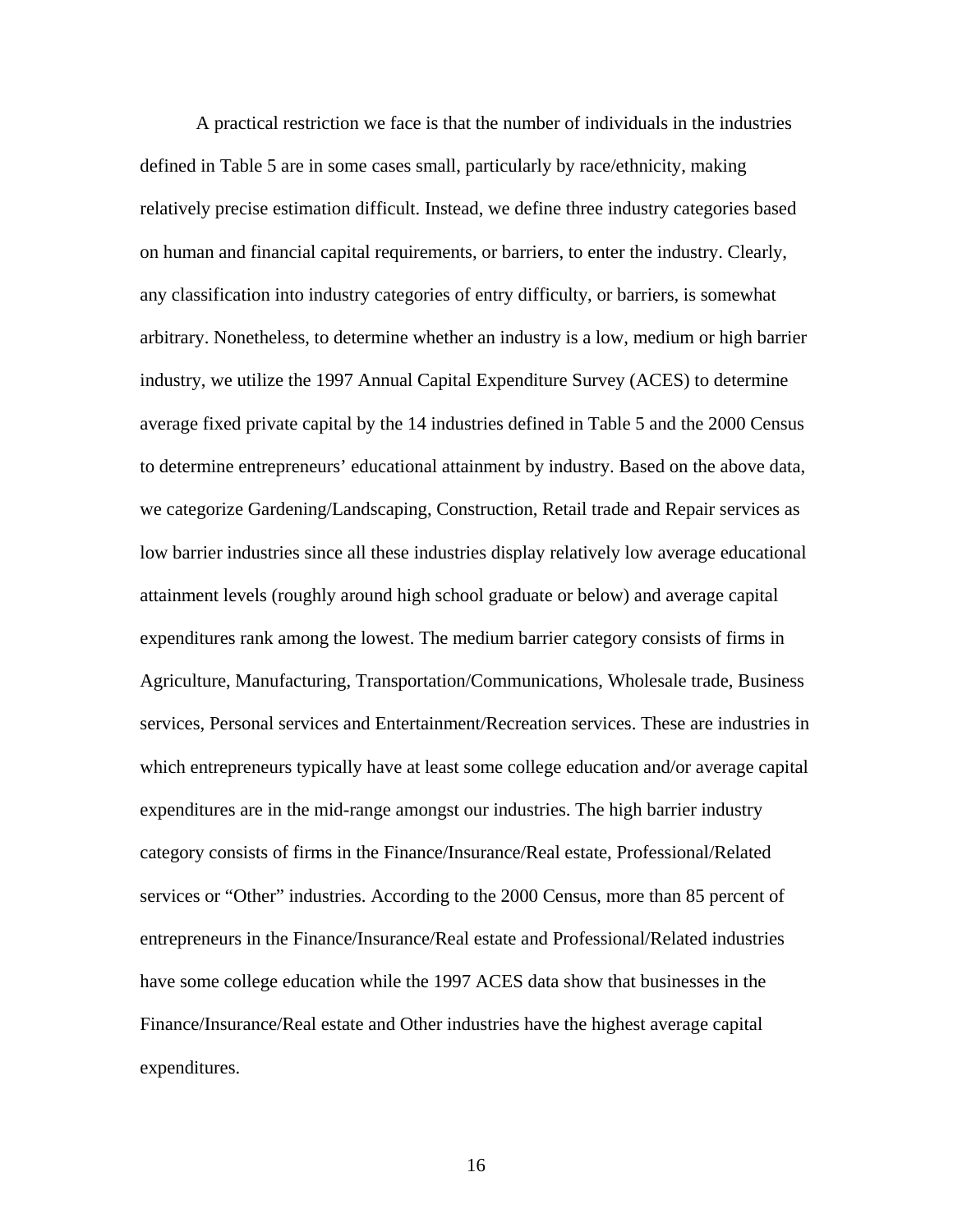Lastly, the increase in the number of choices also implies that the year-over-year probability an individual chooses a particular transition, or no transition, is rather small. Hence, for the multinomial logit models below, we focus on the four-year sample period transition probabilities, i.e. changes from first being observed to the last period being observed.

We show the sample period entry and exit rates separately for the three groups in Table 6. The table shows that, although Mexican-Hispanics are less likely to enter selfemployment than whites, they are 1.5 percentage points more likely to enter a low barrier industry than whites. Both Hispanic groups are however less likely to enter business ownership in a high barrier industry. The table suggests that about 2/3 of Mexican-Hispanic business start-ups are in low barrier industry while only about 1/3 of white business entries are in these industries. The table also shows that Hispanics are more likely to exit business ownership over the sample period than whites. Interestingly, although white owned businesses in the higher barrier industries are more likely to survive than low barrier industry, the reverse holds for Hispanics. This suggests that the differences in self-employment exit rates are not entirely due to differences in industry distribution across groups, in which Hispanics are simply "pushed" into low barrier industries. Given that the Hispanic-white exit rate gaps are greater the greater the barrier to enter the industry, it may not be surprising that potential Hispanic entrepreneurs are more likely to start businesses in low barrier industries, relative to whites. We discuss this further and look at the role of observables in explaining these differences in the results section.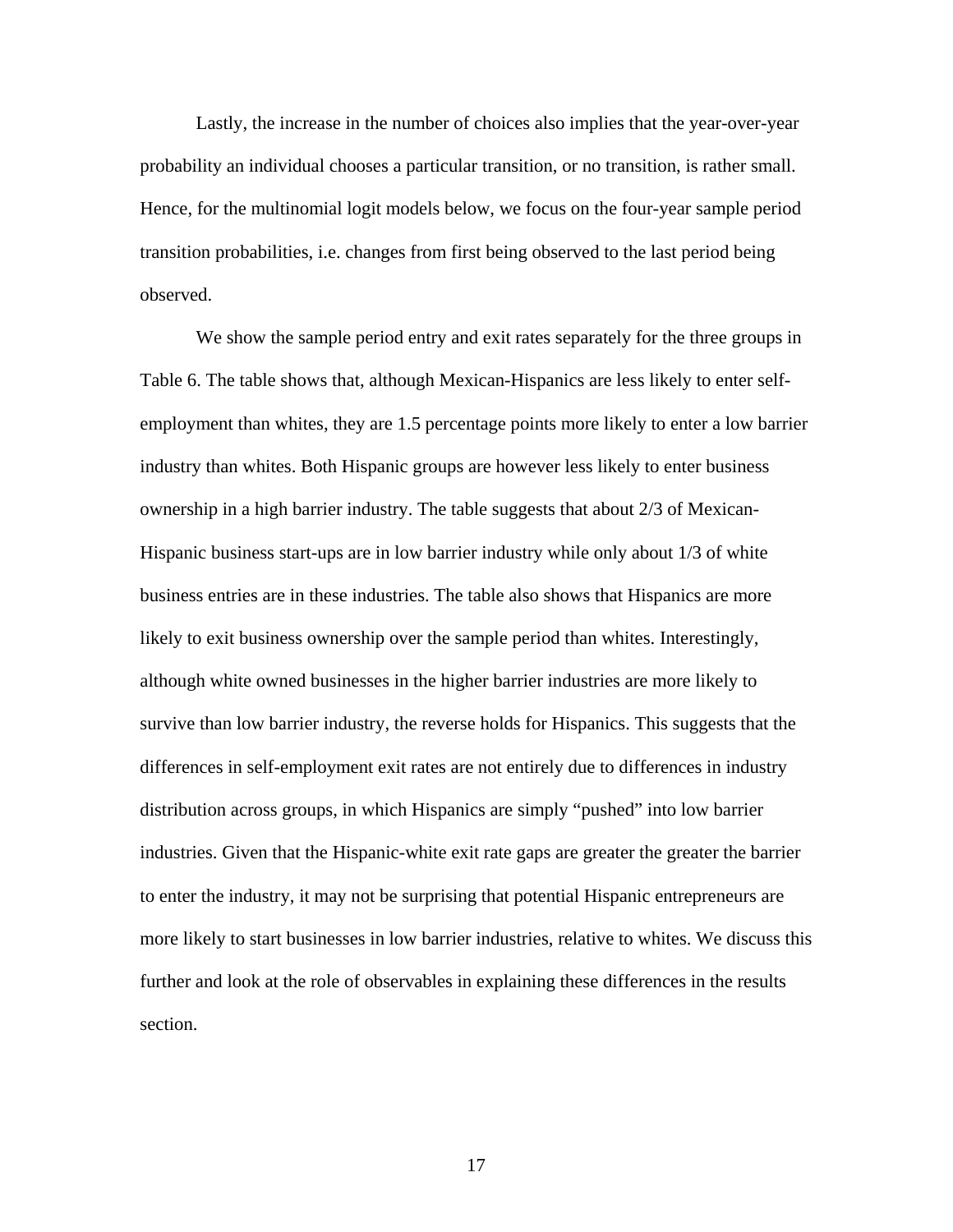#### **6. Empirical Results**

We begin the empirical analysis by estimating logit models of self-employment entry and exit, including two dummy variables capturing differences in the conditional transition probabilities between Mexican-Hispanics and whites, and Other-Hispanics and whites. All models include controls for year effects.

#### *Self-employment Entry*

Table 7 shows the marginal effects from estimated logit models of the probability of entering self-employment. As seen in Model 1, the unadjusted entry rate differences between the Mexican-Hispanics and whites is quite small, about 0.3%, while Hispanics not of Mexican descent are approximately 0.8% more likely to enter self-employment compared to whites. When controls for educational attainment are added, shown as Model 2, Mexican-Hispanics are more likely to enter self-employment than whites, although the difference is insignificant in both models, as it is when additional controls are added, as seen in Models 3-5. This also holds true for the entry rate difference between Other-Hispanics and whites.

Also of interest are the effects of the determinants on the entry probability. Models 2-5 point to a large college graduation effect on the probability of a business start-up. The estimates indicate that a college graduate is about 1.5 percentage point more likely to become a business owner compared to both high school dropouts and graduates. The results in Model 4 shows that the longer an individual has held his job, the lower the probability is that he will become a business owner. Model 4 also shows a strong positive effect of experiencing unemployment in the previous year on the probability of becoming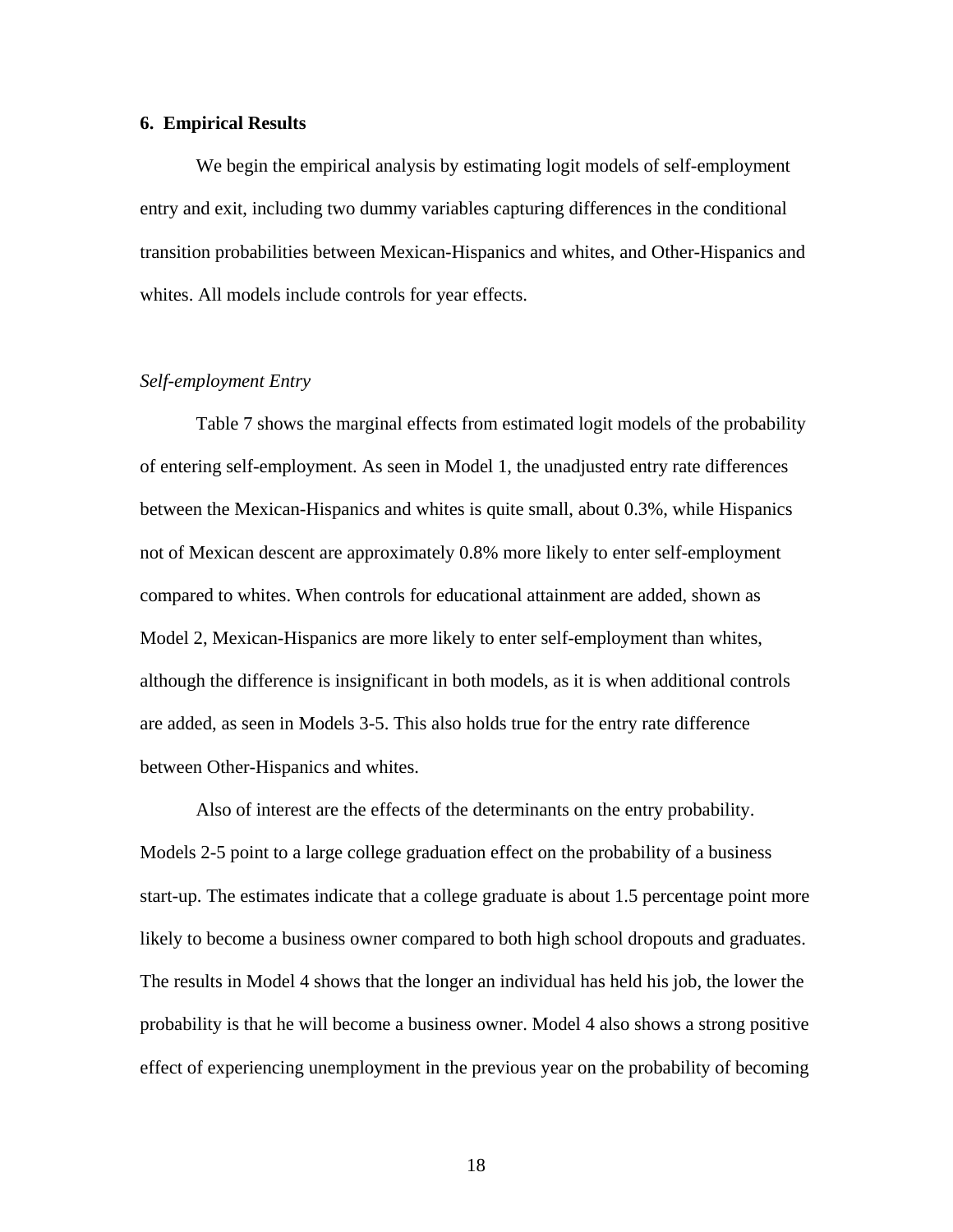a business owner. Given that the specification also controls for job tenure, the estimated effect captures the effect of a change in labor force status and may be viewed as a "timing" effect. Holding everything else constant, an individual is more likely to enter self-employment after having left employment to become unemployed, compared to not leaving employment.

Wealth and asset income also have a positive impact on the self-employment entry probability, as shown in Model 5. An increase of \$100,000 in household wealth, roughly the difference in mean household wealth between Mexican-Hispanics and whites, increases the entry probability only by 0.01 percentage points. An increase in annual asset income of \$1,000 increases the probability an individual will enter selfemployment by 0.07 percentage points. These appear to be rather small effects, although statistically significant, but they also represent about ¼ of the entry rate gap between Mexican-Hispanics and whites.

#### *Self-employment Exit*

Table 8 shows the marginal effects based on the estimated logit models of yearover-year self-employment exits. Unlike entry rates, there are large differences in business failure, or exit, rates across the three groups. The unadjusted differences between whites and Hispanics are close to 10 percentage points higher for Mexican-Hispanics and about 6.5 percentage points for Other-Hispanics. As the results from Model 2 indicate, when education controls are added, the gap for both Hispanic groups drops by about 15%. Model 3 shows that differences in demographic composition (i.e. age, family structure, nativity and geographic location) appear to be contributors to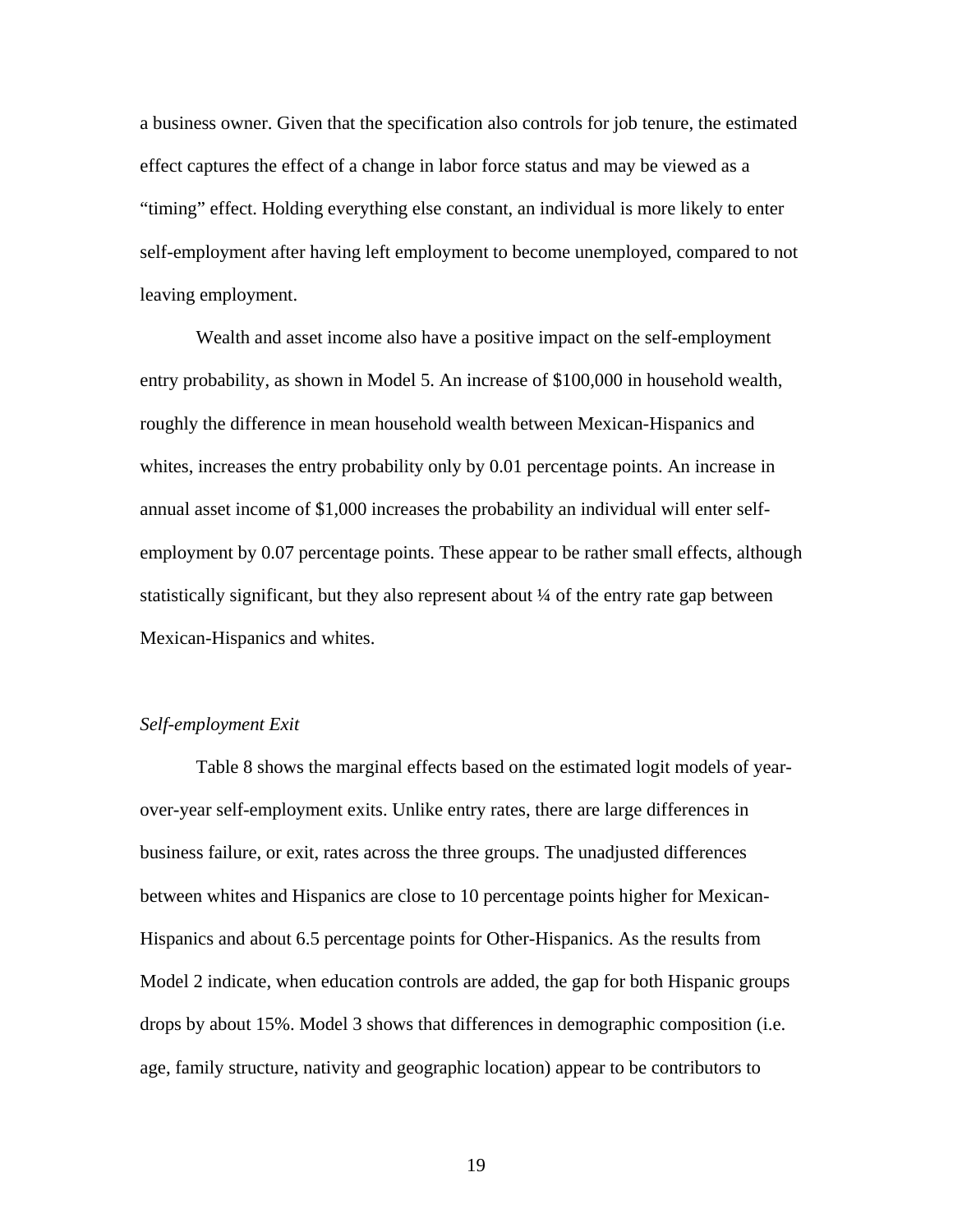higher business ownership exit rates among Hispanics. According to Model 3 estimates, Mexican-Hispanics are about 6.5 percentage points more likely to exit self-employment, compared to an observably similar white male.

Not surprisingly, how long a business owner has been in operation has an impact on the probability of exiting self-employment. The results in Model 4 indicates that an entrepreneur who has been in business for 10 years is about 5 percentage points less likely to give up his business, compared to after the first year of ownership. Differences in business ownership tenure across groups further explain the higher Hispanic selfemployment exit rates, compared to whites. When these factors are controlled for the gap drops to about 5 percentage points for Mexican-Hispanics and to about 2.3 percentage points for Other-Hispanics. Lastly, Model 5 shows that higher wealth levels and asset income are associated with slightly lower exit rates and a further small decrease in the exit rate gaps between whites and Hispanics. Overall, the results in Table 8 suggest that roughly half the exit rate gap between Mexican-Hispanics and whites is due to differences in observable characteristics, while almost 2/3 of the higher self-employment exit rate among Other-Hispanics, relative to whites, is due to differences in these factors. However, the shares of the exit rate gaps that can be attributed to observable characteristics are arguably somewhat pointless since Models 4 and 5 include controls for business survival, i.e. years of owning the business. A more conservative, and maybe more appropriate, share of the exit rate gaps due to differences in observable characteristics, based on Model 3, are 1/3 and 1/2 respectively for the two Hispanic groups.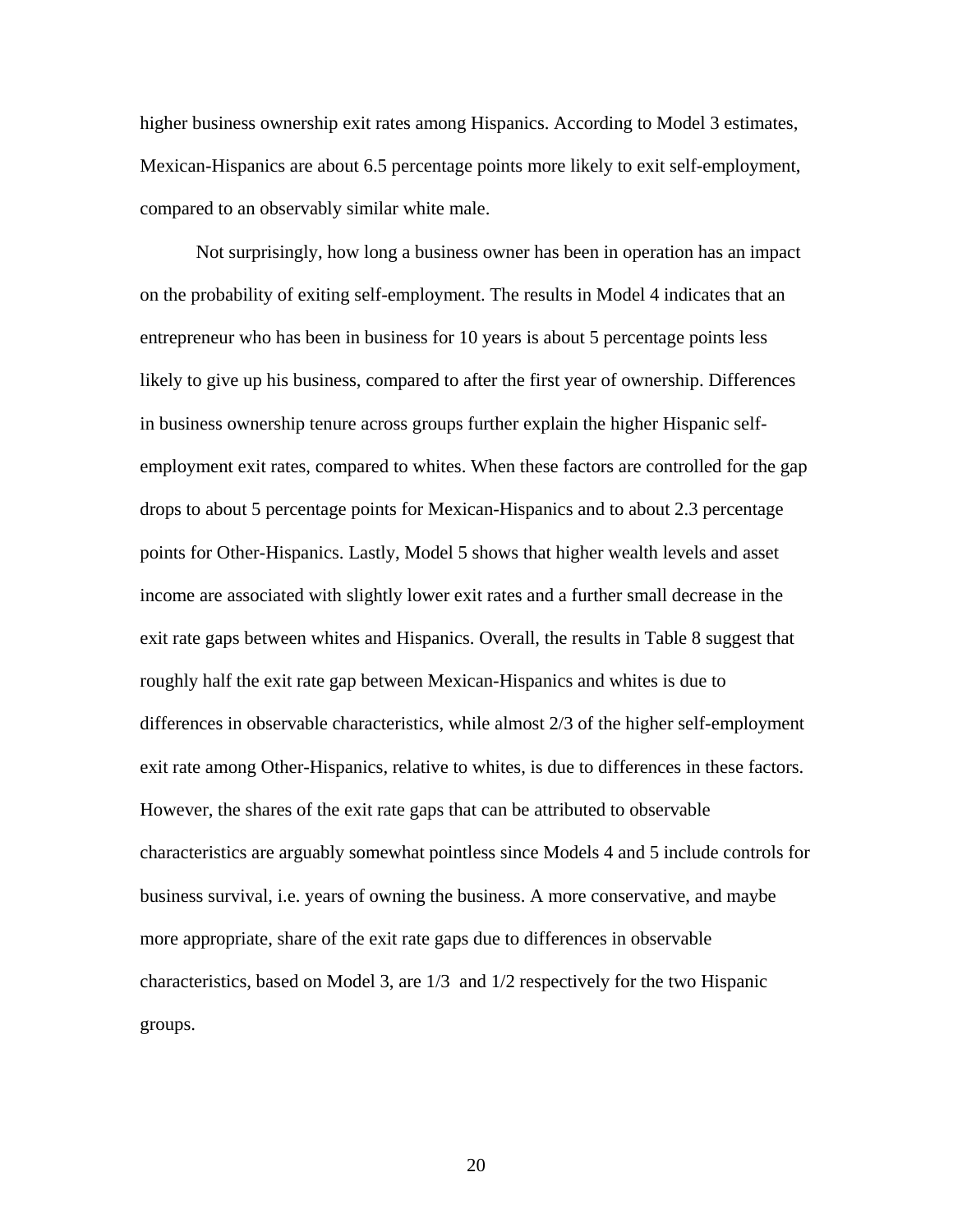#### *The Impact of Differences in Exit and Entry Rates on Self-employment Rates*

In this section we investigate the role of differences in entry and exit rates on the Hispanic-white self-employment gap. We utilize the assumption that the transition rates are in steady-state and hence the self-employment rate can be expressed as the Entry Rate / (Entry Rate + Exit Rate). Another goal is to asses how differences in observable characteristics not only impact the transition rates but how they affect business ownership rates.

One way to illustrate how small differences in entry rates have a meaningful impact on self-employment rates, and differences between groups, is to demonstrate what the self-employment gap would be if Mexican-Hispanics were as likely to enter selfemployment as whites, i.e. an increase in the Mexican-Hispanic self-employment entry rate by only 0.3%. In this hypothetical example, the Mexican-Hispanic self-employment rate would increase by slightly more than one percentage point and hence reduce the selfemployment rate gap by that amount.

The decomposition results shown in Table A3 show that the contribution from differences in educational attainment between Mexican-Hispanics and whites to the entry rate gap is about 0.32%. This implies that if Mexican-Hispanics had the same educational attainment distribution as whites, the self-employment gap would be decreased by roughly 1.3 percentage points. The contribution from differences in household wealth and asset income between these two groups is slightly less that 0.1%, which would decrease the self-employment gap by about another 0.4 percentage points.

The largest differences between Hispanics and whites are not in the entry rates but in business ownership exit rates. If we perform the same hypothetical example as above,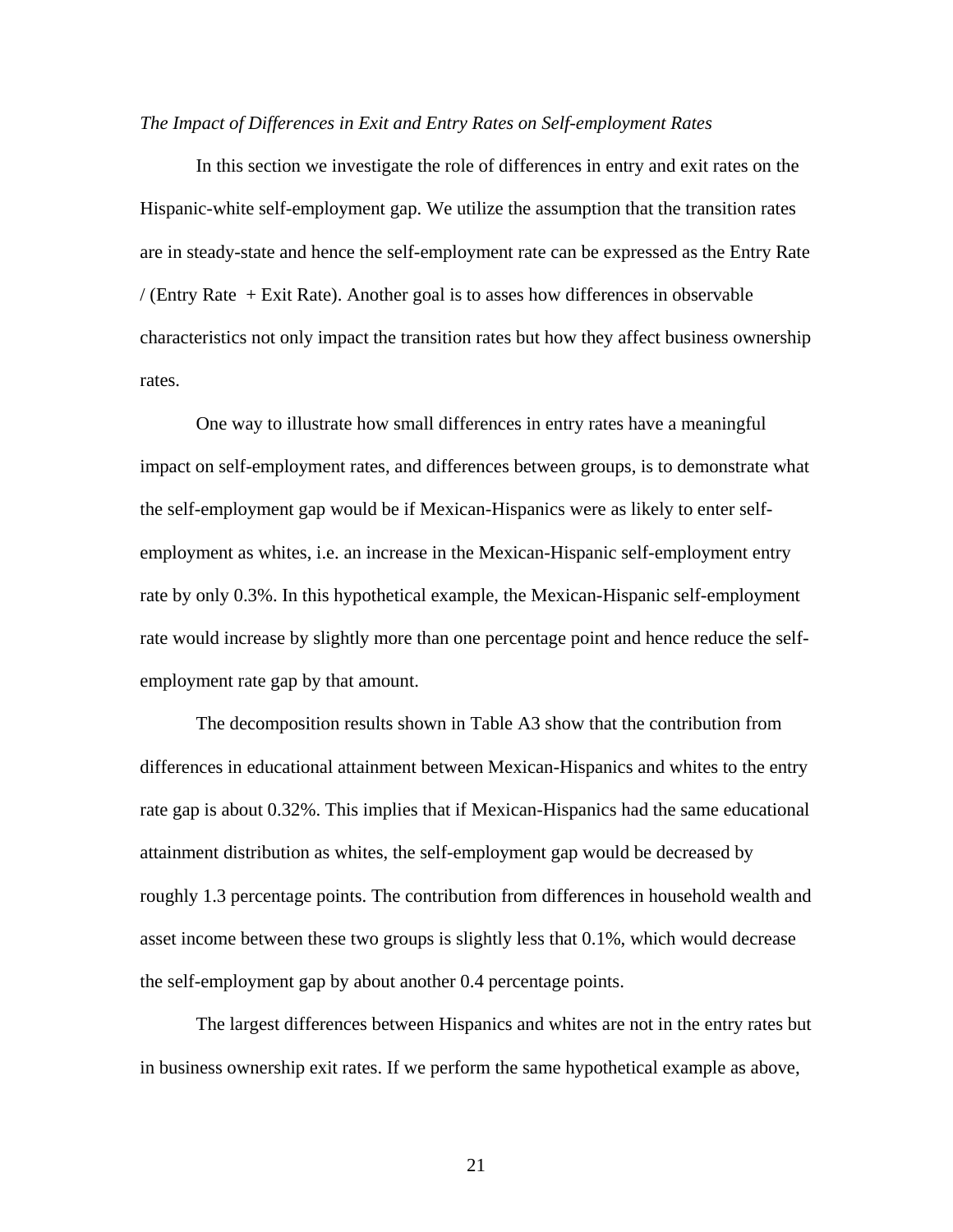but instead of assuming white entry rates for Hispanics we assume the white exit rate, the implied self-employment rate gap between Mexican-Hispanics and whites drop to slightly less than two percentage points, while the gap is turned into a "surplus" for Other-Hispanics. If we turn to the role of differences in observable characteristics and use the decomposition results in Table A4, we see that about 40% of the observed exit rate gap is due to differences in observable characteristics between Mexican-Hispanics and whites. The respective proportion of the exit rate gap for Other-Hispanics is slightly higher at 42%. If we use these estimates and derive "implied" self-employment rate gaps, we see that Mexican-Hispanic self-employment rates would be about 2 percentage point higher while business ownership rates among Other-Hispanics would increase by approximately 2.5 percentage points. Note however that the latter calculations are based on estimates which include controls for years of business ownership, which accounts for almost half the gaps attributable to our observable controls.

Although these "rough" calculations show that differences in observable characteristics explain part of the observed self-employment gap, they also illustrate that large, unexplained, differences remain between Hispanics and whites. The next section attempts to address the role of industries in further explaining entrepreneurship differences between Hispanics and whites.

#### *The Role of Industries and Potential Entry Barriers*

To address the role of industries in the business start-up decision, we estimate multinomial logit model with four choice categories; no entry, entry into a low barrier industry, entry into a medium barrier industry or entry into a high barrier industry. We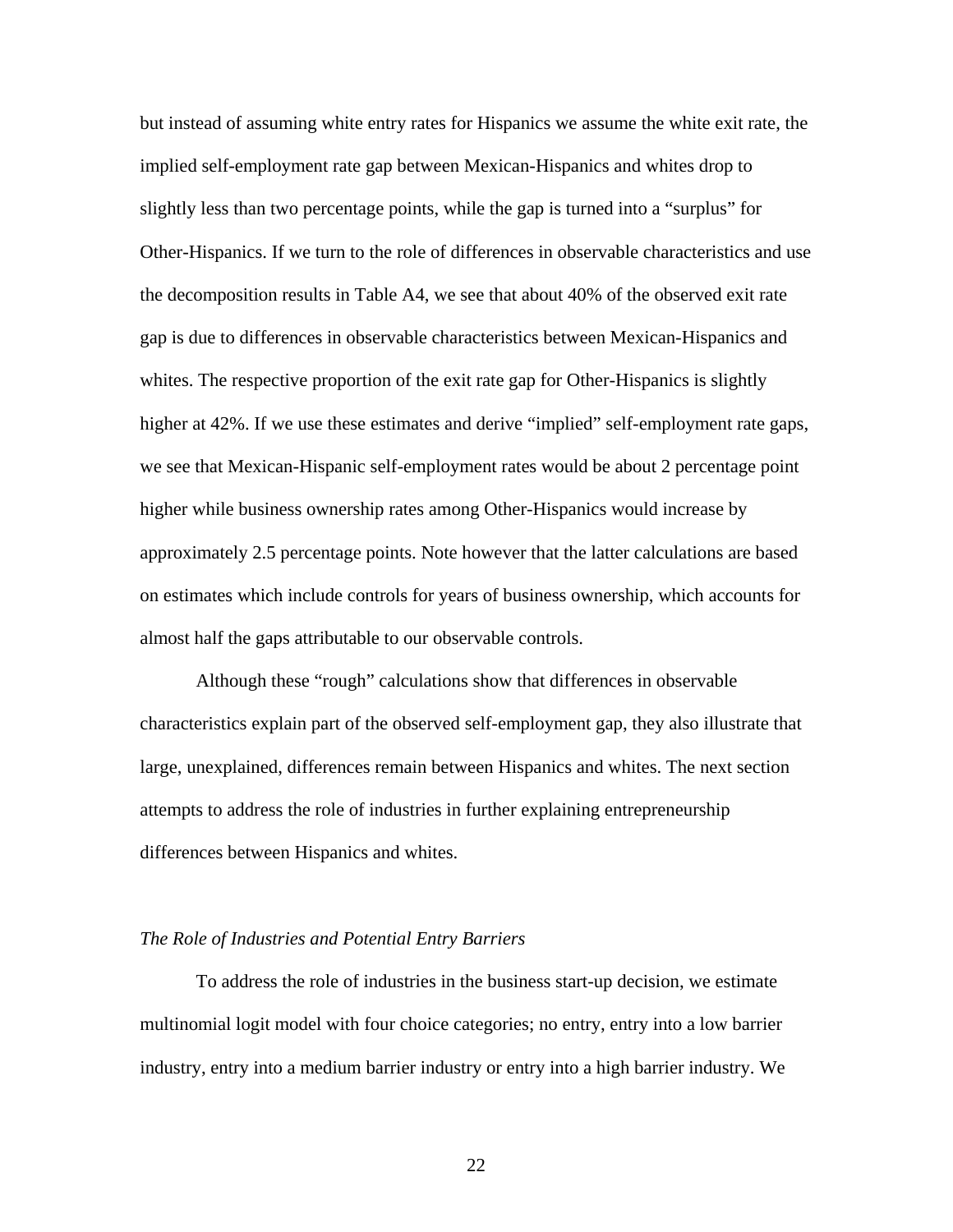present the estimated gaps based on different specifications in Table 9.<sup>4</sup> The table shows that without any controls for observable factors, both Hispanics groups are more likely to enter business ownership in a low barrier industry than whites, by about 1.5 and 2 percentage points respectively. However, Mexican Hispanics are about 1.5 percentage points less likely to enter either a medium or high barrier industry compared to whites, while there are no differences in the probability to start a business in the medium barrier industry for Other-Hispanics. They latter group is however close to one percentage point less likely to enter a high barrier industry than whites. Although the unadjusted differences are quite informative, in that they point out that the type of business start-ups for Hispanics and whites are very different, they may be due to differences in education and wealth.

The remaining columns in Table 9 attempt to address the specific roles of education and financial capital in explaining the observed differences across groups. In the specification with controls only for schooling levels, there are no differences between Hispanics and whites in entry rates to the low barrier industry category. This is due to the negative relationship between business start-up in the low barrier category and higher levels of educational attainment. The results also indicate that the lower entry rates into medium and high barrier industries is largely due to the lower schooling levels of Hispanics. The white-Mexican Hispanic business start-up gap drops by about 50% and 75% respectively for these industry categories. Although our estimates for the entry rate gaps into these industry categories appear to be affected by differences in wealth, these effects are not as strong as the impact of education. In fact, adding controls for all

<sup>&</sup>lt;sup>4</sup> Multinomial logit parameter vectors and standard errors are not shown but are available on request from the authors.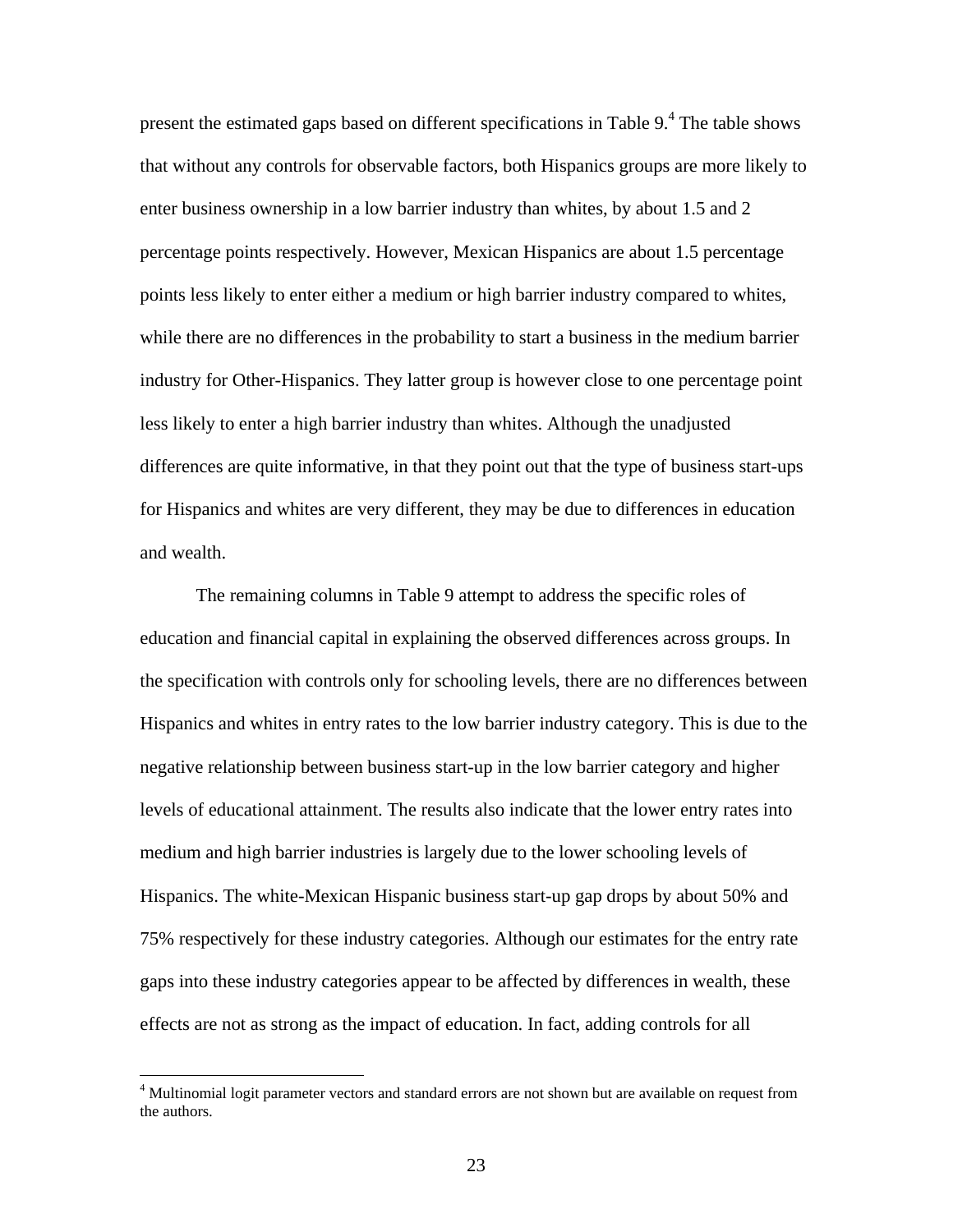observable characteristics does not change the estimated gaps by much compared to the specification with only schooling level controls. Overall, these results suggest that Hispanics entrepreneurs are quite likely to start their own business but given their relatively low levels of education, these start-ups are to a large extent restricted to low barrier industries, such as businesses in gardening/landscaping and construction.

The relatively higher Hispanic entry rates into firms in the low barrier industry category may also partly explain the higher Hispanic self-employment exit rates discussed above. Table 10 shows the estimated Hispanic-white exit rates gap by industry categories. As Table 6 indicates, overall, the exit rates are monotonically decreasing as the barriers increase. However, the reverse is true for Hispanics. It should be pointed out that the Hispanic-white industry exit rates gaps are not very precisely estimated due to the relatively few observations in each of these cells. Nonetheless, the results in Table 10 indicate higher self-employment exit rates for Hispanics in all three industry categories and that the differences are particularly large for entrepreneurs operating businesses in the medium and high barrier industries.

Again, we attempt to address the role of education and wealth in explaining these differences. Unlike the entry rate results, the Hispanic-white exit rate gap appears to somewhat more of an issue of differences in wealth than schooling levels. For example, the observed exit rate gaps in the medium barrier industry are about 12 and 9 percent points respectively for Mexican and Other-Hispanics. The estimated gaps with only schooling level controls drop to roughly 7 and 4 percentage points while the gap decrease to approximately 4 and 1 percentage points with only wealth controls. This suggests the possibility that once a Hispanic entrepreneur has started a business, he faces additional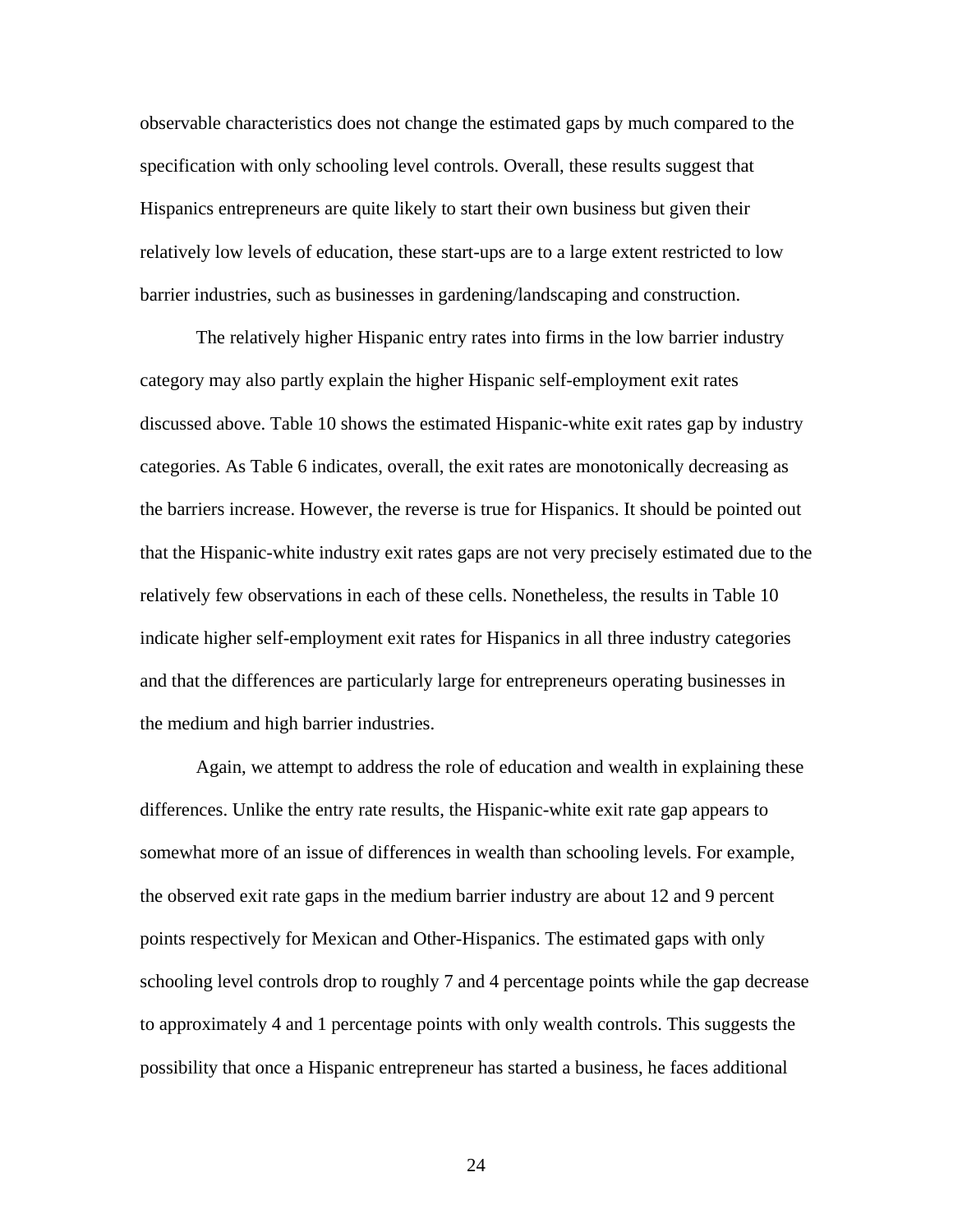capital constraints, compared to whites, that decreases the survival probability, even within industry group. Also noteworthy, the estimated Mexican Hispanic-white exit rate gap for firms in the low barrier industry group turns to a "deficit" when we control for all observable characteristics, suggesting that the observed higher exit rates are entirely due to differences in observable characteristics.<sup>5</sup> Furthermore, the results also suggest that the higher observed exit rates for non-Mexican Hispanics in all industry groups are due to differences in observable characteristics. Lastly, the lower business survival rates among Mexican-Hispanics in the higher barrier industries also provides an additional potential explanation for the concentration of Mexican-Hispanic business start-ups in the low barrier industry group, since the lower survival rates in the high barrier industry make these ventures more risky even for an observationally similar Hispanic entrepreneur, compared to a non-Hispanic white entrepreneur.

#### **7. Summary and Conclusions**

 $\overline{a}$ 

This paper contributes to the minority entrepreneurship research by analyzing self-employment among Hispanics, an important and growing minority group which has been relatively overlooked in the entrepreneurship literature. Our data reveals that Hispanic males are substantially less likely to be business owners, relative to whites. The self-employment gap is particularly large for Mexican-Hispanics, whose selfemployment rates are about half the self-employment rates among non-Hispanic whites. We investigate the causes of the Hispanic-white difference in business ownership rates by analyzing self-employment entry and exit rates.

 $<sup>5</sup>$  Importantly, this holds true whether or not we include controls for years of business ownership.</sup>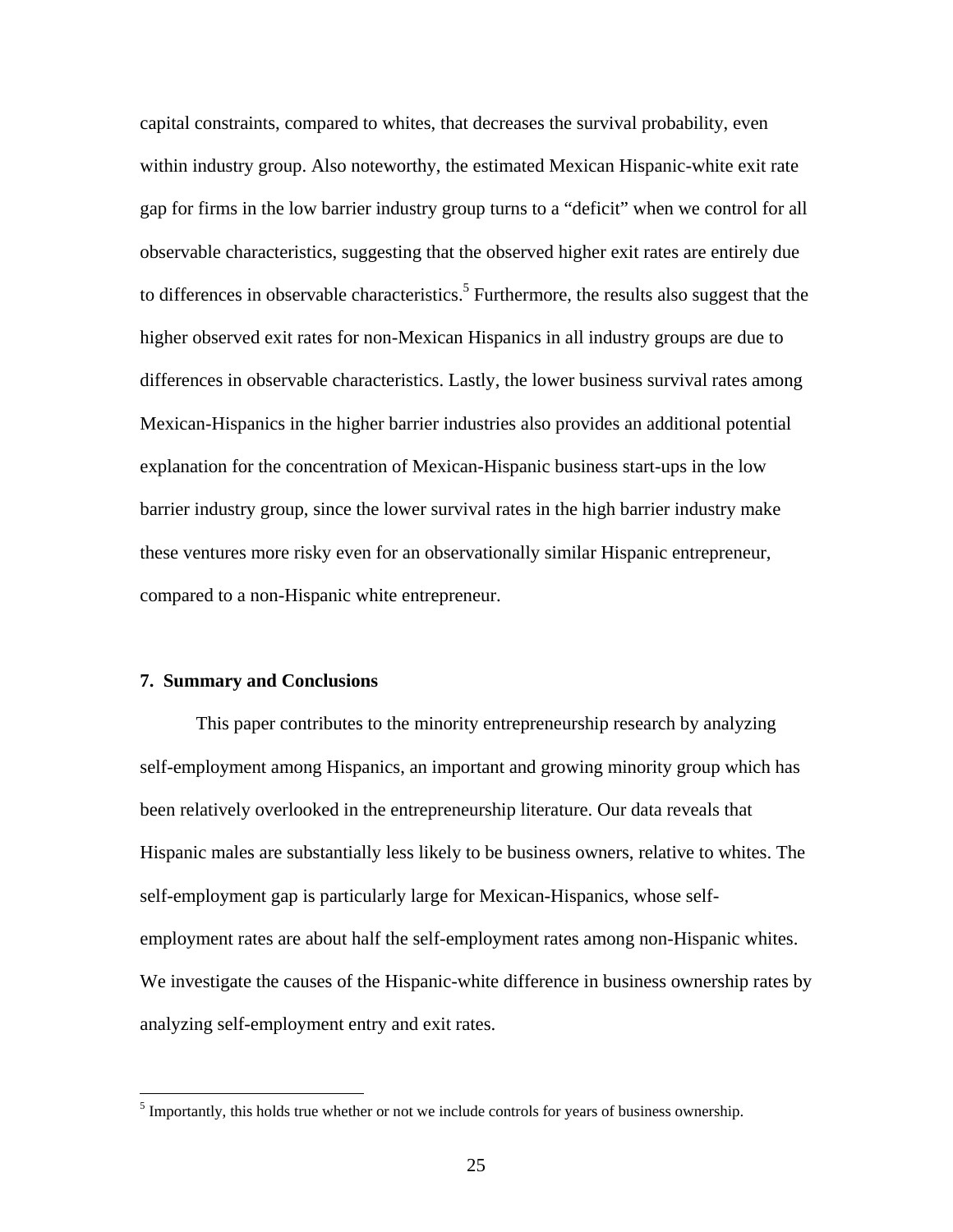We observe relatively small differences in self-employment entry rates across groups, with Other-Hispanics displaying the highest entry rates. We argue that this should not be interpreted as Hispanics do not face additional barriers to enter self-employment. We observe differences across groups in forms of businesses owned, i.e. incorporated or unincorporated, and industry composition. Although these differences are partially due to differences in factors such as educational attainment, they are also consistent with minority business start-up credit constraints which lead to less well funded small business and/or selection into less capital intensive industries. Also, we show that relatively small differences in entry rates have a meaningful impact on the Hispanic self-employment gap. The data also reveal large differences in business survival, or exit, rates, and show that Hispanics are substantially more likely to exit self-employment than whites.

Our estimates indicate that education plays an important role in the business startup decision and that after controlling for differences in educational attainment across groups, Hispanics are as likely to enter self-employment as whites. Household wealth and asset income also affects the entry decision, as well as differences in entry probabilities across groups. Our results indicate that between 20 and 40 percent of the Hispanic-white exit rate gap is due to differences in our observable controls. Although our results point to education and financial capital as factors partly explaining the observed low Hispanic self-employment rates, it also indicates that a substantial part of the gap remains unexplained.

We discuss and analyze the role of industries in further explaining differences in entrepreneurship between Hispanics and whites. We categorize firms into three industry groups based on human and financial capital requirements to enter the industry; low,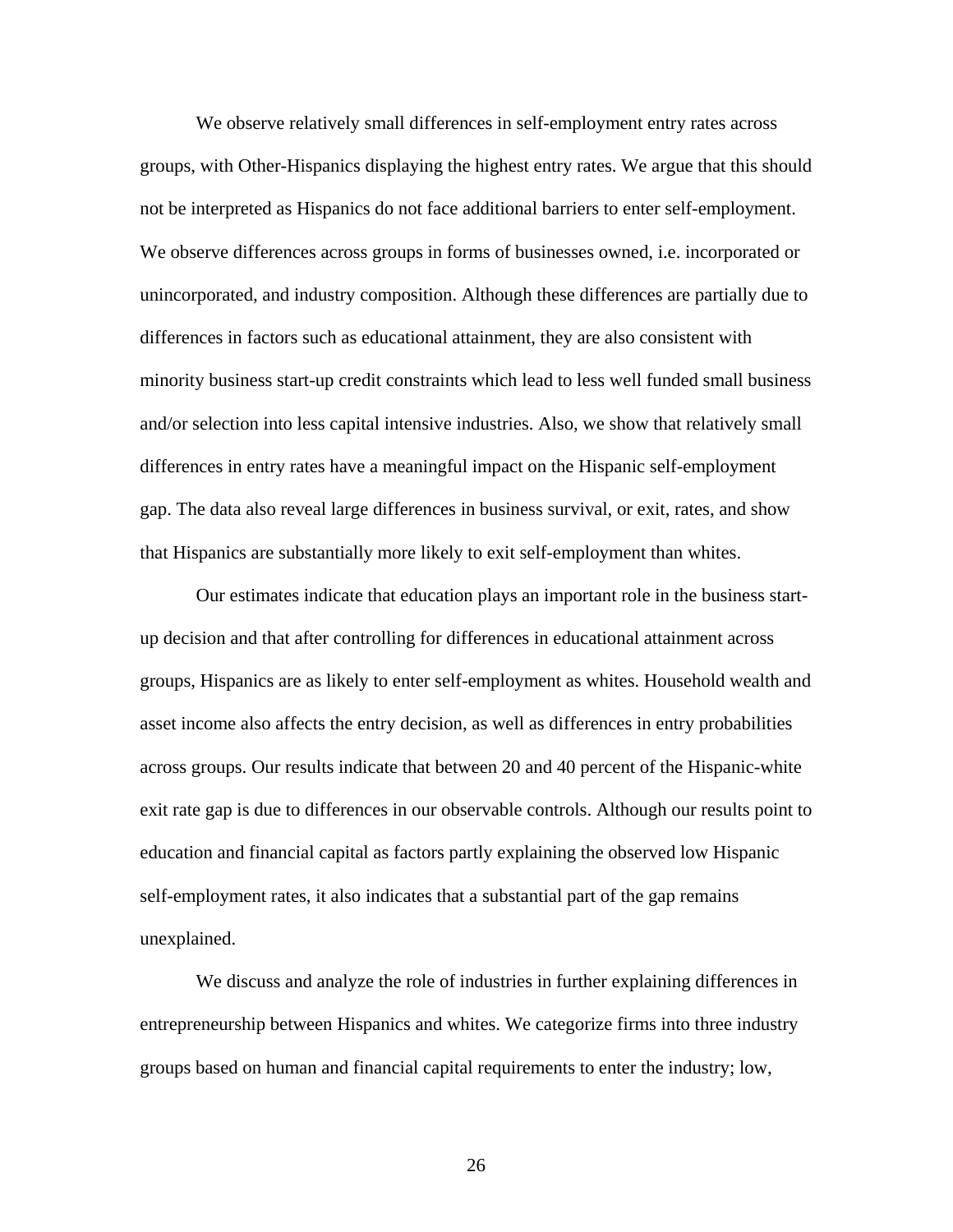medium and high barriers to enter industries. This reveals that Hispanics are more likely than whites to become business owners in the low barrier industry group. The observed lower self-employment entry rates among Hispanics are due to lower entry rates into the relatively higher barrier industries. Our analysis indicates that this is primarily due to lower educational attainment levels, although difference in financial wealth appears to contribute to some extent. Hispanic entrepreneurs in all three industry groups are more likely to leave self-employment than whites. Furthermore, the Hispanic-white exit rate gap is greater the greater the barrier to enter the industry is. We find that the observed higher business ownership exit rates among Mexican-Hispanics, compared to whites, in the low barrier industry group is explained by differences in observable characteristics. Moreover, our results suggest a greater role in explaining differences in exit rates across groups to differences in wealth rather than differences in education, although the latter also contributes to the gap. The role of wealth differences may point to relatively less well financed Hispanic businesses as an explanation for the higher failure rates and may be due to stronger capital constraints faced by Hispanics. Also, the results provide an additional rationale for the concentration of Mexican-Hispanic business start-ups in the low barrier industry group. The relatively lower Mexican-Hispanic survival rates in the high barrier industry make these ventures more risky for Mexican-Hispanics than whites, and arguably less attractive.

 Although our findings shed light on the white-Hispanic self-employment gap, it also points to the need for further research to more accurately assess, particularly, the higher business failure rates among Hispanics. Our relatively small sample size makes the industry specific exit rate estimates rather imprecise and should be interpreted with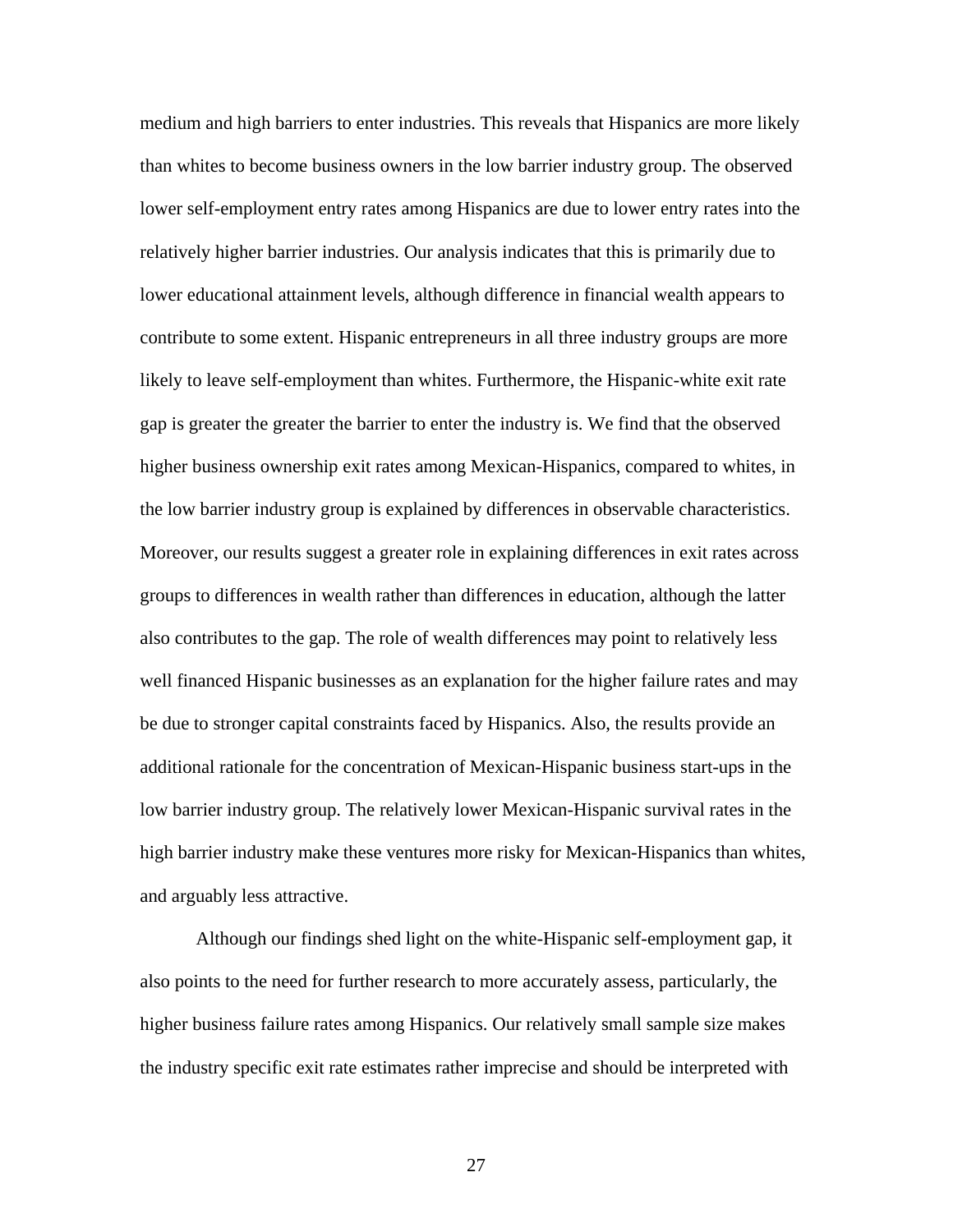the appropriate discretion. Nonetheless they are suggestive of some potential explanations.

Lastly, our results quite strongly indicate the importance of education in explaining differences in business ownership between Hispanics and whites, not only as a determinant of the self-employment gap, but also in its effects on what type of business start-ups entrepreneurs are likely to pursue. Furthermore, since business survival rates vary across industries, education also has an *indirect* impact on self-employment exit rates. Overall, this suggests yet another area in which education is a key determinant in economic success.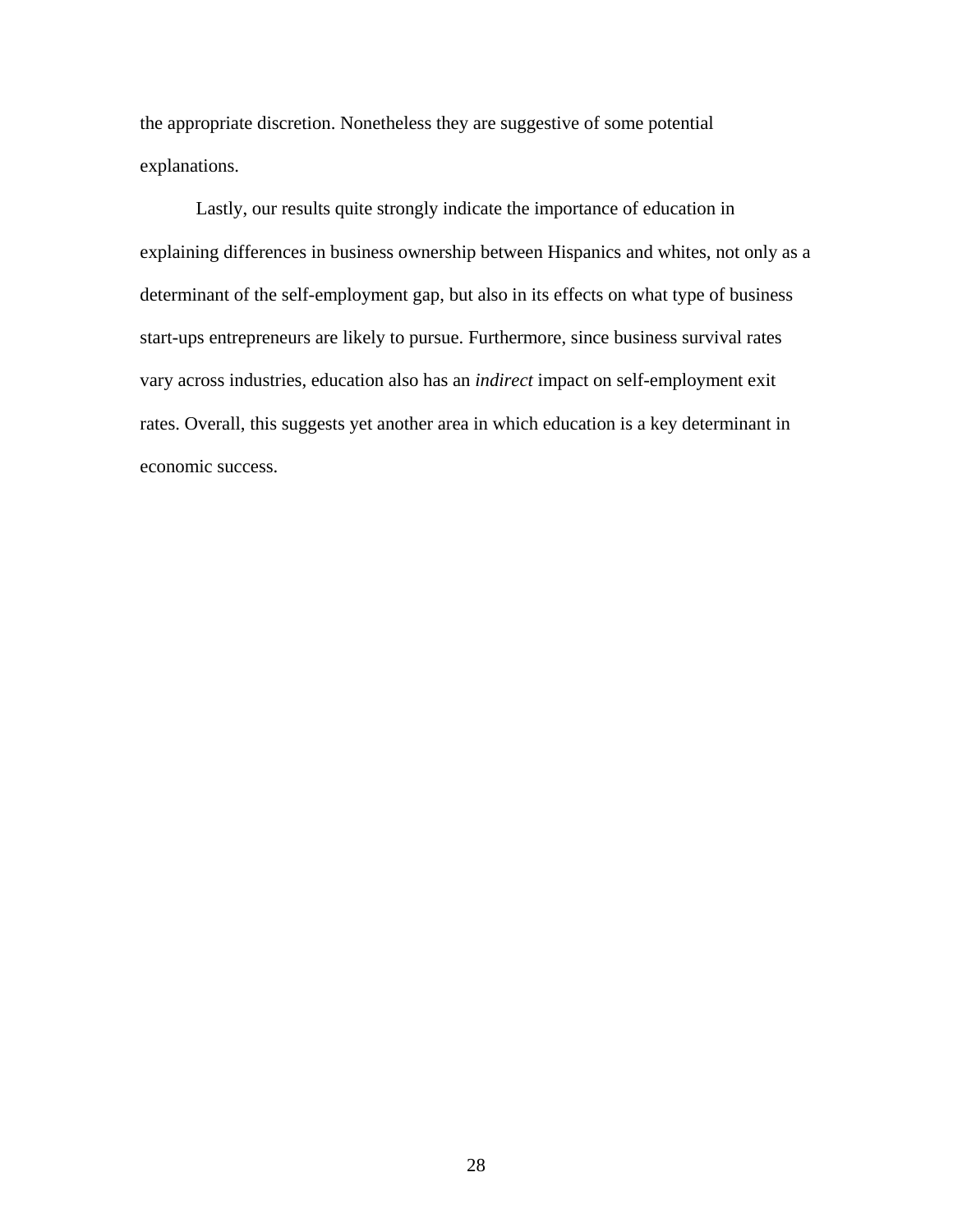#### **Appendix**

#### *Decomposition of Transition Rate Gaps*

 To assess the specific role of differences in observable characteristics across groups in explaining Hispanic-white entry and exit rates gaps, we utilize a non-linear Blinder-Oaxaca decomposition as proposed by Fairlie (1999). The decompositions are based on the estimated logit parameter vectors from a specification similar to Model 5 shown in Tables 7 and 8, but exclude the Hispanic indicator variables. The decomposition results are presented in Tables A3 and A4.

Since the decomposition is based on logit results from separate regressions for the three groups, it has the advantage that it relaxes the assumption that observables have the same impact on transition probabilities across groups. Furthermore, this approach has the advantage, compared to the technique utilized in Tables 7 and 8, that the order in which controls are added is irrelevant. That is, for example, in Tables 7 and 8 we add education controls first and assign the drop in the Hispanic coefficients to differences in educational attainment alone, ignoring the likely possibility that education is positively correlated with wealth, for example. This may or may not be an important issue. A comparison of the decomposition results to the discussion in Section 6 suggests no real changes in conclusions based on the two approaches to analyze group differences.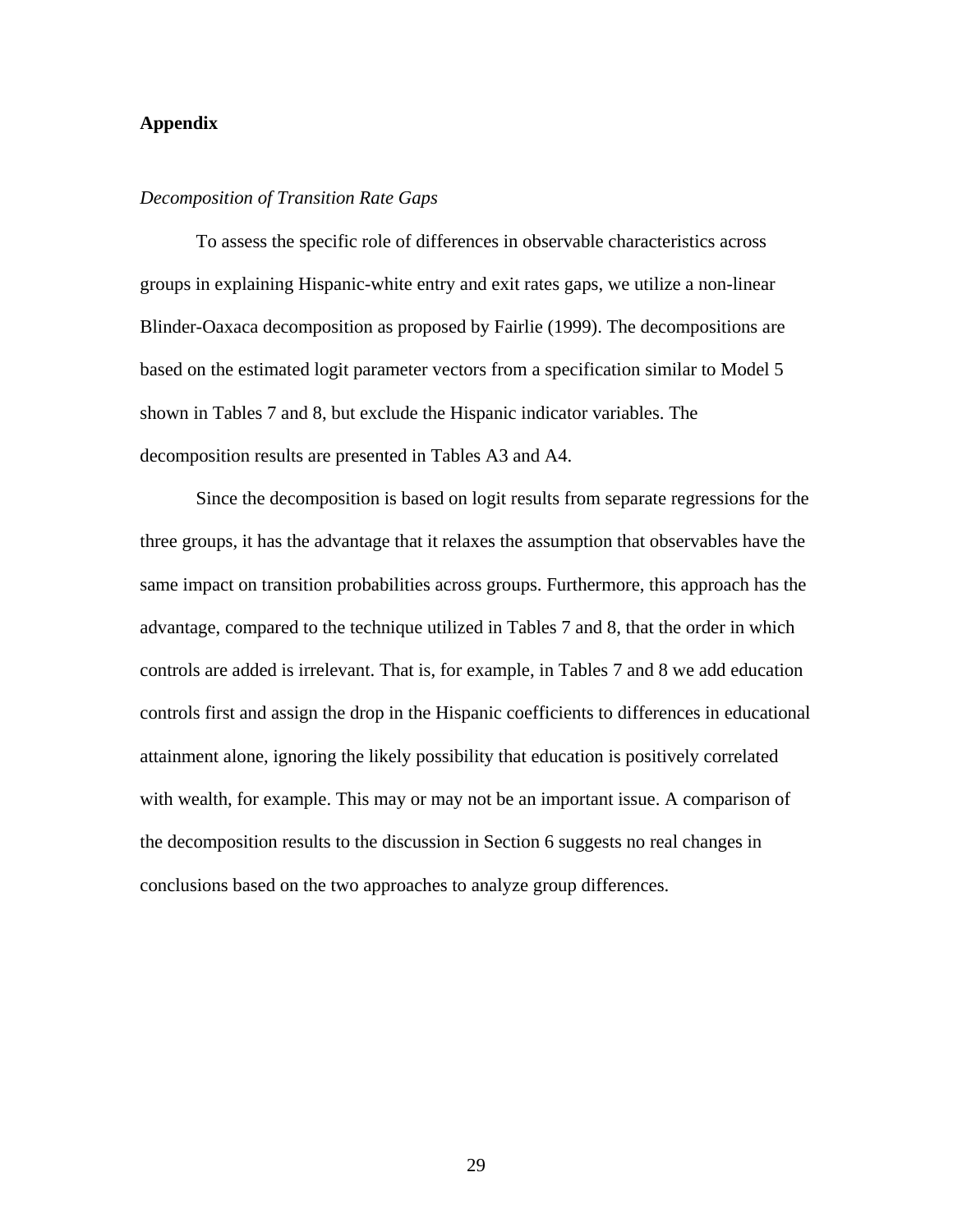#### References

- Bates, Timothy. 1989. "The Changing Nature of Minority Business: A Comparative Analysis of Asian, Nonminority, and Black-Owned Businesses" *The Review of Black Political Economy*, 18, Fall: 25-42.
- Bates, Timothy. 1990. "Entrepreneur Human Capital Inputs and Small Business Longevity," *Review of Economics and Statistics* 72 (4): 551-59.
- Bates, Timothy. 1990. "Self-Employment Trends Among Mexican Americans", Working Paper, U.S. Census Economic Studies.
- Bates, Timothy. 1995. "Self-Employment Entry across Groups" *Journal of Business Venturing*, 10: 143-156
- Bates, Timothy. 1997. Race, Self-Employment & Upward Mobility: An Illusive American Dream, Washington, D.C.: Woodrow Wilson Center Press and Baltimore: John Hopkins University Press.
- Betts, Julian R. and Magnus Lofstrom. 2000. "The Educational Attainment of Immigrants: Trends and Implications," in George J. Borjas ed. Issues in the Economics of Immigration, University of Chicago Press, for National Bureau of Economic Research, pp. 51-115.
- Blanchflower, David G. 2004. "Self-Employment: More May Not Be Better", NBER Working paper No. 10286.
- Blanchflower, David G., P. Levine and D. Zimmerman. 2003. "Discrimination in the Small Business Credit Market", *Review of Economics and Statistics*, November, 85(4): 930-943
- Blanchflower, David G. and Andrew J. Oswald. 1998. "What Makes an Entrepreneur?" *Journal of Labor Economics*,16, 26-60.
- Cummings, Scott. 1980. Self-Help in Urban America: Patterns of Minority Business Enterprise, Kenikart Press, New York.
- Dunn, T. and D. Holtz-Eakin. 2000. "Financial Capital, Human Capital, and the Transition to Self-Employment: Evidence from Intergenerational Links." *Journal of Labor Economics*,18, 282-305.
- Evans, David S. and Boyan Jovanovic. 1989. "An Estimated Model of Entrepreneurial Choice under Liquidity Constraints." *Journal of Political Economy*, 97, 808-827.
- Evans, David S. and Linda S. Leighton. 1989. "Some Empirical Aspects of Entrepreneurship". *American Economic Review*, 79, 519-35.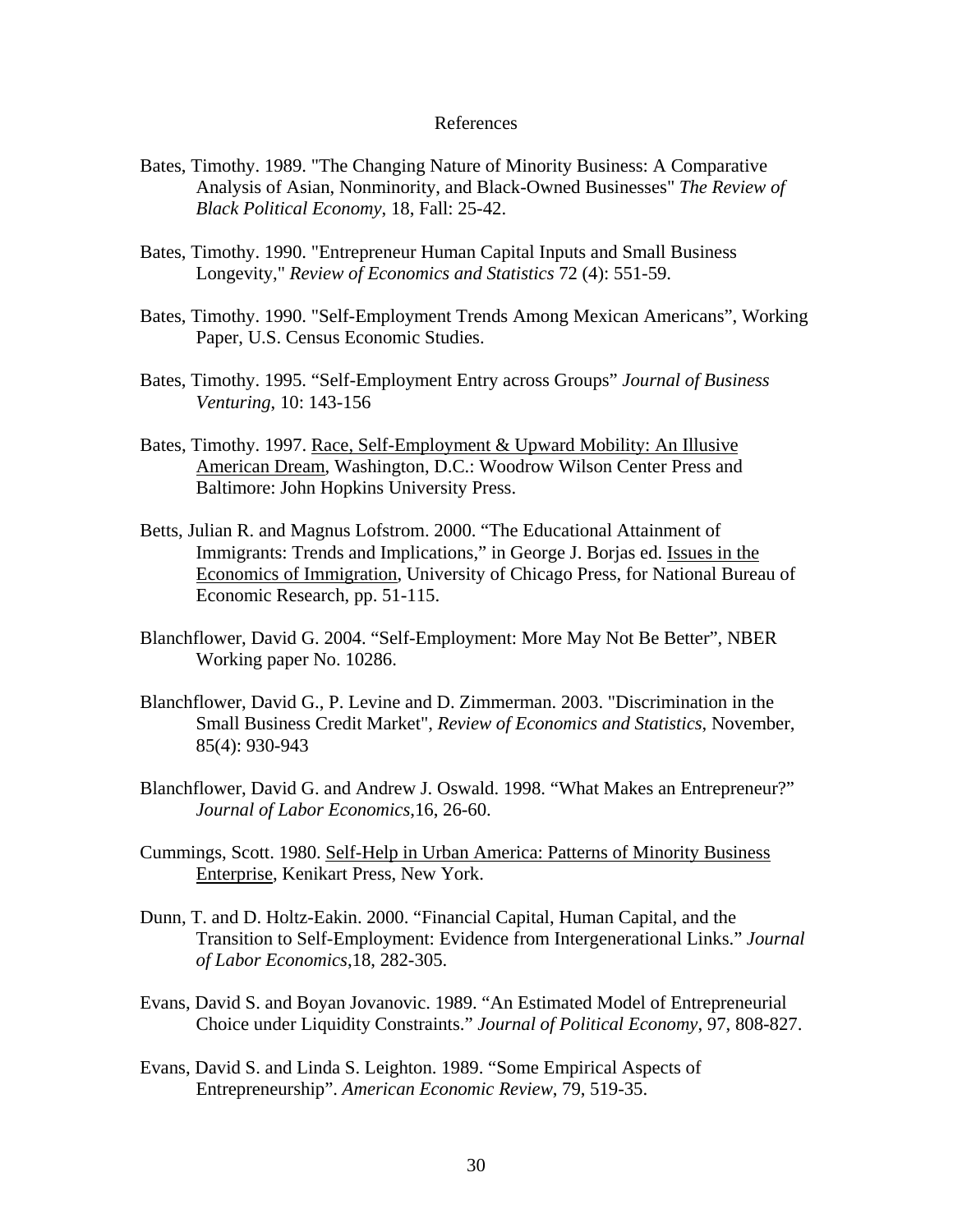- Fairlie, Robert W. and Christopher Woodruff. 2005. "Mexican-American Entrepreneurship" Paper presented at the  $10<sup>th</sup>$  Annual Meeting of the Society of Labor Economists, San Francisco, June 2005.
- Fairlie, Robert W. 1999. "The Absence of the African-American Owned Business: An Analysis of the Dynamics of Self-Employment." *Journal of Labor Economics*, 17(1): 80-108.
- Fairlie, Robert W. and Meyer, Bruce D. 1996. "Ethnic and Racial Self-Employment Differences and Possible Explanations." *Journal of Human Resources* 31:757-93.
- Glazer, Mathan and Daniel P. Moynihan. 1970. Beyond the Melting Pot: the Negroes, Puerto Ricans, Jews, Italians and Irish of New York City, MIT Press, Cambridge.
- Holtz-Eakin, Douglas, David Joulfaian and Harvey S. Rosen. 1994a. "Sticking it Out: Entrepreneurial Survival and Liquidity Constraints." *Journal of Political Economy*, 102, 53-75.
- Holtz-Eakin, Douglas, David Joulfaian and Harvey S. Rosen. 1994b. "Entrepreneurial Decisions and Liquidity Constraints" *Rand Journal of Economics*, 25, 334-47.
- Hurst, Erik, and Annamaria Lusardi. 2004. "Liquidity Constraints, Household Wealth, and Entrepreneurship," *Journal of Political Economy*, 112(2): 319-347.
- Kihlstrom, Richard E. and Jean-Jacques Laffont. 1979. "A General Equilibrium Entrepreneurial Theory of Firm Formation Based on Risk Aversion" *Journal of Political Economy*, 87:4, 719-748.
- Lindh, Thomas and Henry Ohlsson. 1996. "Self-Employment and Windfall Gains. Evidence from the Swedish Lottery". *The Economic Journal*, 106, 1515-1526.
- Lofstrom, Magnus. 2002. "Labor Market Assimilation and the Self-Employment Decision of Immigrant Entrepreneurs," *Journal of Population Economics*, 15(1): 83-114.
- Taniguchi, Hiromi. 2002. "Determinants of Women's Entry into Self-Employment" *Social Science Quarterly*, 3: 875-93.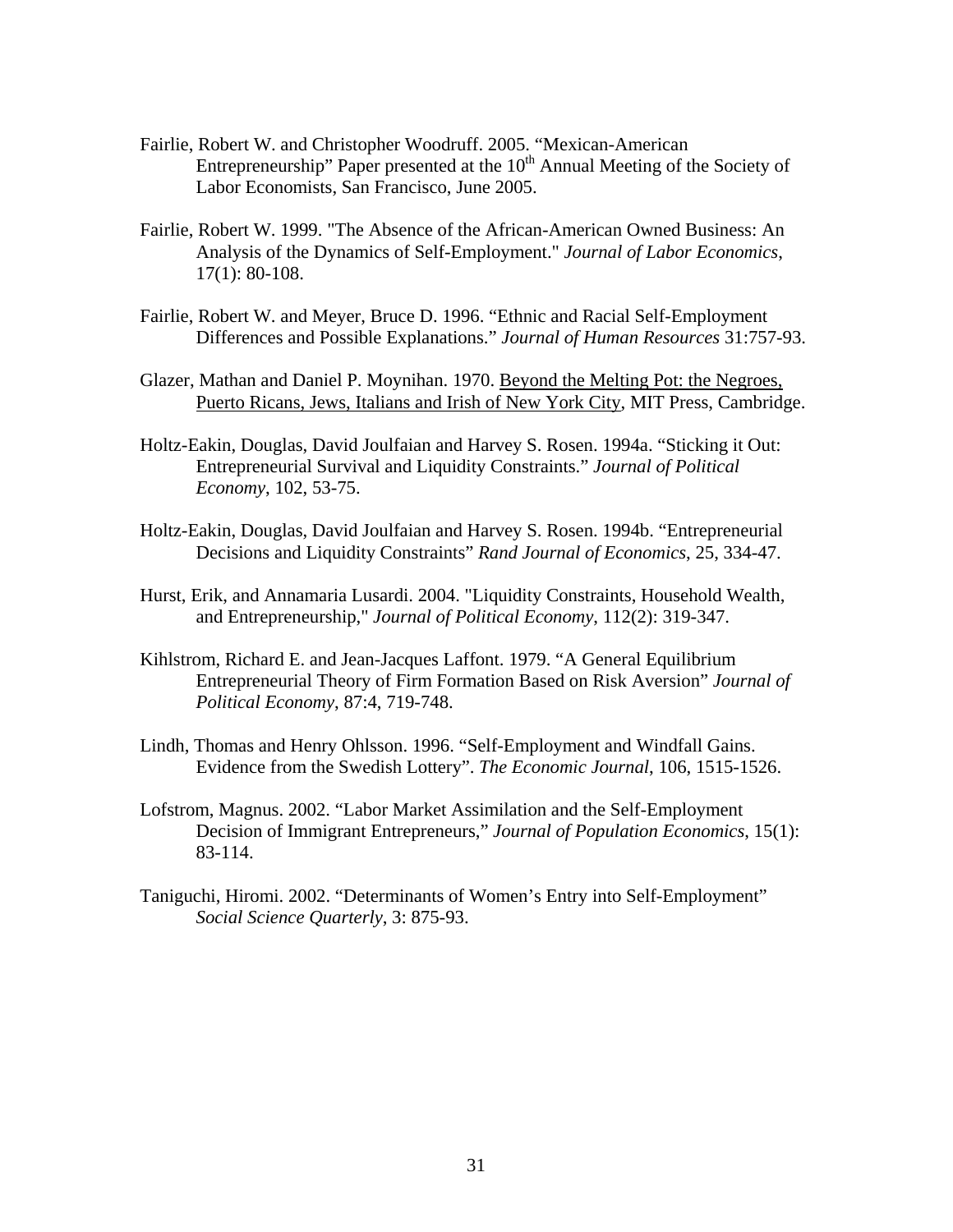## **Table 1.**  Sample Means by Ethnicity/Race

|                                |         | Hispanic | White          |  |  |
|--------------------------------|---------|----------|----------------|--|--|
|                                | Mexican | Other    | (Non-Hispanic) |  |  |
| <b>High School Dropout</b>     | 0.42    | 0.26     | 0.09           |  |  |
| <b>High School Graduate</b>    | 0.30    | 0.27     | 0.31           |  |  |
| Some College                   | 0.23    | 0.30     | 0.30           |  |  |
| <b>College Graduate</b>        | 0.06    | 0.17     | 0.30           |  |  |
| Age                            | 37.21   | 39.86    | 41.61          |  |  |
| Married                        | 0.67    | 0.63     | 0.68           |  |  |
| Number of Children             | 1.52    | 0.99     | 0.80           |  |  |
| Number of Persons in Household | 4.33    | 3.54     | 3.03           |  |  |
| Urban Resident                 | 0.88    | 0.95     | 0.77           |  |  |
| Immigrant                      | 0.48    | 0.52     | 0.03           |  |  |
| Years Since Immigration        | 7.46    | 7.53     | 0.57           |  |  |
| <b>Annual Earnings</b>         | 20,016  | 23,883   | 35,568         |  |  |
| Hours Work/Week                | 36.61   | 36.62    | 39.50          |  |  |
| Self-employed                  | 0.085   | 0.117    | 0.161          |  |  |
| Wage/Salary                    | 0.759   | 0.720    | 0.703          |  |  |
| Unemployed                     | 0.034   | 0.036    | 0.016          |  |  |
| Not in Labor Force             | 0.122   | 0.127    | 0.121          |  |  |
| <b>Household Wealth</b>        | 49,733  | 65,122   | 165,122        |  |  |
| Annual Household Asset Income  | 118     | 234      | 784            |  |  |
| Sample Size                    | 10,720  | 5,138    | 124,876        |  |  |
| Number of Individuals          | 1,531   | 763      | 16,977         |  |  |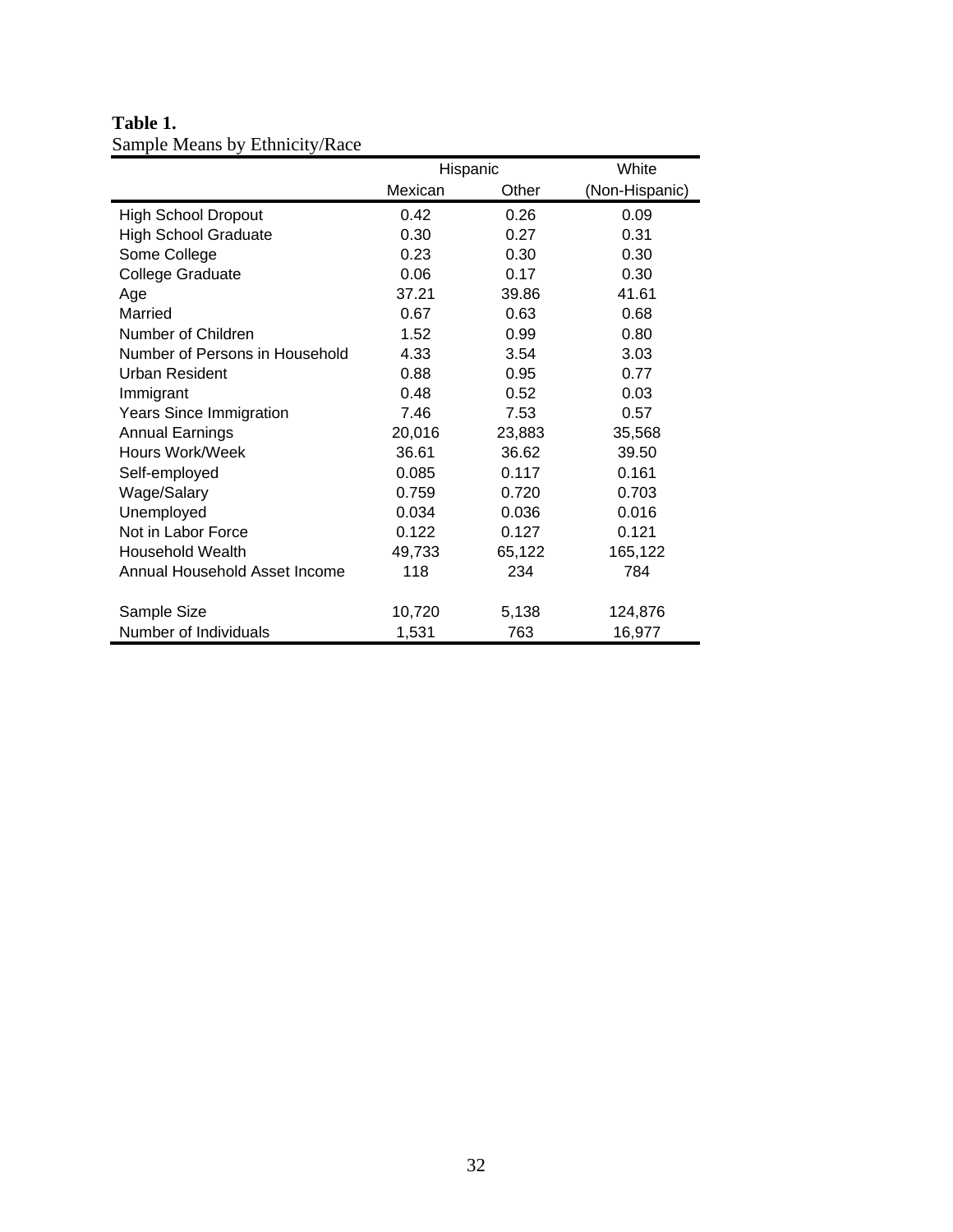| Table 2.                                                                            |
|-------------------------------------------------------------------------------------|
| Sample Statistics by Ethnicity/Race and Self-Employment (conditional on employment) |

|                                |             | Hispanic      | White       |               |             |                |
|--------------------------------|-------------|---------------|-------------|---------------|-------------|----------------|
|                                |             | Mexican       |             | Other         |             | (Non-Hispanic) |
|                                | Wage/Salary | Self-Employed | Wage/Salary | Self-Employed | Wage/Salary | Self-Employed  |
| <b>High School Dropout</b>     | 0.40        | 0.46          | 0.23        | 0.21          | 0.06        | 0.07           |
| <b>High School Graduate</b>    | 0.30        | 0.23          | 0.28        | 0.29          | 0.32        | 0.28           |
| Some College                   | 0.24        | 0.22          | 0.31        | 0.28          | 0.31        | 0.27           |
| College Graduate               | 0.06        | 0.09          | 0.19        | 0.22          | 0.31        | 0.38           |
| Age                            | 36.07       | 42.28         | 39.44       | 40.85         | 40.10       | 44.45          |
| Married                        | 0.69        | 0.79          | 0.66        | 0.74          | 0.69        | 0.76           |
| Number of Children             | 1.59        | 1.60          | 1.01        | 1.22          | 0.85        | 0.90           |
| Number of Persons in Household | 4.37        | 4.30          | 3.56        | 3.62          | 3.08        | 3.11           |
| <b>Urban Resident</b>          | 0.90        | 0.82          | 0.96        | 0.94          | 0.78        | 0.74           |
| Immigrant                      | 0.49        | 0.50          | 0.53        | 0.67          | 0.03        | 0.03           |
| <b>Years Since Immigration</b> | 7.41        | 8.31          | 7.21        | 11.37         | 0.53        | 0.77           |
| <b>Total Annual Earnings</b>   |             |               |             |               |             |                |
| Mean                           | 23,040      | 22,246        | 27,700      | 27,865        | 39,023      | 46,866         |
| Median                         | 19,610      | 16,640        | 22,068      | 17,600        | 32,036      | 29,889         |
| Hours Work/Week                | 41.32       | 46.24         | 41.54       | 47.89         | 43.44       | 50.49          |
| Job Tenure                     | 6.42        | N/A           | 6.68        | N/A           | 8.79        | N/A            |
| <b>Business Tenure</b>         | N/A         | 6.81          | N/A         | 6.22          | N/A         | 9.63           |
| Household Wealth               |             |               |             |               |             |                |
| Mean                           | 45,828      | 81,465        | 56,659      | 138,041       | 135,693     | 304,735        |
| Median                         | 15,050      | 36,537        | 15,325      | 43,640        | 57,141      | 135,096        |
| Annual Household Asset Income  | 125         | 151           | 217         | 585           | 632         | 1,452          |
| Sample Size                    | 8,133       | 913           | 3,698       | 603           | 87,775      | 20,102         |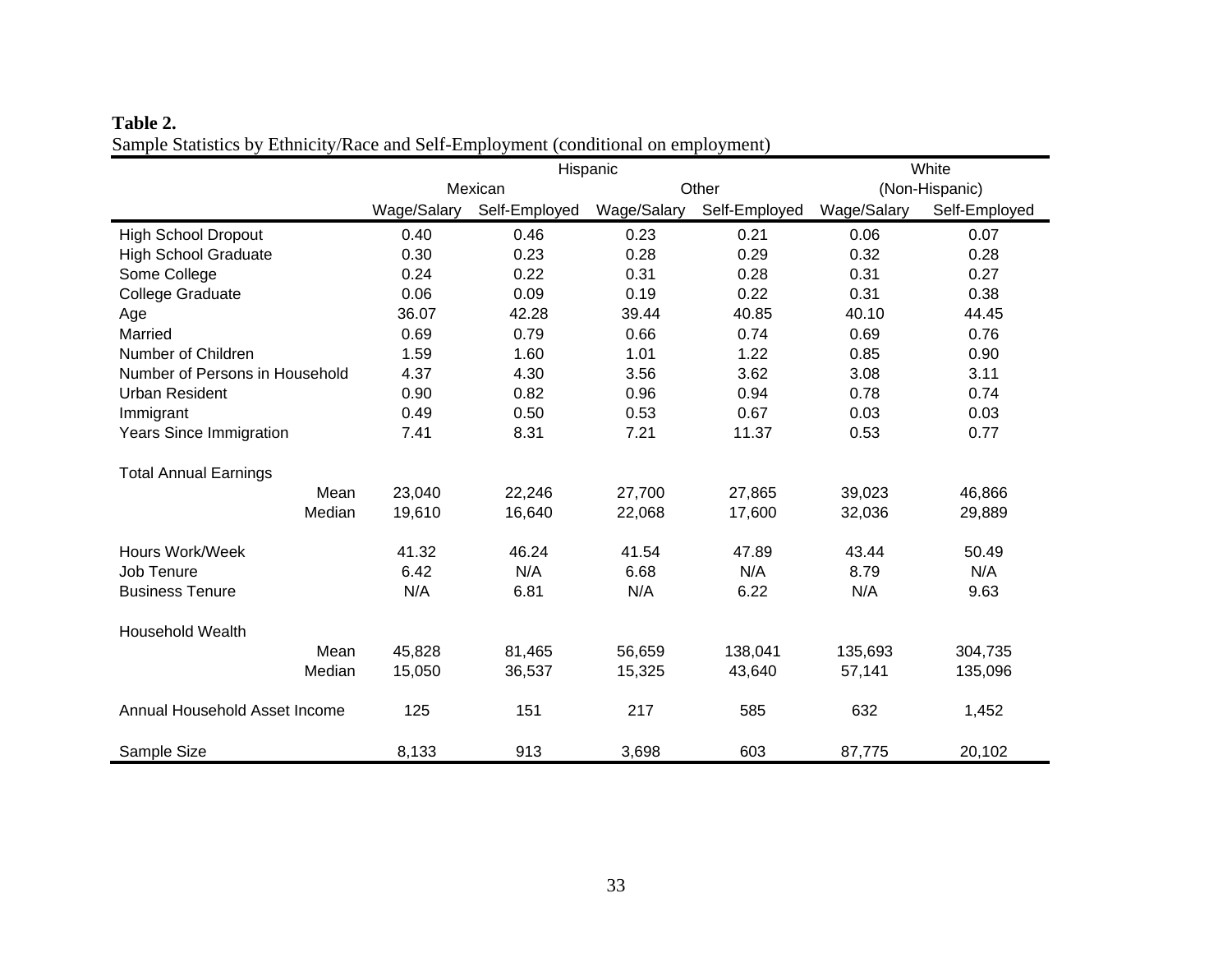|                                      | <b>Mexican Hispanics</b> |        | <b>Other Hispanics</b> |       | White Non-Hispanics |         |  |
|--------------------------------------|--------------------------|--------|------------------------|-------|---------------------|---------|--|
|                                      | Percent                  | N      | Percent                | N     | Percent             | N       |  |
| Self-Employment Ratio<br>Transitions | 8.52                     | 10,720 | 11.74                  | 5,138 | 16.10               | 124,876 |  |
| Entry                                | 2.36                     | 9,618  | 3.40                   | 4.472 | 2.65                | 103,204 |  |
| Entry from Wage/Salary               | 2.09                     | 8,328  | 3.14                   | 3.760 | 2.59                | 89,557  |  |
| Entry from Unemployment              | 6.01                     | 316    | 10.23                  | 176   | 9.41                | 1,520   |  |
| Entry from NILF                      | 5.16                     | 1.008  | 5.62                   | 569   | 4.73                | 12,760  |  |
| Exit                                 | 20.46                    | 831    | 18.63                  | 542   | 11.35               | 19,188  |  |
| Exit to Wage/Salary                  | 15.52                    |        | 16.97                  |       | 9.05                |         |  |
| Exit to Unemployment                 | 1.44                     |        | 0.18                   |       | 0.32                |         |  |
| Exit to NILF                         | 3.49                     |        | 1.48                   |       | 1.98                |         |  |

#### **Table 3.**  Self-Employment Ratios and Transitions (in %) by Race/Ethnicity.

### **Table 4.**  Business Ownership Characteristics, Sample Means, by Race/Ethnicity.

|                                   | Hispanic |        | White          |  |  |  |  |  |  |
|-----------------------------------|----------|--------|----------------|--|--|--|--|--|--|
|                                   | Mexican  | Other  | (Non-Hispanic) |  |  |  |  |  |  |
| Business Type (%)                 |          |        |                |  |  |  |  |  |  |
| Incorporated                      | 7.4      | 27.9   | 27.4           |  |  |  |  |  |  |
| Unincorporated                    | 69.1     | 44.8   | 49.2           |  |  |  |  |  |  |
| Unincorporated w/ Partner         | 10.3     | 14.3   | 11.1           |  |  |  |  |  |  |
| <b>Household Business Partner</b> | 6.2      | 14.8   | 11.6           |  |  |  |  |  |  |
| <b>Business Tenure</b>            | 6.81     | 6.22   | 9.63           |  |  |  |  |  |  |
| <b>Business Equity</b>            | 25,037   | 54,722 | 89,537         |  |  |  |  |  |  |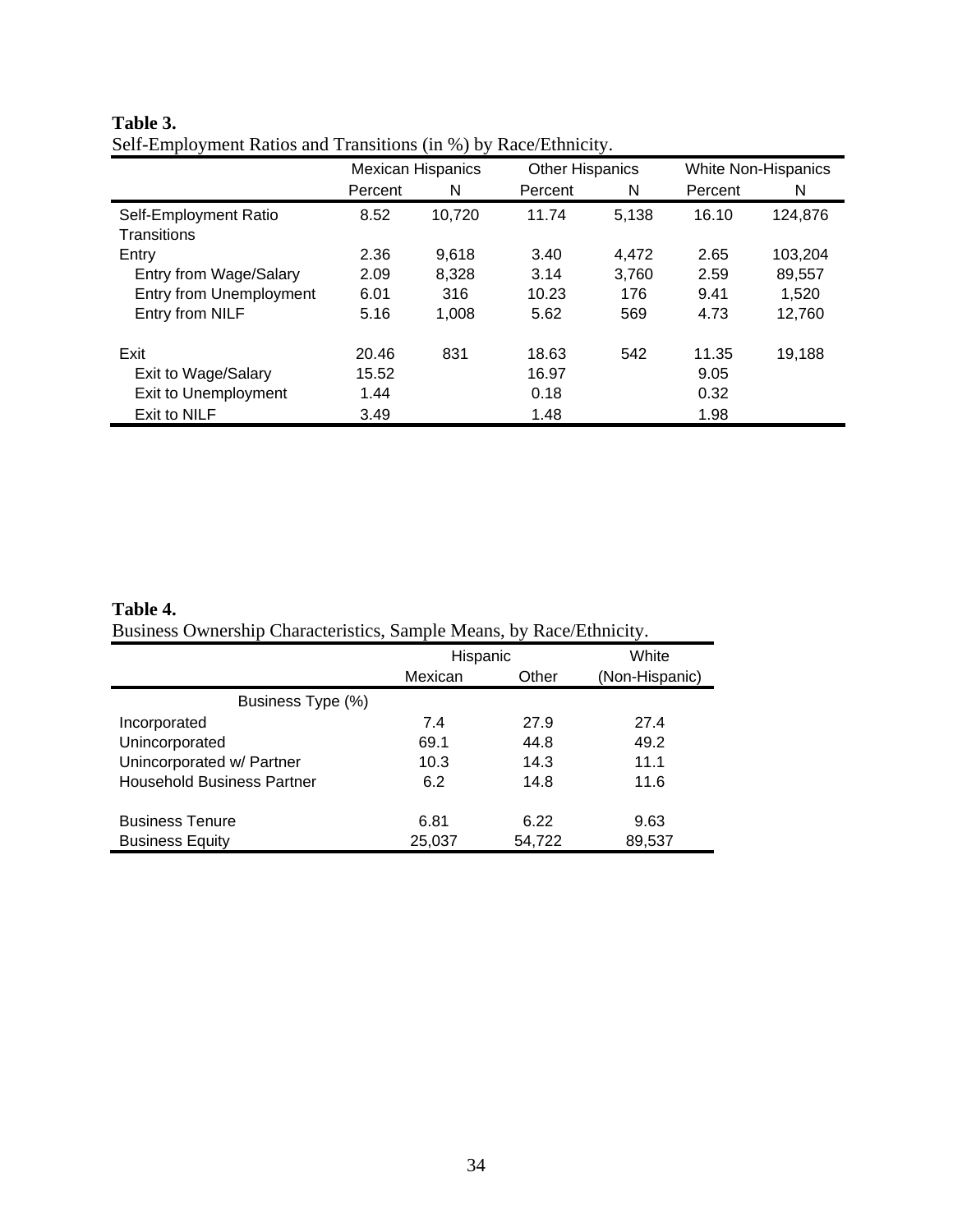|                                          | <b>Industry Characteristics</b> |             | Hispanic            |       | White          |
|------------------------------------------|---------------------------------|-------------|---------------------|-------|----------------|
|                                          | Sample Mean                     |             | Mexican             | Other | (Non-Hispanic) |
|                                          | <b>Business</b><br>Years of     |             |                     |       |                |
|                                          | Schooling                       | Equity (\$) | Percent in Industry |       |                |
| Agriculture/Forestry/Fisheries           | 13.0                            | 176,169     | 5.5                 | 5.3   | 9.4            |
| Construction                             | 12.4                            | 64,595      | 33.1                | 19.8  | 19.9           |
| Manufacturing                            | 13.8                            | 106,813     | 3.9                 | 3.3   | 5.6            |
| Transportation/Communications            | 12.3                            | 59,313      | 6.6                 | 5.0   | 4.6            |
| Wholesale Trade                          | 14.0                            | 139,648     | 1.1                 | 4.2   | 5.4            |
| Retail trade                             | 13.3                            | 71,833      | 13.9                | 14.2  | 10.0           |
| Finance/Insurance/Real estate            | 15.0                            | 112,720     | 3.0                 | 1.9   | 5.9            |
| <b>Business Services</b>                 | 14.5                            | 63,265      | 3.0                 | 13.0  | 8.5            |
| <b>Personal Services</b>                 | 13.9                            | 57,700      | 3.8                 | 3.3   | 3.1            |
| <b>Entertainment/Recreation Services</b> | 14.6                            | 20,587      | 2.0                 | 2.1   | 4.2            |
| <b>Professional/Related Services</b>     | 17.7                            | 98,527      | 3.9                 | 8.2   | 16.6           |
| Gardening/Landscaping                    | 11.5                            | 63,168      | 6.8                 | 3.9   | 2.0            |
| <b>Repair Services</b>                   | 11.7                            | 26,275      | 13.5                | 15.7  | 4.4            |
| Other                                    | 13.7                            | 102,521     | 0.0                 | 0.2   | 0.3            |

#### **Table 5.**

j,

Business Ownership - Industry Characteristics and Distribution, by Race/Ethnicity.

#### **Table 6.**

Transition Probabilities by Industry Group, Full Sample Period, by Race/Ethnicity.

|                                               | Hispanic                               |       | White  | Hispanic |       | White |
|-----------------------------------------------|----------------------------------------|-------|--------|----------|-------|-------|
|                                               | Mexican                                | Other |        | Mexican  | Other |       |
|                                               | Sample Period Transition Probabilities |       |        |          |       |       |
|                                               |                                        | Entry |        |          | Exit  |       |
| No Transition                                 | 93.7                                   | 90.8  | 91.9   | 58.1     | 63.8  | 68.7  |
| Transitions                                   |                                        |       |        |          |       |       |
| Entry/Exit Low Barrier Industry <sup>i)</sup> | 4.4                                    | 4.9   | 2.9    | 39.9     | 32.3  | 33.0  |
| Entry/Exit Medium Barrier Industryii)         | 1.8                                    | 3.4   | 3.4    | 44.1     | 40.7  | 31.6  |
| Entry/Exit High Barrier Industryiii)          | 0.2                                    | 0.9   | 1.9    | 50.5     | 43.8  | 27.8  |
| Number of Individuals                         | 1.436                                  | 710   | 14.946 | 169      | 108   | 3,205 |

i) Gardening/Landscaping, Construction, Retail trade or Repair services

ii) Agriculture, Manufacturing, Transportation/communications, Wholesale trade, Business services, Personal services, Entertainment/recreation services

iii) Finance/Insurance/Real estate, Professional/Related services or Other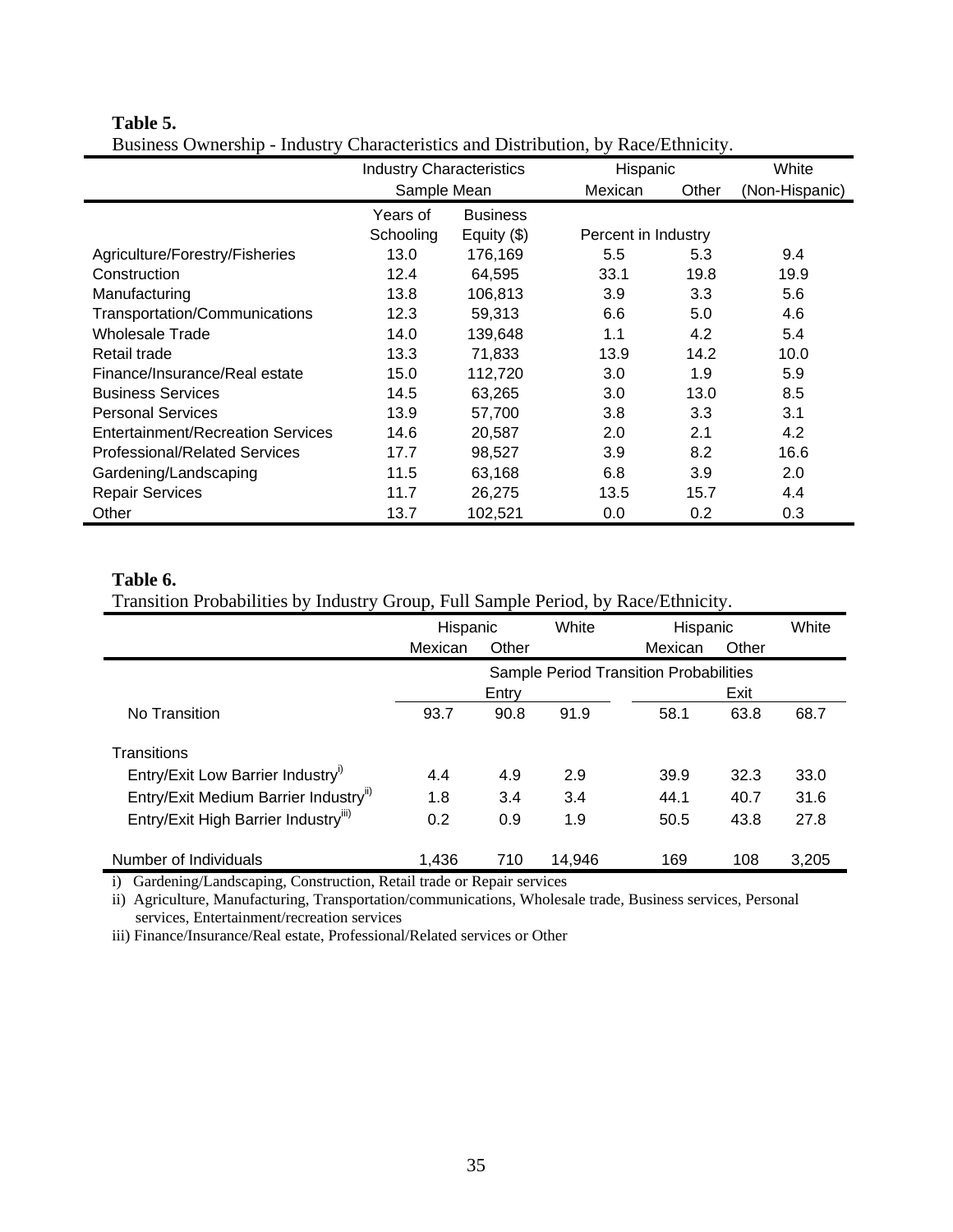| m<br>٦ι<br>л<br>π |
|-------------------|
|-------------------|

Marginal Effects, Logit Models of Probability of Entry into Self-Employment.

| $-0.003$<br>0.0003<br>$-0.004$<br>$-0.004$<br>Mexican-Hispanic<br>$-0.004$<br>(1.01)<br>(0.11)<br>(1.49)<br>(1.52)<br>(1.49)<br>0.008<br>0.009<br>0.003<br>0.003<br>0.003<br>Other-Hispanic<br>(1.54)<br>(1.79)<br>(0.78)<br>(0.64)<br>(0.69) |  |
|-----------------------------------------------------------------------------------------------------------------------------------------------------------------------------------------------------------------------------------------------|--|
|                                                                                                                                                                                                                                               |  |
|                                                                                                                                                                                                                                               |  |
|                                                                                                                                                                                                                                               |  |
|                                                                                                                                                                                                                                               |  |
| <b>High School Graduate</b><br>$-0.0006$<br>$-0.0010$<br>0.0022<br>0.002                                                                                                                                                                      |  |
| (0.24)<br>(0.36)<br>(0.84)<br>(0.79)                                                                                                                                                                                                          |  |
| 0.003<br>0.005<br>0.005<br>Some College<br>0.002                                                                                                                                                                                              |  |
| (1.02)<br>(0.71)<br>(1.96)<br>(1.86)                                                                                                                                                                                                          |  |
| 0.013<br><b>College Graduate</b><br>0.011<br>0.016<br>0.014                                                                                                                                                                                   |  |
| (3.92)<br>(3.30)<br>(4.61)<br>(4.32)                                                                                                                                                                                                          |  |
| 0.003<br>0.002<br>0.003<br>Age                                                                                                                                                                                                                |  |
| (3.75)<br>(6.97)<br>(7.07)                                                                                                                                                                                                                    |  |
| Age $^{2}/100$<br>$-0.002$<br>$-0.004$<br>$-0.004$                                                                                                                                                                                            |  |
| (4.26)<br>(7.17)<br>(7.34)                                                                                                                                                                                                                    |  |
| Married<br>0.002<br>0.005<br>0.005                                                                                                                                                                                                            |  |
| (0.96)<br>(2.93)<br>(2.93)                                                                                                                                                                                                                    |  |
| Number of Children<br>0.001<br>0.002<br>0.001                                                                                                                                                                                                 |  |
| (1.30)<br>(1.50)<br>(1.44)                                                                                                                                                                                                                    |  |
| Number of Persons in Hhold<br>$-0.001$<br>$-0.001$<br>$-0.001$                                                                                                                                                                                |  |
| (1.61)<br>(1.88)<br>(1.83)                                                                                                                                                                                                                    |  |
| <b>Urban Resident</b><br>0.001<br>0.0003<br>0.0003                                                                                                                                                                                            |  |
| (0.30)<br>(0.22)<br>(0.16)                                                                                                                                                                                                                    |  |
| 0.004<br>0.002<br>0.002<br>Immigrant                                                                                                                                                                                                          |  |
| (0.48)<br>(0.29)<br>(0.29)                                                                                                                                                                                                                    |  |
| 0.001<br><b>Years Since Immigration</b><br>0.001<br>0.001                                                                                                                                                                                     |  |
| (0.85)<br>(0.98)<br>(0.95)                                                                                                                                                                                                                    |  |
| YSM <sup>2</sup> /100<br>$-0.001$<br>$-0.001$<br>$-0.001$                                                                                                                                                                                     |  |
| (0.74)<br>(0.74)<br>(0.79)                                                                                                                                                                                                                    |  |
| 0.016<br><b>Unemployed Previous Year</b><br>0.016                                                                                                                                                                                             |  |
| (5.91)<br>(5.97)                                                                                                                                                                                                                              |  |
| <b>NILF Previous Year</b><br>0.004<br>0.004                                                                                                                                                                                                   |  |
| (2.44)<br>(2.41)                                                                                                                                                                                                                              |  |
| Years at Job<br>$-0.001$<br>$-0.001$<br>(5.48)<br>(5.45)                                                                                                                                                                                      |  |
| Years at Job <sup>2</sup> /100                                                                                                                                                                                                                |  |
| 0.003<br>0.003                                                                                                                                                                                                                                |  |
| (2.95)<br>(2.92)                                                                                                                                                                                                                              |  |
| 0.0001<br>Household Wealth $_{t-1}$ (\$100,000s)<br>(1.79)                                                                                                                                                                                    |  |
| Asset Income $_{t-1}$ (\$10,000s)<br>0.007                                                                                                                                                                                                    |  |
| (4.060)                                                                                                                                                                                                                                       |  |
|                                                                                                                                                                                                                                               |  |
| Number of Observations<br>117,294                                                                                                                                                                                                             |  |
| Log Likelihood<br>$-14,000$<br>$-13,880$<br>$-13,941$<br>$-13,657$<br>$-13,641$                                                                                                                                                               |  |

*Note*: Z-statistics, in parentheses, are based on standard errors obtained by relaxing the independence across individual observations assumption. Year effects are included in all model specifications.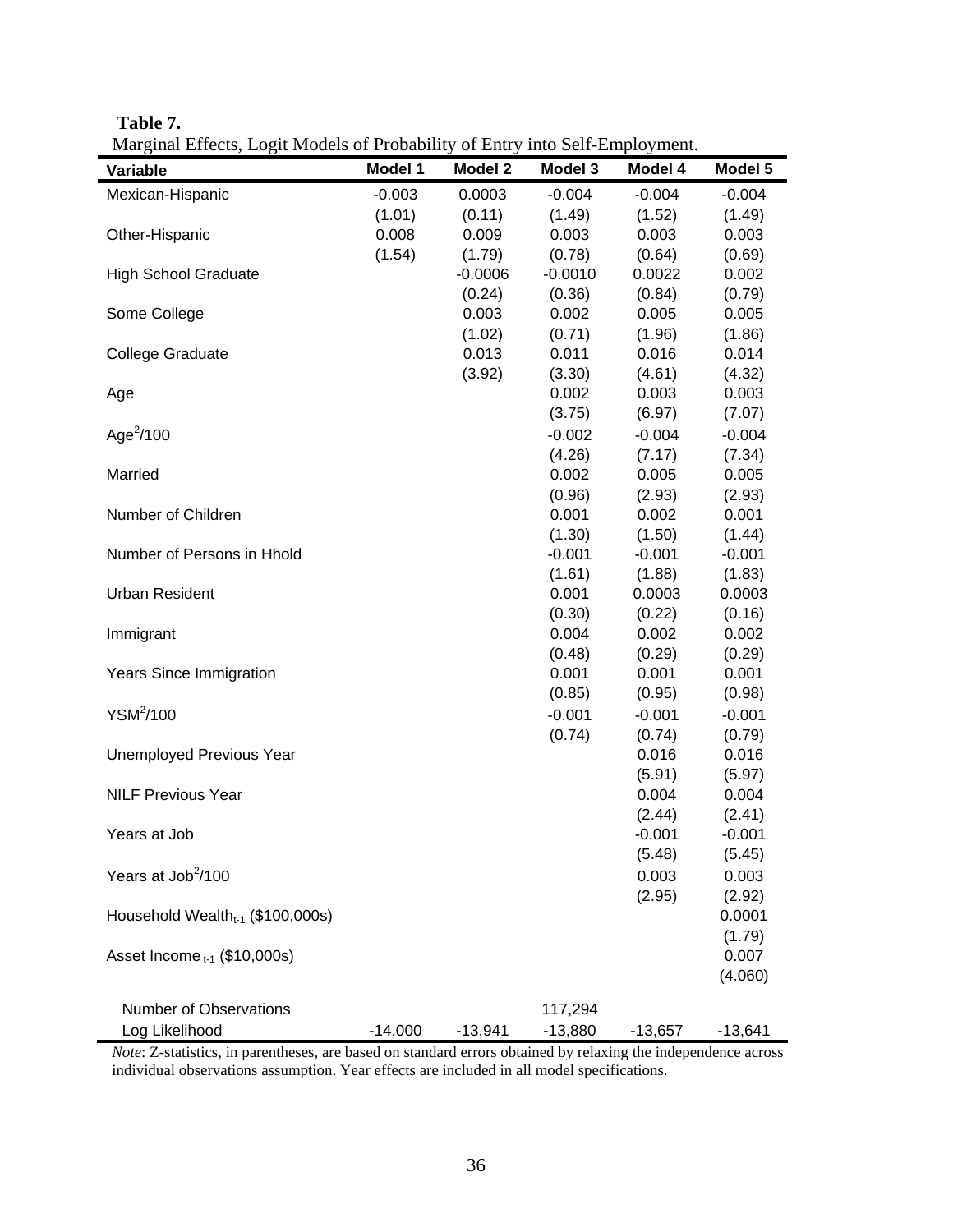**Table 8.** 

Marginal Effects, Logit Models of Probability of Exit Out of Self-Employment.

| Variable                                | Model 1  | <b>Model 2</b> | Model 3         | Model 4          | Model 5          |
|-----------------------------------------|----------|----------------|-----------------|------------------|------------------|
| Mexican-Hispanic                        | 0.099    | 0.085          | 0.066           | 0.049            | 0.046            |
|                                         | (3.79)   | (3.19)         | (2.52)          | (2.28)           | (2.17)           |
| Other-Hispanic                          | 0.063    | 0.056          | 0.028           | 0.023            | 0.022            |
|                                         | (2.29)   | (2.09)         | (1.04)          | (0.95)           | (0.90)           |
| <b>High School Graduate</b>             |          | $-0.0137$      | $-0.0129$       | $-0.0077$        | $-0.006$         |
|                                         |          | (1.04)         | (1.02)          | (0.68)           | (0.54)           |
| Some College                            |          | 0.0000         | 0.004           | $-0.001$         | 0.001            |
|                                         |          | (0.00)         | (0.29)          | (0.08)           | (0.12)           |
| <b>College Graduate</b>                 |          | $-0.031$       | $-0.022$        | $-0.023$         | $-0.017$         |
|                                         |          | (2.41)         | (1.70)          | (2.08)           | (1.49)           |
| Age                                     |          |                | $-0.020$        | $-0.015$         | $-0.015$         |
|                                         |          |                | (7.64)          | (6.04)           | (6.18)           |
| Age $^{2}/100$                          |          |                | 0.020           | 0.017            | 0.017            |
|                                         |          |                | (6.72)          | (5.86)           | (6.04)           |
| Married                                 |          |                | $-0.037$        | $-0.031$         | $-0.030$         |
|                                         |          |                | (3.53)          | (3.33)           | (3.27)           |
| Number of Children                      |          |                | $-0.023$        | $-0.020$         | $-0.020$         |
|                                         |          |                | (4.71)          | (4.53)           | (4.55)           |
| Number of Persons in Hhold              |          |                | 0.017           | 0.016            | 0.017            |
| <b>Urban Resident</b>                   |          |                | (4.45)<br>0.018 | (4.75)<br>0.0118 | (4.82)<br>0.0120 |
|                                         |          |                | (2.30)          | (1.63)           | (1.66)           |
| Immigrant                               |          |                | 0.036           | $-0.005$         | $-0.004$         |
|                                         |          |                | (0.74)          | (0.13)           | (0.12)           |
| <b>Years Since Immigration</b>          |          |                | $-0.003$        | $-0.001$         | $-0.001$         |
|                                         |          |                | (0.69)          | (0.16)           | (0.16)           |
| YSM <sup>2</sup> /100                   |          |                | 0.004           | 0.001            | 0.001            |
|                                         |          |                | (0.52)          | (0.14)           | (0.16)           |
| <b>Years Owning Business</b>            |          |                |                 | $-0.007$         | $-0.007$         |
|                                         |          |                |                 | (6.14)           | (5.98)           |
| Years Owning Business <sup>2</sup> /100 |          |                |                 | 0.012            | 0.012            |
|                                         |          |                |                 | (3.89)           | (3.82)           |
| In Sample Business Entry                |          |                |                 | 0.101            | 0.100            |
|                                         |          |                |                 | (10.00)          | (9.93)           |
| Household Wealth $_{t-1}$ (\$100,000s)  |          |                |                 |                  | $-0.001$         |
|                                         |          |                |                 |                  | (1.19)           |
| Asset Income $_{t-1}$ (\$10,000s)       |          |                |                 |                  | $-0.0151$        |
|                                         |          |                |                 |                  | (1.53)           |
|                                         |          |                |                 |                  |                  |
| <b>Number of Observations</b>           |          |                | 20,561          |                  |                  |
| Log Likelihood                          | $-7,475$ | $-7,457$       | $-7,237$        | $-6,902$         | $-6,893$         |

*Note*: Z-statistics, in parentheses, are based on standard errors obtained by relaxing the independence across individual observations assumption. Year effects are included in all model specifications.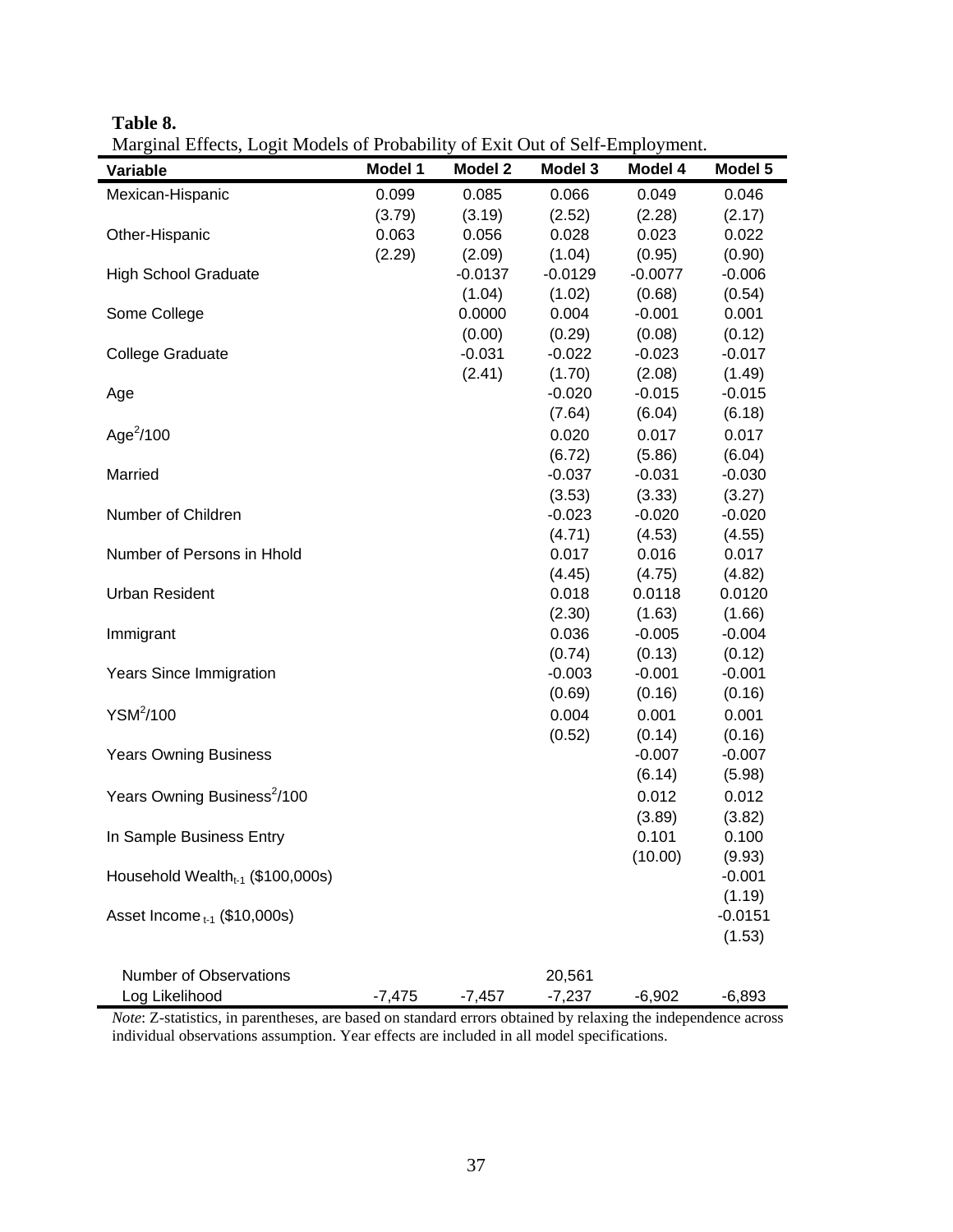## **Table 9.**  Entry Rate Gap by Industry Group, Full Sample Period, by Race/Ethnicity.

|                                             | Hispanic           |                    | Hispanic              |                    | Hispanic           |                    | Hispanic           |                    |
|---------------------------------------------|--------------------|--------------------|-----------------------|--------------------|--------------------|--------------------|--------------------|--------------------|
|                                             | Mexican            | Other              | Mexican               | Other              | Mexican            | Other              | Mexican            | Other              |
| Sample Period Entry Rate Gap                |                    |                    |                       |                    |                    |                    |                    |                    |
| (White-Hispanic)                            | Unadjusted         |                    |                       |                    | Adjusted           |                    |                    |                    |
|                                             |                    |                    | <b>Education Only</b> |                    | <b>Wealth Only</b> |                    | $All^*$            |                    |
| Entry to Low Barrier Industry <sup>11</sup> | 0.015              | 0.020              | 0.002                 | 0.003              | 0.004              | 0.004              | $-0.001$           | 0.000              |
| Entry to Medium Barrier Industry"           | (2.55)<br>$-0.016$ | (2.32)<br>0.0005   | (0.95)<br>$-0.007$    | (0.88)<br>$-0.002$ | (1.45)<br>$-0.009$ | (1.03)<br>$-0.003$ | (0.26)<br>$-0.007$ | (0.12)<br>$-0.003$ |
| Entry to High Barrier Industry"             | (4.18)<br>$-0.016$ | (0.07)<br>$-0.008$ | (2.68)<br>$-0.004$    | (0.47)<br>$-0.002$ | (4.39)<br>$-0.008$ | (0.94)<br>$-0.004$ | (2.82)<br>$-0.003$ | (0.84)<br>$-0.001$ |
|                                             | (11.52)            | (2.55)             | (4.87)                | (1.91)             | (8.08)             | (2.99)             | (3.96)             | (0.90)             |

*Note*: Z-statistics in parentheses.

×

i) Gardening/Landscaping, Construction, Retail trade or Repair services

ii) Agriculture, Manufacturing, Transportation/communications, Wholesale trade, Business services, Personal services, Entertainment/recreation services

iii) Finance/Insurance/Real estate, Professional/Related services or Other

\*) Estimated adjusted gap is based on a Multinomial Logit Model with covariates as in Model 5, Table 9.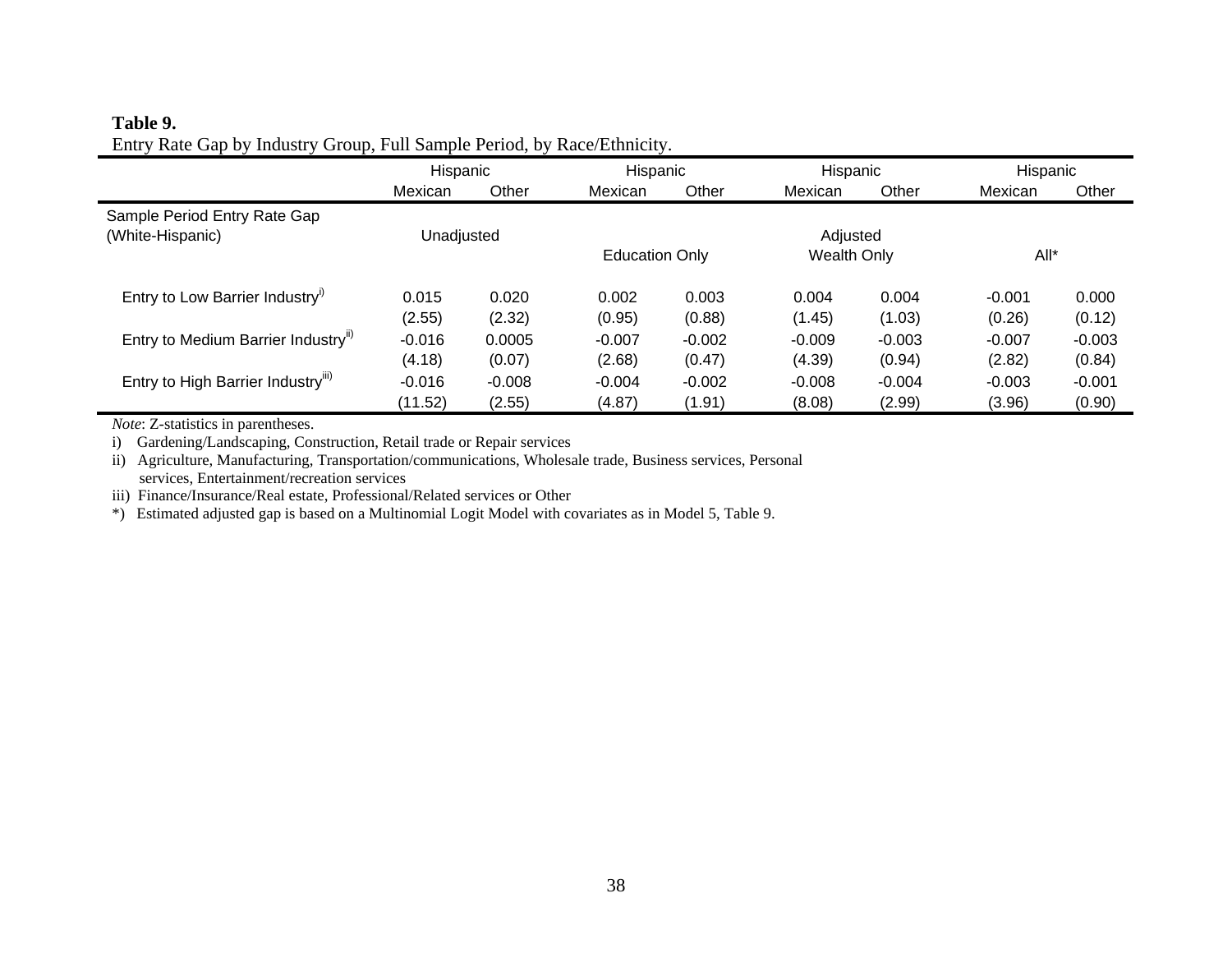## **Table 10.** Exit Rate Gap by Industry Group, Full Sample Period, by Race/Ethnicity.

|                                                  | Hispanic   |          | Hispanic              |          | Hispanic    |          | Hispanic |          |
|--------------------------------------------------|------------|----------|-----------------------|----------|-------------|----------|----------|----------|
|                                                  | Mexican    | Other    | Mexican               | Other    | Mexican     | Other    | Mexican  | Other    |
| Sample Period Exit Rate Gap                      |            |          |                       |          |             |          |          |          |
| (Hispanic-White)                                 | Unadjusted |          |                       |          | Adjusted    |          |          |          |
|                                                  |            |          | <b>Education Only</b> |          | Wealth Only |          | All*     |          |
| Exit from Low Barrier Industry <sup>11</sup>     | 0.069      | $-0.007$ | 0.047                 | $-0.061$ | 0.023       | $-0.091$ | $-0.032$ | $-0.126$ |
|                                                  | (1.32)     | (0.11)   | (0.76)                | (0.91)   | (0.40)      | (1.50)   | (0.56)   | (2.21)   |
| Exit from Medium Barrier Industry <sup>11)</sup> | 0.125      | 0.092    | 0.069                 | 0.044    | 0.038       | 0.010    | 0.013    | $-0.008$ |
|                                                  | (1.65)     | (1.07)   | (0.77)                | (0.42)   | (0.45)      | (0.10)   | (0.17)   | (0.08)   |
| Exit from High Barrier Industry"                 | 0.227      | 0.160    | 0.157                 | 0.050    | 0.168       | 0.015    | 0.143    | $-0.020$ |
|                                                  | (1.48)     | (0.97)   | (1.15)                | (0.29)   | (1.26)      | (0.10)   | (1.21)   | (0.12)   |

*Note*: Z-statistics in parentheses.

i) Gardening/Landscaping, Construction, Retail trade or Repair services

ii) Agriculture, Manufacturing, Transportation/communications, Wholesale trade, Business services, Personal services, Entertainment/recreation services

iii) Finance/Insurance/Real estate, Professional/Related services or Other

\*) Estimated adjusted gap is based on separate logit models, by industry group, with covariates as in Model 5, Table 10.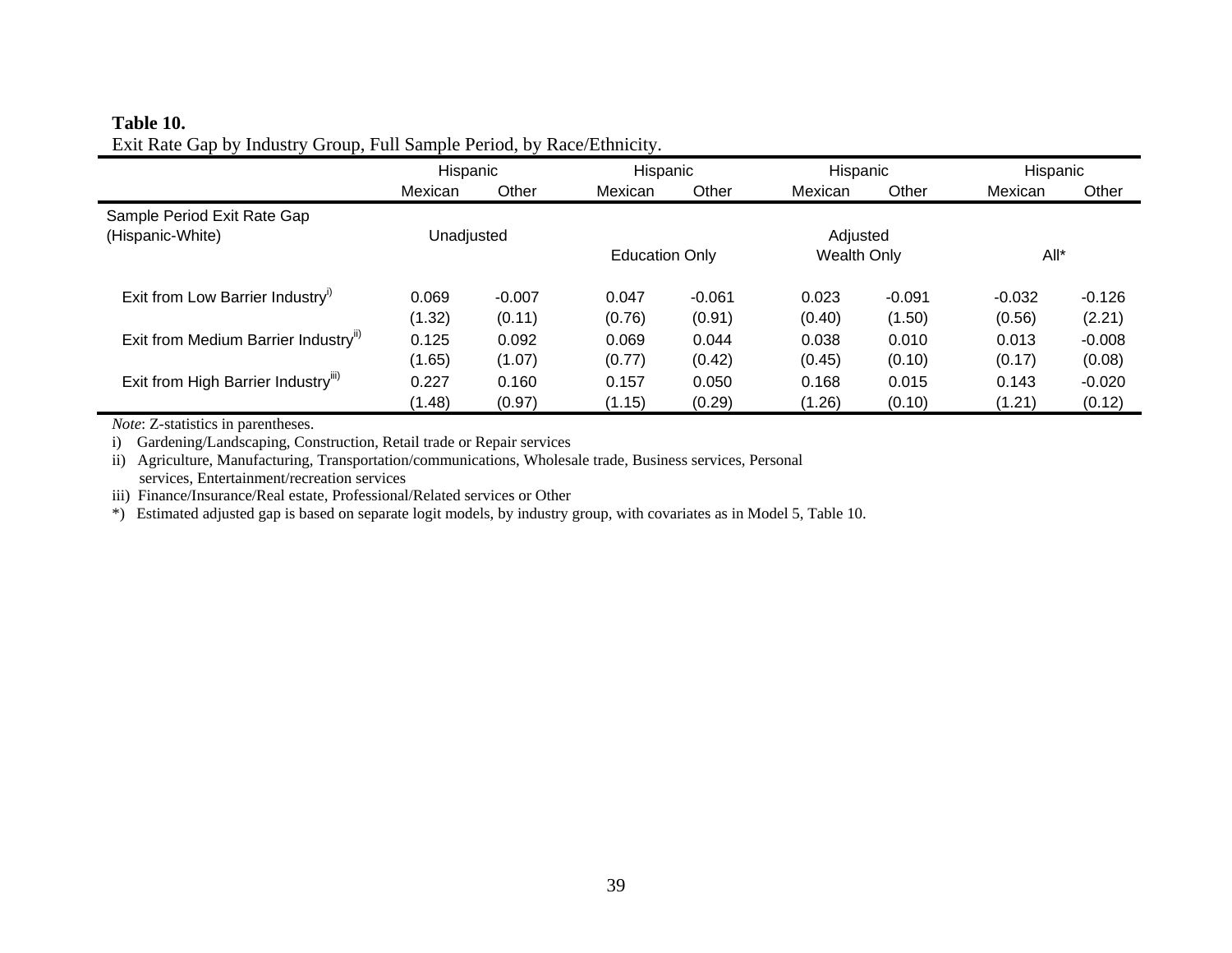# **Appendix Tables**

## **Table A1.**

Summary Statistics, Sample Means, by Entry and No Entry.

|                                | Self-Employment Entry |         |
|--------------------------------|-----------------------|---------|
|                                | No Entry              | Entry   |
| <b>High School Dropout</b>     | 0.12                  | 0.11    |
| <b>High School Graduate</b>    | 0.31                  | 0.26    |
| Some College                   | 0.30                  | 0.28    |
| <b>College Graduate</b>        | 0.26                  | 0.35    |
| Age                            | 40.76                 | 39.78   |
| Married                        | 0.66                  | 0.68    |
| Number of Children             | 0.85                  | 0.93    |
| Number of Persons in Household | 3.14                  | 3.19    |
| Urban Resident                 | 0.79                  | 0.80    |
| Immigrant                      | 0.08                  | 0.11    |
| <b>Years Since Immigration</b> | 1.33                  | 1.74    |
| Lagged Observations (t-1)      |                       |         |
| Wage/Salary (Dummy)            | 0.90                  | 0.90    |
| Unemployed (Dummy)             | 0.11                  | 0.19    |
| Not in the Labor Force (Dummy) | 0.25                  | 0.31    |
| Years at Job                   | 7.66                  | 5.57    |
| Household Wealth               | 114,951               | 140,518 |
| Annual Household Asset Income  | 587                   | 907     |
| Sample Size                    | 114,181               | 3,113   |

# **Table A2.**

|  |  |  | Summary Statistics, Sample Means, by Exit and No Exit. |
|--|--|--|--------------------------------------------------------|
|--|--|--|--------------------------------------------------------|

|                                | Self-Employment Exit |         |
|--------------------------------|----------------------|---------|
|                                | No Exit              | Exit    |
| <b>High School Dropout</b>     | 0.08                 | 0.11    |
| <b>High School Graduate</b>    | 0.28                 | 0.28    |
| Some College                   | 0.27                 | 0.31    |
| <b>College Graduate</b>        | 0.36                 | 0.30    |
| Age                            | 45.07                | 42.30   |
| Married                        | 0.78                 | 0.68    |
| Number of Children             | 0.95                 | 0.84    |
| Number of Persons in Household | 3.17                 | 3.14    |
| Urban Resident                 | 0.74                 | 0.78    |
| Immigrant                      | 0.07                 | 0.09    |
| <b>Years Since Immigration</b> | 1.33                 | 1.66    |
| In Sample Business Entry       | 0.22                 | 0.47    |
| Lagged Observations (t-1)      |                      |         |
| <b>Years Owned Business</b>    | 11.16                | 7.42    |
| Household Wealth               | 285,727              | 187,515 |
| Annual Household Asset Income  | 1,518                | 880     |
| Sample Size                    | 18,113               | 2,448   |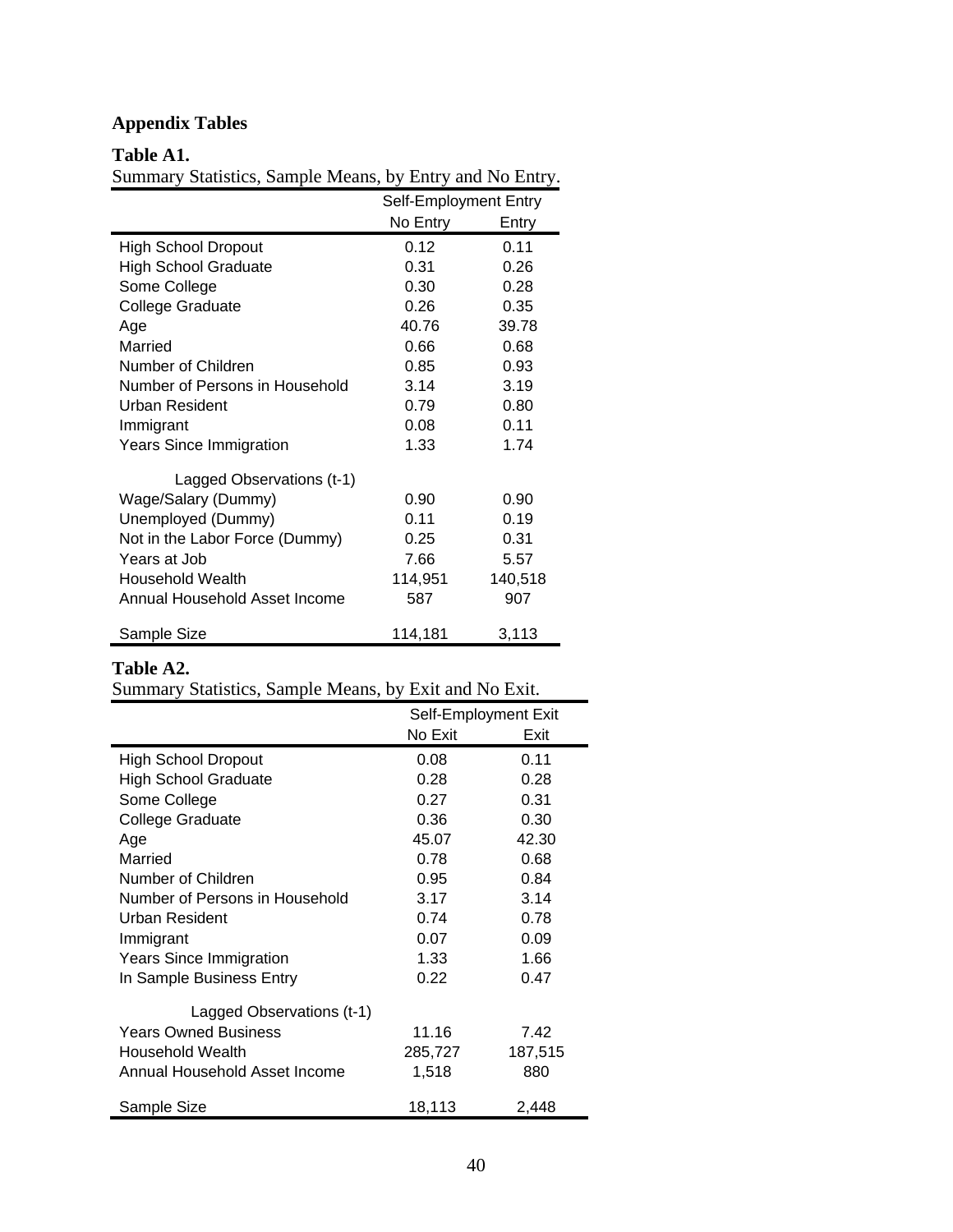| $\alpha$ , $\alpha$ , $\alpha$ , $\alpha$ , $\alpha$ , $\alpha$ , $\alpha$ , $\alpha$ , $\alpha$ , $\alpha$ , $\alpha$ , $\alpha$ , $\alpha$ , $\alpha$ , $\alpha$ , $\alpha$ , $\alpha$ | Mexican-Hispanics | Other-Hispanics |
|------------------------------------------------------------------------------------------------------------------------------------------------------------------------------------------|-------------------|-----------------|
| White entry rate                                                                                                                                                                         | 0.0265            | 0.0265          |
| Hispanic entry rate                                                                                                                                                                      | 0.0236            | 0.0340          |
| Hispanic/White gap                                                                                                                                                                       | 0.0029            | $-0.0075$       |
|                                                                                                                                                                                          |                   |                 |
| Contributions from racial differences in:                                                                                                                                                |                   |                 |
| <b>Educational Attainment</b>                                                                                                                                                            | 0.0032            | 0.0012          |
|                                                                                                                                                                                          | (0.0007)          | (0.0003)        |
|                                                                                                                                                                                          | 111.21%           | $-15.40%$       |
| Age                                                                                                                                                                                      | $-0.0013$         | $-0.0015$       |
|                                                                                                                                                                                          | (0.0003)          | (0.0002)        |
|                                                                                                                                                                                          | $-45.54%$         | 20.20%          |
| <b>Family Composition</b>                                                                                                                                                                | 0.0002            | 0.0003          |
|                                                                                                                                                                                          | (0.0007)          | (0.0003)        |
|                                                                                                                                                                                          | 7.42%             | $-3.44%$        |
| <b>Urban Resident</b>                                                                                                                                                                    | 0.0000            | 0.0000          |
|                                                                                                                                                                                          | (0.0002)          | (0.0003)        |
|                                                                                                                                                                                          | 0.17%             | $-0.12%$        |
|                                                                                                                                                                                          |                   |                 |
| Nativity and Years in the U.S.                                                                                                                                                           | $-0.0047$         | $-0.0048$       |
|                                                                                                                                                                                          | (0.0017)          | (0.0017)        |
|                                                                                                                                                                                          | -163.90%          | 64.65%          |
| Unemployed or NILF in Previous Year                                                                                                                                                      | $-0.0011$         | $-0.0003$       |
|                                                                                                                                                                                          | (0.0002)          | (0.0002)        |
|                                                                                                                                                                                          | $-36.48%$         | 4.24%           |
| Job Tenure                                                                                                                                                                               | $-0.0010$         | $-0.0008$       |
|                                                                                                                                                                                          | (0.0002)          | (0.0002)        |
|                                                                                                                                                                                          | $-36.11%$         | 10.37%          |
|                                                                                                                                                                                          |                   |                 |
| Household Wealth <sub>t-1</sub> and                                                                                                                                                      | 0.0020            | 0.0018          |
| Annual Asset Income <sub>t-1</sub>                                                                                                                                                       | (0.0004)          | (0.0004)        |
|                                                                                                                                                                                          | 70.31%            | $-23.71%$       |

## **Table A3.**  Decomposition of Entry into Self-Employment (Pooled Coefficients)

Note: Standard errors are reported in parentheses below contribution estimates.